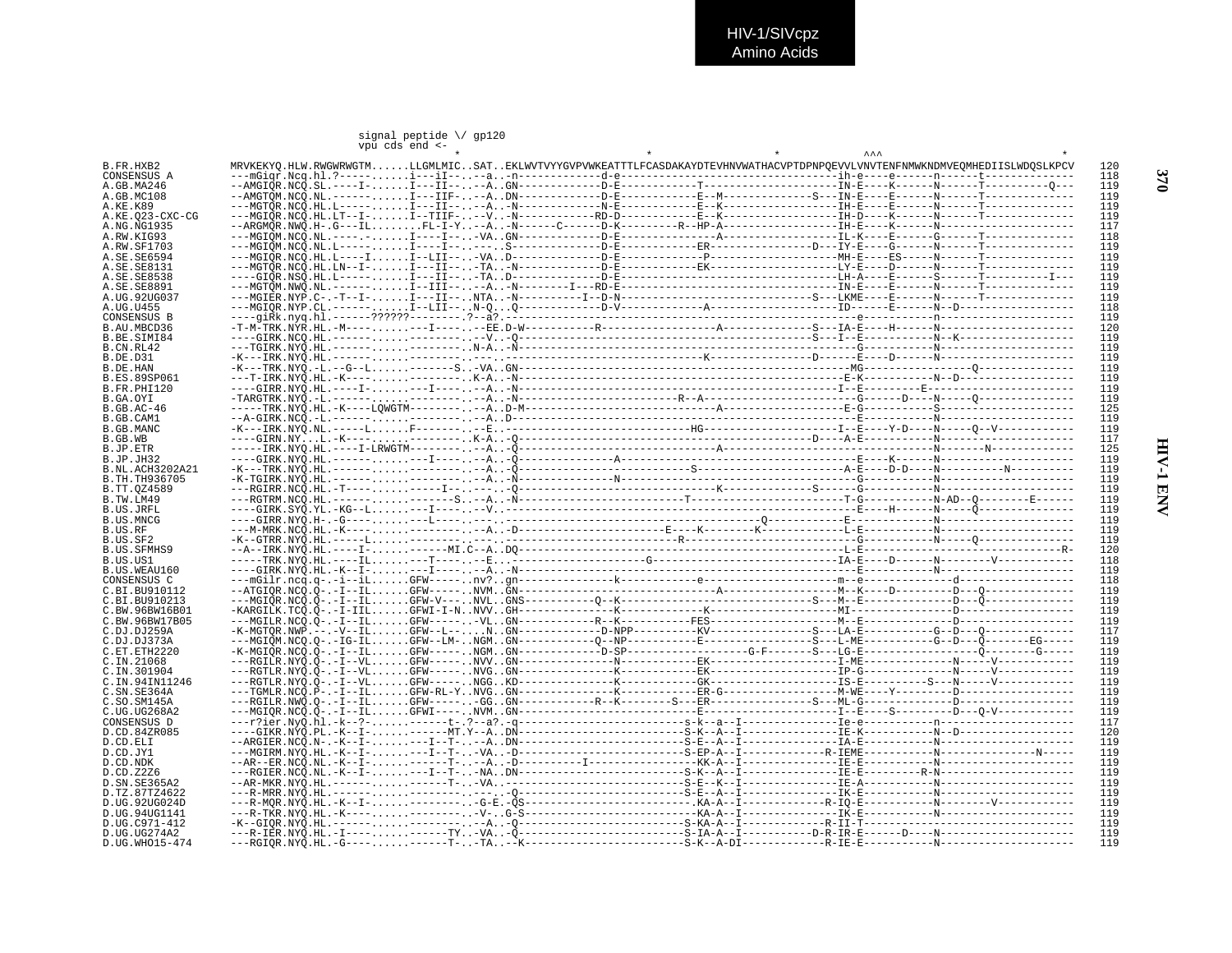## signal peptide \/ gp120 vpu cds end <-

| B.FR.HXB2          | MRVKEKYO.HLW.RWGWRWGTMLLGMLMICSATEKLWVTVYYGVPVWKEATTTLFCASDAKAYDTEVHNVWATHACVPTDPNPOEVVLVNVTENFNMWKNDMVEOMHEDIISLWDOSLKPCV                                                                                                                                                                                                                                                      |  |  |  |  |
|--------------------|---------------------------------------------------------------------------------------------------------------------------------------------------------------------------------------------------------------------------------------------------------------------------------------------------------------------------------------------------------------------------------|--|--|--|--|
| F.BR.BZ126A        |                                                                                                                                                                                                                                                                                                                                                                                 |  |  |  |  |
| F1.BE.VI850        |                                                                                                                                                                                                                                                                                                                                                                                 |  |  |  |  |
| F1.BR.93BR020.1    |                                                                                                                                                                                                                                                                                                                                                                                 |  |  |  |  |
| F1.FI.FIN9363      |                                                                                                                                                                                                                                                                                                                                                                                 |  |  |  |  |
| F1.FR.MP411        |                                                                                                                                                                                                                                                                                                                                                                                 |  |  |  |  |
| F2.CM.MP255        |                                                                                                                                                                                                                                                                                                                                                                                 |  |  |  |  |
| F2.CM.MP257        |                                                                                                                                                                                                                                                                                                                                                                                 |  |  |  |  |
| CONSENSUS G        |                                                                                                                                                                                                                                                                                                                                                                                 |  |  |  |  |
| G.BE.DRCBL         |                                                                                                                                                                                                                                                                                                                                                                                 |  |  |  |  |
| G.FI.HH8793        |                                                                                                                                                                                                                                                                                                                                                                                 |  |  |  |  |
| G.GA.LBV217        |                                                                                                                                                                                                                                                                                                                                                                                 |  |  |  |  |
| G.NG.92NG083       |                                                                                                                                                                                                                                                                                                                                                                                 |  |  |  |  |
| G.NG.NG1928        |                                                                                                                                                                                                                                                                                                                                                                                 |  |  |  |  |
| G.NG.NG1929        |                                                                                                                                                                                                                                                                                                                                                                                 |  |  |  |  |
| G.NG.NG1937        |                                                                                                                                                                                                                                                                                                                                                                                 |  |  |  |  |
| G.NG.NG1939        |                                                                                                                                                                                                                                                                                                                                                                                 |  |  |  |  |
|                    |                                                                                                                                                                                                                                                                                                                                                                                 |  |  |  |  |
| G.SE.SE6165        |                                                                                                                                                                                                                                                                                                                                                                                 |  |  |  |  |
| H.BE.VI991         |                                                                                                                                                                                                                                                                                                                                                                                 |  |  |  |  |
| H.BE.VI997         |                                                                                                                                                                                                                                                                                                                                                                                 |  |  |  |  |
| H.CF.90CF056       |                                                                                                                                                                                                                                                                                                                                                                                 |  |  |  |  |
| <b>J.SE.SE9173</b> |                                                                                                                                                                                                                                                                                                                                                                                 |  |  |  |  |
| J.SE.SE9280        |                                                                                                                                                                                                                                                                                                                                                                                 |  |  |  |  |
| K.CD.EOTB11C       |                                                                                                                                                                                                                                                                                                                                                                                 |  |  |  |  |
| K.CM.MP535         |                                                                                                                                                                                                                                                                                                                                                                                 |  |  |  |  |
| N.CM.YBF30         | -K-MGMOS.GWM.GM.KSGWLLFY--VS-IKVIGS-OH----------R-E---------HS--A--I---O------------------------E-K-AD--O--------E--------                                                                                                                                                                                                                                                      |  |  |  |  |
| CONSENSUS O        | -kam--KNkK??.?l.-il?al?mal-?p-lsskq-YA---a----ed--PV-------NLTS--q--I-Sq-------t-y-yP-h---Dk-dI---Y-----q-------e-------                                                                                                                                                                                                                                                        |  |  |  |  |
| O.CM.ANT70C        |                                                                                                                                                                                                                                                                                                                                                                                 |  |  |  |  |
| O.CM.CM4974        |                                                                                                                                                                                                                                                                                                                                                                                 |  |  |  |  |
| O.CM.HIV1CA9EN     | $-K-M--KNRK. L.-ILYIV. MALIIP-. . LSS. . KOTYA---A---GD-APV---T--VNLTS--K--I--SÕ------T-H-YP-H---DD--I-N-Y---O------S---S---S---S$                                                                                                                                                                                                                                              |  |  |  |  |
| O.CM.MVP5180       | -K-MK-NNRKS-.SL.YIAMAL-IPC-SYSKO-YA---S-----E--APV-------NLTS--0--I--SO--------H-FP-G---DI---Y--D-------E------E------E                                                                                                                                                                                                                                                         |  |  |  |  |
| 0.GA.VI686         | ---M--KNKKL.-ILC.-IMALIIP-LSSNH-YA---A-----ED-NPV-------NLTS--0--I--S0-------T-L-YP-K---D---I---Y-----O-------E-------                                                                                                                                                                                                                                                          |  |  |  |  |
| O.GO.193HA         | -KAM-RKNKKS.-I-YLLMALITP-LSSKP-YA---A-----ED--PV-------NLTS--K--I--SO------T-Y-YP-H---DK--I---Y-----O-------E--F---                                                                                                                                                                                                                                                             |  |  |  |  |
| O.GQ.276HA         | $-NAM--KNKK--\\.~IL.~YIVMAL.\;.\;.\;.\;.\;TTPC-SSK.\;.\;PSS\;.\;KQ-YA---A---E D--PV-----NLTS--Q--I--\tilde{S---I---T-Y-YP-H---DK-DI---Y---Y---X---\tilde{R}---\tilde{S}-\tilde{S}---\tilde{S}-\tilde{S}-\tilde{S}-\tilde{S}-\tilde{S}-\tilde{S}-\tilde{S}-\tilde{S}-\tilde{S}-\tilde{S}-\tilde{S}-\tilde{S}-\tilde{S}-\tilde{S}-\tilde{S}-\tilde{S}-\tilde{S}-\tilde{S}-\tilde$ |  |  |  |  |
| 0.GO.341HA         | -KAM-RKNKKL.-ILYIVMALTTP-LSFRO-YA---A-----ED-NPV------NLTS--O--I--S-------T-Y-YP-H---DK-DI---Y------OR---D--E-------                                                                                                                                                                                                                                                            |  |  |  |  |
| CRF01 AE.CF.90CF40 |                                                                                                                                                                                                                                                                                                                                                                                 |  |  |  |  |
| CRF01 AE.TH.93TH25 |                                                                                                                                                                                                                                                                                                                                                                                 |  |  |  |  |
| CRF01 AE.TH.A01021 |                                                                                                                                                                                                                                                                                                                                                                                 |  |  |  |  |
| CRF01 AE.TH.CM240  |                                                                                                                                                                                                                                                                                                                                                                                 |  |  |  |  |
| CRF01 AE.TH.E11429 |                                                                                                                                                                                                                                                                                                                                                                                 |  |  |  |  |
| CRF01 AE.TH.KH08   |                                                                                                                                                                                                                                                                                                                                                                                 |  |  |  |  |
| CRF01 AE.TH.TH022  |                                                                                                                                                                                                                                                                                                                                                                                 |  |  |  |  |
| CRF01 AE.TH.TH047  |                                                                                                                                                                                                                                                                                                                                                                                 |  |  |  |  |
| CRF01 AE.TH.TH9201 |                                                                                                                                                                                                                                                                                                                                                                                 |  |  |  |  |
| CRF01 AE.TH.TH9211 |                                                                                                                                                                                                                                                                                                                                                                                 |  |  |  |  |
| CRF01 AE.TH.AF0707 |                                                                                                                                                                                                                                                                                                                                                                                 |  |  |  |  |
| CRF02 AG.DJ.DJ258A |                                                                                                                                                                                                                                                                                                                                                                                 |  |  |  |  |
| CRF02 AG.FR.DJ263  |                                                                                                                                                                                                                                                                                                                                                                                 |  |  |  |  |
| CRF02_AG.FR.DJ264  |                                                                                                                                                                                                                                                                                                                                                                                 |  |  |  |  |
|                    |                                                                                                                                                                                                                                                                                                                                                                                 |  |  |  |  |
| CRF02 AG.NG.IBNG   |                                                                                                                                                                                                                                                                                                                                                                                 |  |  |  |  |
| CRF02 AG.NG.NG1921 |                                                                                                                                                                                                                                                                                                                                                                                 |  |  |  |  |
| CRF02 AG.NG.NG3675 |                                                                                                                                                                                                                                                                                                                                                                                 |  |  |  |  |
| CRF03 AB.RU.KAL15  |                                                                                                                                                                                                                                                                                                                                                                                 |  |  |  |  |
| CRF03 AB.RU.KAL68  |                                                                                                                                                                                                                                                                                                                                                                                 |  |  |  |  |
| CRF03_AB.UA.UKR97  |                                                                                                                                                                                                                                                                                                                                                                                 |  |  |  |  |
| CRF04 cpx.CY.94CY0 |                                                                                                                                                                                                                                                                                                                                                                                 |  |  |  |  |
| CRF04 cpx.GR.97PVC |                                                                                                                                                                                                                                                                                                                                                                                 |  |  |  |  |
| CRF04 cpx.GR.97PVM |                                                                                                                                                                                                                                                                                                                                                                                 |  |  |  |  |
| CPZ.CD.CPZANT      | --.-PIHII--LA-LIOF-EKG-NEDY---F------RN--P-----TN-SMTS--------TS---I--D-IV-R-.-TSVW--AY--Y---S-T--MXO-FO--H----                                                                                                                                                                                                                                                                 |  |  |  |  |
| CPZ.GA.CPZGAB      | -K-M--KKRDWN.SL.SIITIITIIL-TP-LTSE-----------HD-DPV---------HS--A--I---Q-------S----F-P--I-S------N--D----------------------                                                                                                                                                                                                                                                    |  |  |  |  |
| CPZ.US.CPZUS       |                                                                                                                                                                                                                                                                                                                                                                                 |  |  |  |  |

HIV-1/SIVcpz Amino Acids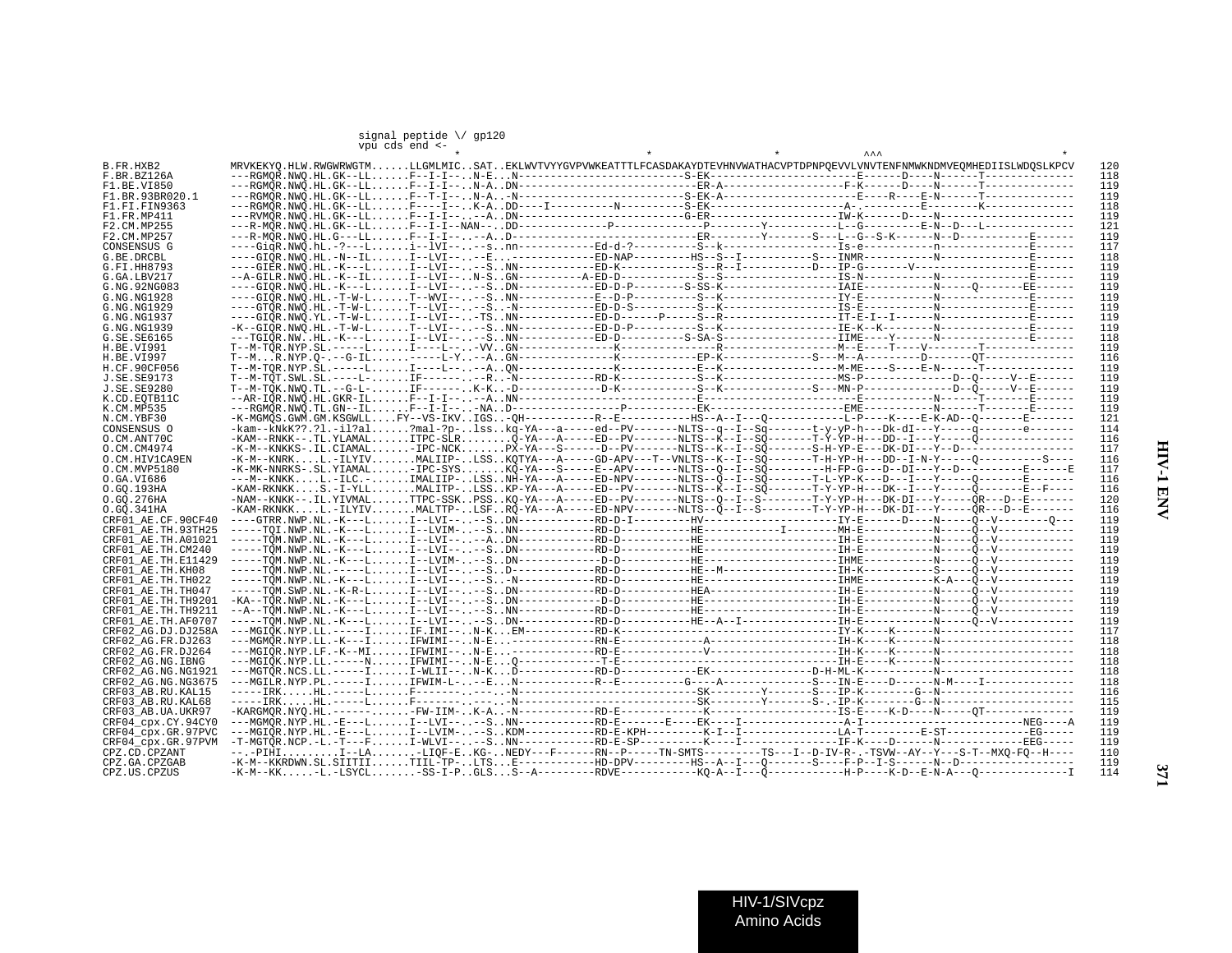|                                | V1 |                                                                                                                                                                                                                                           | V2 |            |
|--------------------------------|----|-------------------------------------------------------------------------------------------------------------------------------------------------------------------------------------------------------------------------------------------|----|------------|
|                                |    |                                                                                                                                                                                                                                           |    |            |
| B.FR.HXB2                      |    | KLTPLCVSLKCTDLKNDTNTNSSSGRMIMEKGEIKNCSFNI.STS.I.R.GKVOKEYAFFYKLDIIPIDNDTTSYKLTSCNTSVI.TOACPKVSFEPIPIHYCA                                                                                                                                  |    | 219        |
| CONSENSUS A                    |    | -------T-n-snvnt?nt???????tnit??mr?-------m.T-E.l.-.D-k--V-sl--r--vV?-n?????????????n?snq-R-IN----a-.---------------------                                                                                                                |    | 207        |
| A.GB.MA246                     |    | -------T-N-S-VNVNAT-YNVNDT-NM-E--R-----M.T-E.L.-.DRK--V-SL--R--VVOMN-SNNSNO-R-IN----A-.----------------<br>-------T-E-FNVHKTNKTNITEDMI---------M.T-E.L.-.D-K--VHSL-----VVEMS-GSVSNGSGÖ-R-IN----A-.----------------                        |    | 219<br>219 |
| A.GB.MC108<br>A.KE.K89         |    | ------T-N-SNVNVTAT--TTHGGR-RM----Y--.T-E.L.-.DRR--V-SL--R--VV--NENNSSNNĒ-R-IN----A-.-------T---------                                                                                                                                     |    | 217        |
| A.KE.Q23-CXC-CG                |    |                                                                                                                                                                                                                                           |    | 211        |
| A.NG.NG1935                    |    | -------T-D-H--NSSNSPNYTSSNMQ--MT-----M.T-E.L.-.D-K--VN----R--VVQ-KENNS-Q-R-IN----A-.----------------                                                                                                                                      |    | 214        |
| A.RW.KIG93                     |    | Q------T-D-NYNITINS-KTPSPVTNISEEMRE--------M.T-E.L.-.D-K--VHSL------VHLNDSKPKQ-R-IN----A-.-----------------                                                                                                                               |    | 221        |
| A.RW.SF1703                    |    | -------T-N-SHNITTH-ITTNNPNITKYME-------Y-M.T-E.L.-.D-K--V-SL-----VV---KNNGNNNIR-O-R-IN----A-.----------------                                                                                                                             |    | 225        |
| A.SE.SE6594                    |    |                                                                                                                                                                                                                                           |    | 220        |
| A.SE.SE8131                    |    | 0------T-N-SNNVTANTNST-ANLTDSV---MR------.T-E.L.-.D-KK-V-SL------VK-NKNKSFRGKNSSGNSSSDR-R-IN----A-.----------------                                                                                                                       |    | 231        |
| A.SE.SE8538                    |    |                                                                                                                                                                                                                                           |    | 220        |
| A.SE.SE8891                    |    | -------T-N-SSVT-SSVTNITSDMA----------M.T-E.-.-.D-R--VH-L--R--VV-M--NNSL-R-IN----A-.-------------------                                                                                                                                    |    | 214        |
| A.UG.92UG037                   |    | Q------T-D-SYNITNNI---ITNSSVNMRE--------M.T-E.L.-.D-NR-V-SL-----VVQ-N-GNNSSNL-R-IN----AL.---R---T---------<br>-------T-D-HNITINNTTNNTNITDGVRE-M------M.T-E.L.-.D-K--V-SL--R---VO-NKT-NN--R-IN----T-.-----------------                     |    | 221        |
| A.UG.U455<br>CONSENSUS B       |    |                                                                                                                                                                                                                                           |    | 217<br>217 |
| B.AU.MBCD36                    |    | ------T-N----ETKNT-TTN-S-EKI------------DXXD.M.G.A-A--HS-V-N---VVS---DNKTTDKSNAOGNNSKTI-N-R-I-----K-.------I--------------                                                                                                                |    | 236        |
| B.BE.SIMI84                    |    |                                                                                                                                                                                                                                           |    | 217        |
| B.CN.RL42                      |    |                                                                                                                                                                                                                                           |    | 213        |
| B.DE.D31                       |    |                                                                                                                                                                                                                                           |    | 219        |
| B.DE.HAN                       |    |                                                                                                                                                                                                                                           |    | 221        |
| B.ES.89SP061                   |    |                                                                                                                                                                                                                                           |    | 225        |
| B.FR.PHI120                    |    |                                                                                                                                                                                                                                           |    | 222        |
| B.GA.OYI                       |    |                                                                                                                                                                                                                                           |    | 224        |
| $B.GB.AC-46$                   |    |                                                                                                                                                                                                                                           |    | 222<br>220 |
| B.GB.CAM1<br>B.GB.MANC         |    |                                                                                                                                                                                                                                           |    | 223        |
| B.GB.WB                        |    | $-1---T---VTRNCTGTSNCTDTN--SPLK---M---V.T-N.---N0-R---L---VV--NKND-NFI-IH------C-T------L---L---V-$                                                                                                                                       |    | 222        |
| B.JP.ETR                       |    |                                                                                                                                                                                                                                           |    | 226        |
| B.JP.JH32                      |    | -------T-N-I-WG---SPNATNTT---GEK------M-------.T--.--.D-----H-L---H-VV--N-STKDNIKNDNS-R-R-I----------------------------                                                                                                                   |    | 231        |
| <b>B.NL.ACH3202A21</b>         |    |                                                                                                                                                                                                                                           |    | 222        |
| B.TH.TH936705                  |    |                                                                                                                                                                                                                                           |    | 212        |
| B.TT.0Z4589                    |    | -------T-N---KLRNNISGEK--I----------.TSG.-.-.N-M-----L---------DDNNRNNSSNNTVRN-R-IN------------------------T                                                                                                                              |    | 224        |
| B.TW.LM49                      |    | E------T---N-TTMSK-D-NTLT------------V.T--.L.-.N-------S--R--LVOT-ENST-R-I---A---.K----------------T                                                                                                                                      |    | 215        |
| B.US.JRFL                      |    | ------T-N-K-VNATNTTNDSEGT--R----------.T--.-.DE------L-----VV----NN---R-I--D----.---------                                                                                                                                                |    | 216        |
| B.US.MNCG<br>B.US.RF           |    |                                                                                                                                                                                                                                           |    | 224<br>232 |
| B.US.SF2                       |    | -------T-N----GKA--TN--NWKEEI-----------------D-I---N-L-RN--VV----ASTTTNY-N-R-IH--R---.----------------T                                                                                                                                  |    | 222        |
| <b>B.US.SFMHS9</b>             |    |                                                                                                                                                                                                                                           |    | 221        |
| B.US.US1                       |    |                                                                                                                                                                                                                                           |    | 222        |
| B.US.WEAU160                   |    |                                                                                                                                                                                                                                           |    | 223        |
| CONSENSUS C                    |    | ------T-n--nvn???t?????????gnnt?nssn---------.T-e.l.-.d-k--v--L--?---v-lne?????????ns?e-R-In----a-.-----------d--------                                                                                                                   |    | 208        |
| C.BI.BU910112                  |    | ------T-D-KNANATH-GTIDNRTMG---------.T-E.L.K.D-K-RAH-L--S---VOL-GGG--R-I-----A-.-----------D--------                                                                                                                                      |    | 214        |
| C.BI.BU910213                  |    | -------T-N-ININVTR-NTVIHNDTMV---------V.T-E.L.K.D-TK-VH-L--------LHEGKNNFTESDNSSRD-R-IN----AT.--------D-------                                                                                                                            |    | 226        |
| C.BW.96BW16B01                 |    | ------T-N--NVNVTSKGSNTTMGNKTYDNSG--M------M.T-E.-.-.D-KKQV--L--R---V-L-GESNSRGE-R-IN----AL.-------T-D-------                                                                                                                              |    | 224        |
| C.BW.96BW17B05<br>C.DJ.DJ259A  |    | -------T-N--NAT-TNY-N-TNVTSSMI--M-------.T-E.L.-.D-RK--S-L--R---V-LNENNNSSSNYSE-R-IN----T-.---------D-------                                                                                                                              |    | 223<br>210 |
| C.DJ.DJ373A                    |    | -------T-N-SNKVTA-GNG-VTYNSTEKDMR------.T-E.L.-.D-K--K--L------V-LG-GNEE-R-IN----S-.-----------------                                                                                                                                     |    | 216        |
| C.ET.ETH2220                   |    |                                                                                                                                                                                                                                           |    | 216        |
| C.IN.21068                     |    | ------T-E-RNVNSTG-GTH-KTYNESMK--------A.T-V.-.K.D-K-TV--L------V-L--EEQENDSNSSGY-R-IN----AL.-------T-D-------                                                                                                                             |    | 225        |
| C.IN.301904                    |    | ------T-E-KNV---STHNETYTESVK--------A.T-E.-.-.DRK-TV--L--R---VOLNSDDKKNSSEY-R-IN----A-.-------T-D-------T                                                                                                                                 |    | 220        |
| C.IN.94IN11246                 |    | -------T-E-GNVTONGTYNDESNK--T--T--T.T-E.-.-.-RK--V--L------V--SETSNOSR-I-------,----------D-------T                                                                                                                                       |    | 212        |
| C.SN.SE364A                    |    | ------T-N-RNVTTSN-ATSNDNPN----------T-E.L.-.D-RRN---L-R---V-LSGSKNSSNSSE-R-IN----A-.--------LD-------                                                                                                                                     |    | 219        |
| C.SO.SM145A                    |    | ------T-N--EANINITSVGNVTSNDN-E--------A.T-E.L.S.D-K--V--L--R---V-LNEGENNSRK-R-IN----A-.----------D-------                                                                                                                                 |    | 220        |
| C.UG.UG268A2                   |    |                                                                                                                                                                                                                                           |    | 224        |
| CONSENSUS D                    |    | -------T-N---w?-nnt????????tntn??tt-d-qm-------.t-e.v.-.D-kkgvh-L--?--vv----???????n?tns---R-iN----a-.-------t---------<br>----R--T-N---ASRNSTDNN-TLPTVKP--M-------.T-V.V.T.D-RKOVH-L--R--VVO---EGKNEINDTYGT-R-IN----A-.----------------- |    | 212        |
| D.CD.84ZR085<br>D.CD.ELI       |    | ------T-N-S-ELRNNGTMGNNVTT-EKGM------V.T-V.L.K.D-K-QV--L--R---V----DSSTNS-N-R-IN----A-.-----------------------                                                                                                                            |    | 226<br>220 |
| D.CD.JY1                       |    | -------T-N--NAGGNKT-NGNNTTNOEEOM-----M-------.T-V.-.S.D-KKOVH-L--R--VV---DDNSANTSNTN.Y-N-R-IN----A-.-------T--------                                                                                                                      |    | 231        |
| D.CD.NDK                       |    |                                                                                                                                                                                                                                           |    | 214        |
| D.CD.Z2Z6                      |    | ------T-N-I-EVMENVTMKNNNVT-EIRM-------.T-V.V.-.D-TKQVH-L--R---V----DNSTNS-N-R-IN----A-.-------------------------                                                                                                                          |    | 220        |
| D.SN.SE365A2                   |    |                                                                                                                                                                                                                                           |    | 227        |
| D.TZ.87TZ4622                  |    | ------T-N--NII-G-SANNGTNTNGSVT-DPGM-------.T-E.-.-D-KKOVH-L------M--GGNNSTSS--R-IN----A-.-------IT----------                                                                                                                              |    | 223        |
| D.UG.92UG024D                  |    |                                                                                                                                                                                                                                           |    | 220        |
| D.UG.94UG1141                  |    |                                                                                                                                                                                                                                           |    | 211        |
| D.UG.C971-412                  |    |                                                                                                                                                                                                                                           |    | 221        |
| D.UG.UG274A2<br>D.UG.WHO15-474 |    | -------T-N--EW--T-EOEK-TAVPGSTTSDTDMR------.T-E.L.-.D-KEÕV--L-----VVÕ--DNNSTNS-N-R-VN-T--A-.--------T---------<br>-------T-N---ASWNETKSGNDTSRNETSDIR-----M-------.T-V.V.-.D-OKOVH-L--R--VVOMN-DNSTTANYS--R-IN----A-.-------T--------      |    | 224<br>230 |
|                                |    |                                                                                                                                                                                                                                           |    |            |

**HIV-1 ENV 372** HIV-1 ENV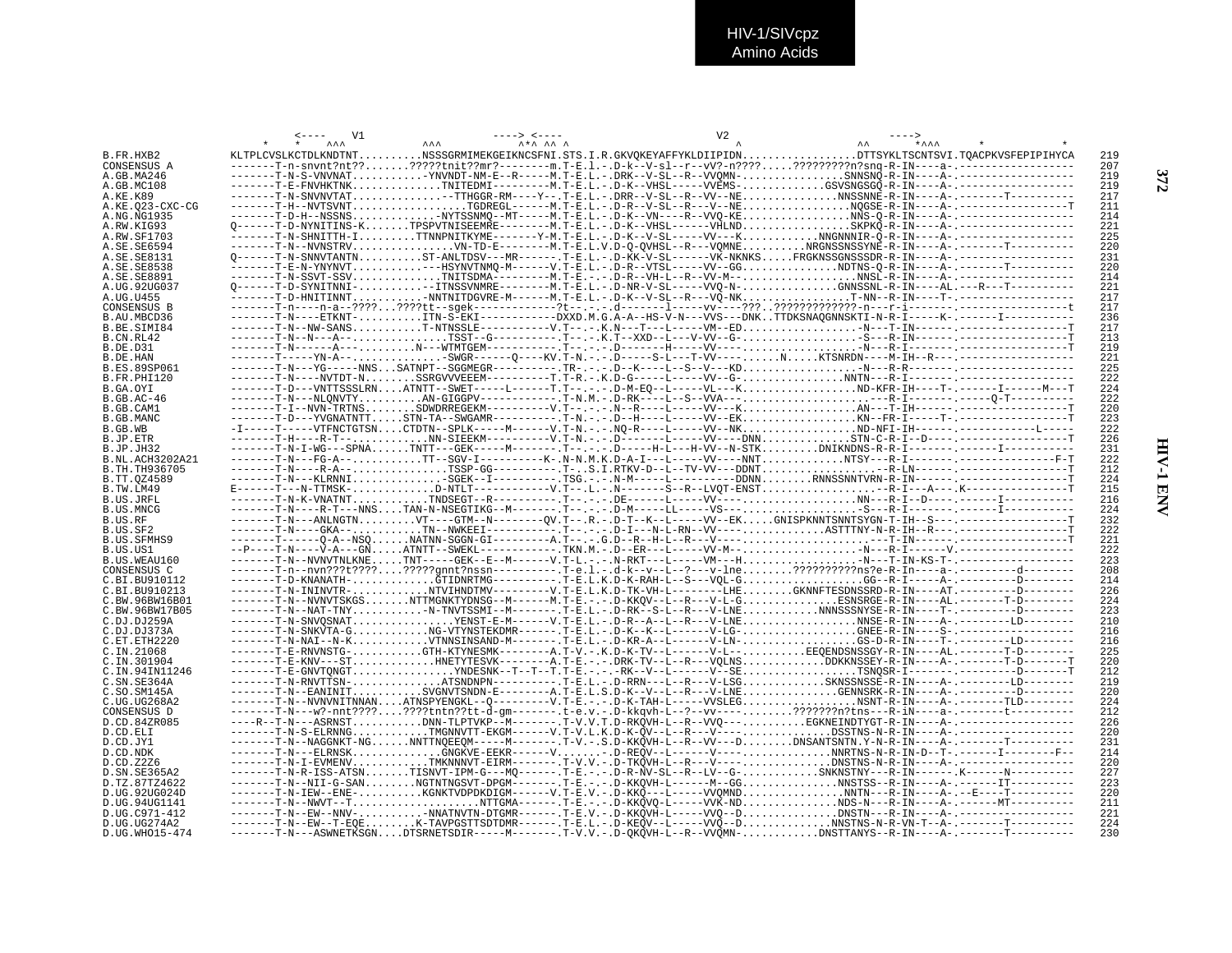|                    | AA | <b>AAA</b><br>$\lambda + \lambda$ $\lambda$ $\lambda$ |  | ****                                                                                                                                                                                                                                                                                                                              |     |
|--------------------|----|-------------------------------------------------------|--|-----------------------------------------------------------------------------------------------------------------------------------------------------------------------------------------------------------------------------------------------------------------------------------------------------------------------------------|-----|
| B.FR.HXB2          |    |                                                       |  | KLTPLCVSLKCTDLKNDTNTNSSSGRMIMEKGEIKNCSFNI.STS.I.R.GKVOKEYAFFYKLDIIPIDNDTTSYKLTSCNTSVI.TOACPKVSFEPIPIHYCA                                                                                                                                                                                                                          | 219 |
| F.BR.BZ126A        |    |                                                       |  | -------T-H--SATPNATATONGTTLKE-P-A-O-----M.--E.V.-.N-O--VH-L------V--S-SSNNSRE-R-IH-D--T-.-------WD-------                                                                                                                                                                                                                         | 220 |
| F1.BE.VI850        |    |                                                       |  | -------T-N--NAT-NSOEKP-AMO-----M.T-E.V.-.D-KL-LS-L--R---V--G-NNSSE-R-IN----T-.--------WD-------                                                                                                                                                                                                                                   | 210 |
|                    |    |                                                       |  | -------T-D-RNIATNGTNDTIAINDTLKEDPEA-O-----T.T-E.-.-.D-OL-VH-L------VO-NKD-NRT-R-IN-DA-T-.--------WD-------                                                                                                                                                                                                                        | 221 |
| F1.BR.93BR020.1    |    |                                                       |  |                                                                                                                                                                                                                                                                                                                                   |     |
| F1.FI.FIN9363      |    |                                                       |  | -------T-N--NATTTND-LSDO-STLKE-P-A-Õ-----M.T-E.V.E.D-K--VH-L--R---E-S-NNSREE-R-IT----T-.---------WD-------                                                                                                                                                                                                                        | 220 |
| F1.FR.MP411        |    |                                                       |  | ------T-H-S-VNITS-ATTTNDTSTPE-S-A-O-----M.T-E.V.K.D-KLRVN-L---------N-SSSSD-R-IN----T-.K-------WD-------                                                                                                                                                                                                                          | 220 |
| F2.CM.MP255        |    |                                                       |  | $-S$ -----T-N---VNITMSDINGTSLKEDO--------V.T-E.L.K.D-KR-00-L--R--VE--K-SSNI---I---M-TV.---------D--------                                                                                                                                                                                                                         | 219 |
| F2.CM.MP257        |    |                                                       |  | -------T-N--KAIINVTSSN-TTLAPNVTIŠE-M-------.T-E.-.-.D-OK----L------VVO-N-SN---R-IN----TL.---------D--------                                                                                                                                                                                                                       | 220 |
| CONSENSUS G        |    |                                                       |  | ------T-N--nvn-nnt????????????nn?tvt-e?-?------.T-e.-.-?d-kk----1--r--Vv--nd??????n?n??n-R-in--v-t-.K-------t-d--------                                                                                                                                                                                                           | 208 |
| G.BE.DRCBL         |    |                                                       |  | -------T-N--EIN-NST-N-T-EYRMT-----M.T-E.L.-.D-KKA---L--RT-VV--NEMNNENNGTNS-W-R--N--V-T-.K------T---------                                                                                                                                                                                                                         | 219 |
| G.FI.HH8793        |    |                                                       |  | -------T-N---ANVT-VANESVSAO---------.T-E.-.-.DRKR----L--R--V---NDDSSNSTGNYSN-R-IN--V-T-.K------D-D--------                                                                                                                                                                                                                        | 220 |
|                    |    |                                                       |  |                                                                                                                                                                                                                                                                                                                                   |     |
| G.GA.LBV217        |    |                                                       |  | -------T-N--NAIANVTNSNKTSNNS-LGNSTVSSIE-M-------.T-E.V.-.D-SK----L--R--VV--NGNENSS--D-R-IN--A-T-.K------T-D-------                                                                                                                                                                                                                | 229 |
| G.NG.92NG083       |    |                                                       |  | ------IT-N--NVNSANHTEANNTVEN-E-------K-.T-E.-G--KKE---L-----VV--S-GNK---R-IH--V-T-.K-------N-D--------                                                                                                                                                                                                                            | 217 |
| G.NG.NG1928        |    |                                                       |  | -------T-N---V-CNNVTCNNVINVT-TA-M---T---.TSE.-.O.D-KKA---L-----VV-LNDNNNLST-R-IN--V-T-.K------T---------                                                                                                                                                                                                                          | 219 |
| G.NG.NG1929        |    |                                                       |  |                                                                                                                                                                                                                                                                                                                                   | 211 |
| G.NG.NG1937        |    |                                                       |  | -------T-N--SDN-VNC-NANCTNNSTRSL-EANLR------.T-E.-.-.DROK----L---P-VV---DOSNSSNSSYS--R-IN--V-T-.K--------D-------                                                                                                                                                                                                                 | 228 |
| G.NG.NG1939        |    |                                                       |  | R------T-N--NVNTTSC-NNTTTKNTTVDTMCDSMT-----V.T-E.-.K.DROK----L--R--VVOFKDNDNSSK-R-IN--V-A-.K--------D-------                                                                                                                                                                                                                      | 223 |
|                    |    |                                                       |  | -------T-N---VT-KG-KRNNSTDNSTETNNSTVDNP---------V.T-E.-.-.D-KK-------R--VV--N-A-N-R--H--V-T-.K-------T-D-------                                                                                                                                                                                                                   |     |
| G.SE.SE6165        |    |                                                       |  |                                                                                                                                                                                                                                                                                                                                   | 224 |
| H.BE.VI991         |    |                                                       |  |                                                                                                                                                                                                                                                                                                                                   | 225 |
| H.BE.VI997         |    |                                                       |  | ------T-D-SNITRNDTNSSSTVNATSSPSAÑ-L̃T-----V.T-V.-.-.D-Q-RVH-L--R--VV---ETSNNNNSNS-K-R-IN---------------D-------                                                                                                                                                                                                                   | 224 |
| H.CF.90CF056       |    |                                                       |  |                                                                                                                                                                                                                                                                                                                                   | 215 |
| <b>J.SE.SE9173</b> |    |                                                       |  |                                                                                                                                                                                                                                                                                                                                   | 218 |
| J.SE.SE9280        |    |                                                       |  | -I-----T-N-SNITSNS-TT-NSSVSSPDIMT------.T-E.-.-.N-RKO---L--RO-VV---SNNKN-I-IN------.K--------O--------                                                                                                                                                                                                                            | 216 |
| K.CD.EOTB11C       |    |                                                       |  | -------T-T--NVT-NRTNANKNDTNINATVTSTD--------.T-E.L.K.D-KKRVS-L------VO-KOSEINOSESEDR-IN----TV.------------------                                                                                                                                                                                                                  | 227 |
| K.CM.MP535         |    |                                                       |  | E------T-N---Y-GTNSTNNATSTVVSPA---------.T-E.-.K.D-KK--S-L--R--VL-LNGEGNÑSS-E-R-IN----T-.--T----T----------                                                                                                                                                                                                                       | 221 |
|                    |    |                                                       |  |                                                                                                                                                                                                                                                                                                                                   |     |
| N.CM.YBF30         |    |                                                       |  |                                                                                                                                                                                                                                                                                                                                   | 222 |
| CONSENSUS O        |    |                                                       |  | qM-F---QMn--?pt?n-t?????????????ttienp?-r-e--v.T-v.v?k.D-Ke-KQ-L--vs-Lmklnd????nstns-m-t-in--stt-?k-----------------                                                                                                                                                                                                              | 205 |
| O.CM.ANT70C        |    |                                                       |  |                                                                                                                                                                                                                                                                                                                                   | 211 |
| O.CM.CM4974        |    |                                                       |  | QM-F---QMN--NAQLRIIQYK-HXM-R----T.T-VFK.D-KEQKQ-L--VS-LTA-HDKNNNK-I-T-IN--STT-XK---------------                                                                                                                                                                                                                                   | 212 |
| O.CM.HIV1CA9EN     |    |                                                       |  | QM-F---QMN--TPPQPNS-S--ENVTSIPENPM-Q-E---.T-V.L.K.D-KE-KQ-L--VS-LVKLN-TGNGND-M-T-IN--STT-.K---------------                                                                                                                                                                                                                        | 219 |
| O.CM.MVP5180       |    |                                                       |  |                                                                                                                                                                                                                                                                                                                                   | 215 |
| 0.GA.VI686         |    |                                                       |  | QM-F---QMN--NIS-A-SSNISNATS-DISKDTSSENSV-Q-E---.T-V.L.K.D-KE-KQ-L--VS-LVKT--S-M-T-IN--STT-.K----------------                                                                                                                                                                                                                      | 220 |
|                    |    |                                                       |  | OM-F---OMN--NPNGTAANSTENHL-O-E--V.V.V.K.D-KERKO-L--RA-L-KLE-S-M-T-IN--STT-.K----------------                                                                                                                                                                                                                                      |     |
| O.GO.193HA         |    |                                                       |  |                                                                                                                                                                                                                                                                                                                                   | 206 |
| 0.GO.276HA         |    |                                                       |  | QM-F---QMN---PTDNGTTIENPV-R-E--A.T-V.V.K.D-KE-KQ-L--LS-LMKLNDNSTN--M-T-IN--STT-.----------------                                                                                                                                                                                                                                  | 213 |
| 0.GO.341HA         |    |                                                       |  | QM-F---QMN---PTYNGTTDNGTTIENPV-R-E--T.T-V.V.K.D-KE-KQ-L--LS-LMKLNDNSTN--M-T-IN--STT-.---------------                                                                                                                                                                                                                              | 214 |
| CRF01 AE.CF.90CF40 |    |                                                       |  | ------T-H--KASFTNATSDR-KMEDAVR-----M.T-E.L.Q.D-K-EVH-L--TS-VVQ-SSSVQNNNNSNTSGQNNSHKFR-IH------.K--------D-------                                                                                                                                                                                                                  | 228 |
| CRF01 AE.TH.93TH25 |    |                                                       |  | -------T-N--NANWTNANVTNVN-NVTNIVGNITE-VR-----M.T-E.L.I.D-K--V--L------RÕMNSNSSE-R-IN------.K--------D-------T                                                                                                                                                                                                                     | 223 |
| CRF01 AE.TH.A01021 |    |                                                       |  | -------T-N--NAHLTNVNITTND-NIIGNIAD-VR-----M.T-E.-.I.D-K--VH-L--R---V--G-ETSSSE-R-IN---H--.K-----I--D-------T                                                                                                                                                                                                                      | 222 |
| CRF01 AE.TH.CM240  |    |                                                       |  | $\verb -----T-N--NANLTNGSS. KTNV-NIGNITD-VR--T--M.T-E. L.T.D-K--VH-L---VQ-ED KTSSE-R-IN----. K---I--D-----T-$                                                                                                                                                                                                                     | 222 |
| CRF01 AE.TH.E11429 |    |                                                       |  |                                                                                                                                                                                                                                                                                                                                   | 222 |
|                    |    |                                                       |  | T------T-N--KANFNLTKVDNTTKANNITYV-NKIENMTD-VR-----M.T-E.L.I.D-KK-V--L------V---KNSSNSSE-M-IN--S---.K-------N------T                                                                                                                                                                                                               |     |
| CRF01 AE.TH.KH08   |    |                                                       |  |                                                                                                                                                                                                                                                                                                                                   | 231 |
| CRF01 AE.TH.TH022  |    |                                                       |  | -------T-N--NVNATNVS-TTEAPN-VGTD-V------V.T-E.L.-.D-T-OVO-L------VOMGGN-SGE-R-IN------.K--------D-------T                                                                                                                                                                                                                         | 219 |
| CRF01 AE.TH.TH047  |    |                                                       |  | -------T-N--TANFTNFNLTKADNMT-V-NITIGNITD-VR--T--M.T-D.L.I.D-K--V--L-----T---G-NNMM-R-IN--D---.K-----I--D-------T                                                                                                                                                                                                                  | 226 |
| CRF01 AE.TH.TH9201 |    |                                                       |  | $\verb -----T-N--NANFKKT , \verb  , \verb  , \verb 00000 , \verb 0110000 , \verb 00100 , \verb 00100 , \verb 00100 , \verb 00100 , \verb 00100 , \verb 00100 , \verb 00100 , \verb 00100 , \verb 00100 , \verb 00100 , \verb 00100 , \verb 00100 , \verb 00100 , \verb 00100 , \verb 00100 , \verb 00100 , \verb 00100 , \verb 0$ | 216 |
| CRF01 AE.TH.TH9211 |    |                                                       |  | -------T-N--YANLTNVKNITNVPNKIGNITD-VR------.T-V.L.-.D-E--VH-L------V--GDNNGSSEYSE-R-IN------.K--------D-------T                                                                                                                                                                                                                   | 225 |
| CRF01 AE.TH.AF0707 |    |                                                       |  |                                                                                                                                                                                                                                                                                                                                   | 222 |
| CRF02 AG.DJ.DJ258A |    |                                                       |  | -------T-E-HNVS-SNTS-YRNISSEMRE--------M.T-E.L.-.D-O--MS-L--R--VVO-SESNNSO-R-IN----A-.--------T---------                                                                                                                                                                                                                          | 216 |
| CRF02 AG.FR.DJ263  |    |                                                       |  | -------T-D-HNVNSSNSSTSNS.SNSSTPINRTIDSDMQE--------M.T-E.L.-.D-K--VS-L--R--VVQ-NESGNSO-R-IN-H--A-.-K---R-TL--------                                                                                                                                                                                                                | 227 |
|                    |    |                                                       |  | $E$ ------T-D-YNVSSNSSI-VKSISRDMQ---------M.T-E.L.-.D-K-QVS-L--R--VVQ-NESSNSQ-R-IN----A-.K------T---------                                                                                                                                                                                                                        |     |
| CRF02 AG.FR.DJ264  |    |                                                       |  |                                                                                                                                                                                                                                                                                                                                   | 217 |
| CRF02 AG.NG.IBNG   |    |                                                       |  |                                                                                                                                                                                                                                                                                                                                   | 216 |
| CRF02 AG.NG.NG1921 |    |                                                       |  | -------T-D-YNVNSSYSNSSSHNNRSISSEMOR--------M.T-L.L.-.D-KE-VS-L--RO---K-NKNENGSEETETSSNO-R-IN----T-.------I----------                                                                                                                                                                                                              | 230 |
| CRF02 AG.NG.NG3675 |    |                                                       |  | -------T-D--EVO-T--PRNISYEMRE--------M.T-E.L.-.D-R--V-SL-HR--VV--NEGNSSN-SRP-R-IN----A-.----------------F--                                                                                                                                                                                                                       | 219 |
| CRF03 AB.RU.KAL15  |    |                                                       |  | ------T-N-----KEVTTNTSSIKMM-M-------.T-D.L.-.D--K----L------VVQ---D--R-I------V.------I-----------                                                                                                                                                                                                                                | 210 |
| CRF03 AB.RU.KAL68  |    |                                                       |  |                                                                                                                                                                                                                                                                                                                                   | 209 |
| CRF03 AB.UA.UKR97  |    |                                                       |  | -------T-N-AEP-STSSNNSSVN-NSSDSLFE-M------M.T-E.L.-.D-RKTVHSL------VŠTGHNGSGO-R-IN----AM.-------T------Y---                                                                                                                                                                                                                       | 221 |
|                    |    |                                                       |  | ---S---TFT-INATTTNSTNGTVI-EG------D-.T-E.-.-.D-KK----L--RI--V--NARVPINGSNRNNS-EE-M-IN--A-T-.K----------------                                                                                                                                                                                                                     | 224 |
| CRF04 cpx.CY.94CY0 |    |                                                       |  |                                                                                                                                                                                                                                                                                                                                   |     |
| CRF04 cpx.GR.97PVC |    |                                                       |  | -------A-N-SNATIII-STNNSTT--TGNSTVKSTA---------.T-E.V.-.D-QK--H-L--R--VV--N-NVPINNTSNTSEYRE-R-M------NH.K------TL--NSHTLLC                                                                                                                                                                                                        | 235 |
| CRF04 cpx.GR.97PVM |    |                                                       |  |                                                                                                                                                                                                                                                                                                                                   | 225 |
| CPZ.CD.CPZANT      |    |                                                       |  | ----M-IKMN--GYNGTPT-PSTTTSTVTPKTTTP-VDGMKLOE-N--O.--G.F.K.D-K--MK-I---G-LMKCODNNE-NC-Y-WH---TT-.--S-E-ST---------                                                                                                                                                                                                                 | 219 |
| CPZ.GA.CPZGAB      |    |                                                       |  |                                                                                                                                                                                                                                                                                                                                   | 217 |
| CPZ.US.CPZUS       |    |                                                       |  | -------TMT-LNPDSNSSAVNTTDIMR------.T-E.L.-.D-KKQV-SL--VD-LAH-N-NT-R-IN---TA-.------T----------                                                                                                                                                                                                                                    | 204 |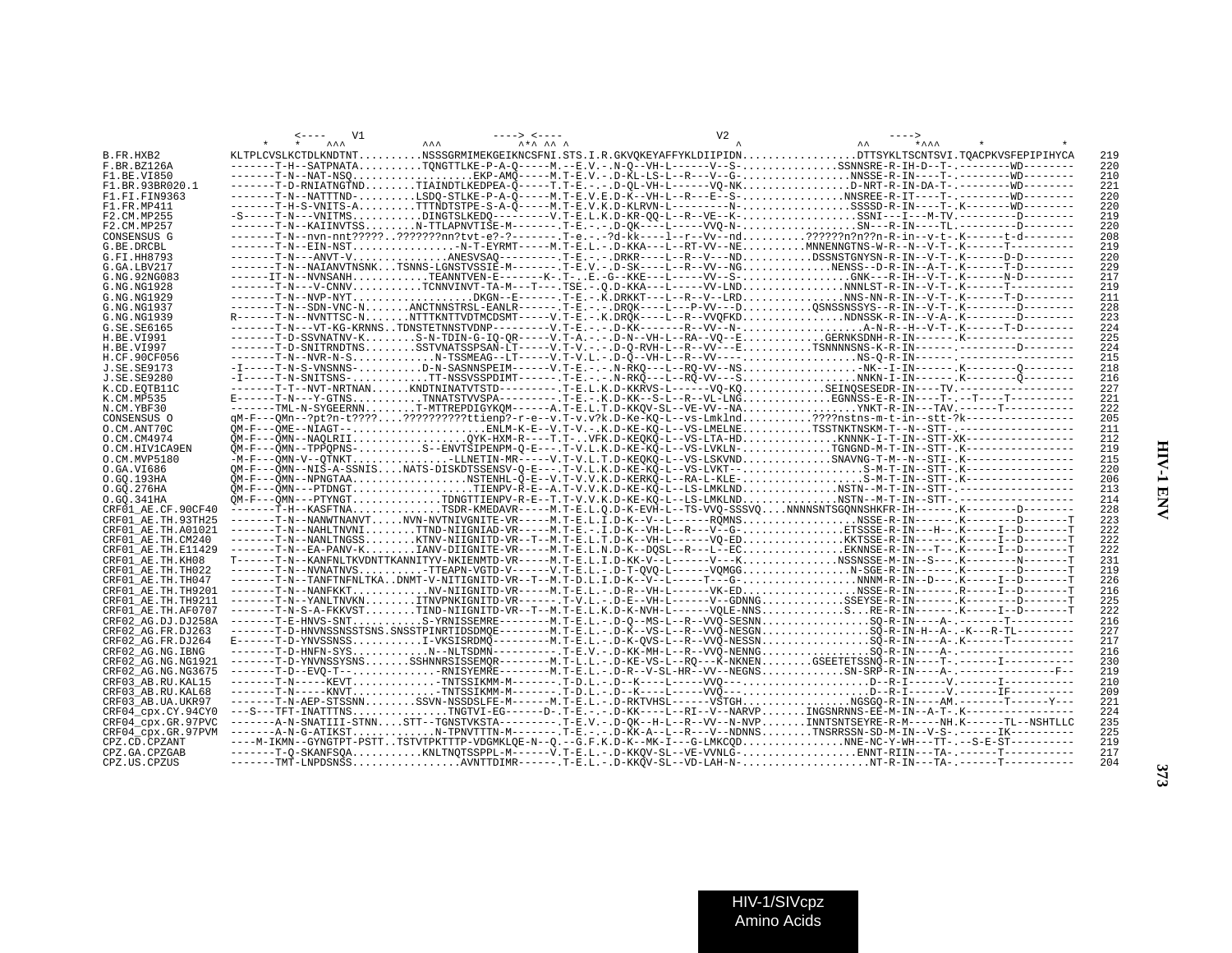|                                    |                                                                                                                                   |                           | <---- V3 neutralization loop |            |
|------------------------------------|-----------------------------------------------------------------------------------------------------------------------------------|---------------------------|------------------------------|------------|
| B.FR.HXB2                          | PAGFAILKCNNKTFNGTGPCTNVST.VOCTHGIRPVVSTOLLLNGSLAE.EEVVIRSVNFT.DNAKTIIVOLNTSVEINCTRPNNNTRKRIRIO.RGPGRAFVTIGKIGNMROAHCNISRAKWNN     | $\mathbf{A} + \mathbf{A}$ |                              | 340        |
| CONSENSUS A                        |                                                                                                                                   |                           |                              | 324        |
| A.GB.MA246                         |                                                                                                                                   |                           |                              | 339        |
| A.GB.MC108                         |                                                                                                                                   |                           |                              | 339        |
| A.KE.K89                           |                                                                                                                                   |                           |                              | 337        |
| A.KE.023-CXC-CG                    | ---------KDEG-----L-K---- .-------K-------------- .KNIT---E-I- .N---I-----VQP-T-K-I--------S------Ô--YAT-D. I--DI------VT-SR--K   |                           |                              | 331<br>334 |
| A.NG.NG1935<br>A.RW.KIG93          | ---------KRAN-T-----K---S.-----------I-----------EKD-0---E-I-.N--------FTKA-K-------KT---GV-----Õ-WYAR-NM--DI-K-Y--V--TE--0       |                           |                              | 342        |
| A.RW.SF1703                        | ----------DAE-------K---- -----------I------------ .GR-K---E-I- .N-----------KT-------------SV-----Ö--YAT-D.I--DI---Y---V---D--K  |                           |                              | 345        |
| A.SE.SE6594                        | ---------KDDA-----R-K---- --------K-------------K.GGIR---E-I-.N-V---L---DKP-N-T-I--YH---T--H-----S-Y-.-DIK-SI-----TVN-SE---       |                           |                              | 339        |
| A.SE.SE8131                        | ----------EDE-----T-R---- ----------------------K.---R---E-IS.---------FTKP---I-----------S-----Q--YGM-D. I--DI-K----V--S---E     |                           |                              | 351        |
| A.SE.SE8538                        | --------RDEN-------K---- -------K-------------R.-K-M---E-I-.N-V-N-----KEP--------G---. .--S--- ----Õ--YAT-EV--DI-------V-------K  |                           |                              | 340        |
| A.SE.SE8891<br>A.UG.92UG037        | ---Y------D-E-----L-K---- ----------------------GK-M---E-I-.N-V-N------E--T----------- .-RSV-----OT-YAT-DI--DI-------V-GS0--K     |                           |                              | 334<br>341 |
| A.UG.U455                          |                                                                                                                                   |                           |                              | 339        |
| CONSENSUS B                        |                                                                                                                                   |                           |                              | 336        |
| B.AU.MBCD36                        |                                                                                                                                   |                           |                              | 355        |
| B.BE.SIMI84                        |                                                                                                                                   |                           |                              | 340        |
| B.CN.RL42<br>B.DE.D31              |                                                                                                                                   |                           |                              | 333<br>339 |
| B.DE.HAN                           |                                                                                                                                   |                           |                              | 341        |
| B.ES.89SP061                       |                                                                                                                                   |                           |                              | 347        |
| B.FR.PHI120                        |                                                                                                                                   |                           |                              | 342        |
| B.GA.OYI                           |                                                                                                                                   |                           |                              | 344        |
| B.GB.AC-46<br>B.GB.CAM1            |                                                                                                                                   |                           |                              | 342<br>340 |
| B.GB.MANC                          |                                                                                                                                   |                           |                              | 343        |
| B.GB.WB                            |                                                                                                                                   |                           |                              | 342        |
| B.JP.ETR                           |                                                                                                                                   |                           |                              | 346        |
| B.JP.JH32                          |                                                                                                                                   |                           |                              | 351        |
| B.NL.ACH3202A21                    |                                                                                                                                   |                           |                              | 342        |
| B.TH.TH936705<br>B.TT.0Z4589       |                                                                                                                                   |                           |                              | 332<br>343 |
| B.TW.LM49                          |                                                                                                                                   |                           |                              | 335        |
| B.US.JRFL                          |                                                                                                                                   |                           |                              | 336        |
| B.US.MNCG                          |                                                                                                                                   |                           |                              | 344        |
| B.US.RF                            |                                                                                                                                   |                           |                              | 352        |
| B.US.SF2<br><b>B.US.SFMHS9</b>     |                                                                                                                                   |                           |                              | 342<br>341 |
| B.US.US1                           |                                                                                                                                   |                           |                              | 342        |
| B.US.WEAU160                       |                                                                                                                                   |                           |                              | 343        |
| CONSENSUS C                        |                                                                                                                                   |                           |                              | 326        |
| $C. B$ T. BU910112                 |                                                                                                                                   |                           |                              | 334        |
| C.BI.BU910213                      |                                                                                                                                   |                           |                              | 346<br>344 |
| C.BW.96BW16B01<br>C.BW.96BW17B05   |                                                                                                                                   |                           |                              | 343        |
| C.DJ.DJ259A                        |                                                                                                                                   |                           |                              | 330        |
| C.DJ.DJ373A                        |                                                                                                                                   |                           |                              | 336        |
| C.ET.ETH2220                       | ---Y-----RD---T-----H---- -------K------------I-- .G-TI--FE-L- .N---I------Ē---T----S----ĒS---  .---ÕT-YAT-D I--DI---------EĒ---K |                           |                              | 336        |
| C.IN.21068                         |                                                                                                                                   |                           |                              | 345        |
| C. TN. 301904<br>C. IN. 94 IN11246 |                                                                                                                                   |                           |                              | 340<br>332 |
| C.SN.SE364A                        |                                                                                                                                   |                           |                              | 338        |
| C.SO.SM145A                        | ---Y-------E--------RY--- .------K-------------- .G-IM---E-L- .N-------H--Q----R---YA--- --SV-----QT-Y- .ND. I--DI--------GD---R  |                           |                              | 339        |
| C.UG.UG268A2                       |                                                                                                                                   |                           |                              | 344        |
| CONSENSUS D                        |                                                                                                                                   |                           |                              | 329        |
| D.CD.84ZR085                       |                                                                                                                                   |                           |                              | 346        |
| D.CD.ELI<br>D.CD.JY1               |                                                                                                                                   |                           |                              | 339<br>351 |
| D.CD.NDK                           |                                                                                                                                   |                           |                              | 337        |
| D.CD.Z2Z6                          |                                                                                                                                   |                           |                              | 339        |
| D.SN.SE365A2                       |                                                                                                                                   |                           |                              | 346        |
| D.TZ.87TZ4622                      |                                                                                                                                   |                           |                              | 346        |
| D.UG.92UG024D<br>D.UG.94UG1141     |                                                                                                                                   |                           |                              | 339<br>330 |
| D.UG.C971-412                      |                                                                                                                                   |                           |                              | 340        |
| D.UG.UG274A2                       |                                                                                                                                   |                           |                              | 346        |
| D.UG.WHO15-474                     |                                                                                                                                   |                           |                              | 349        |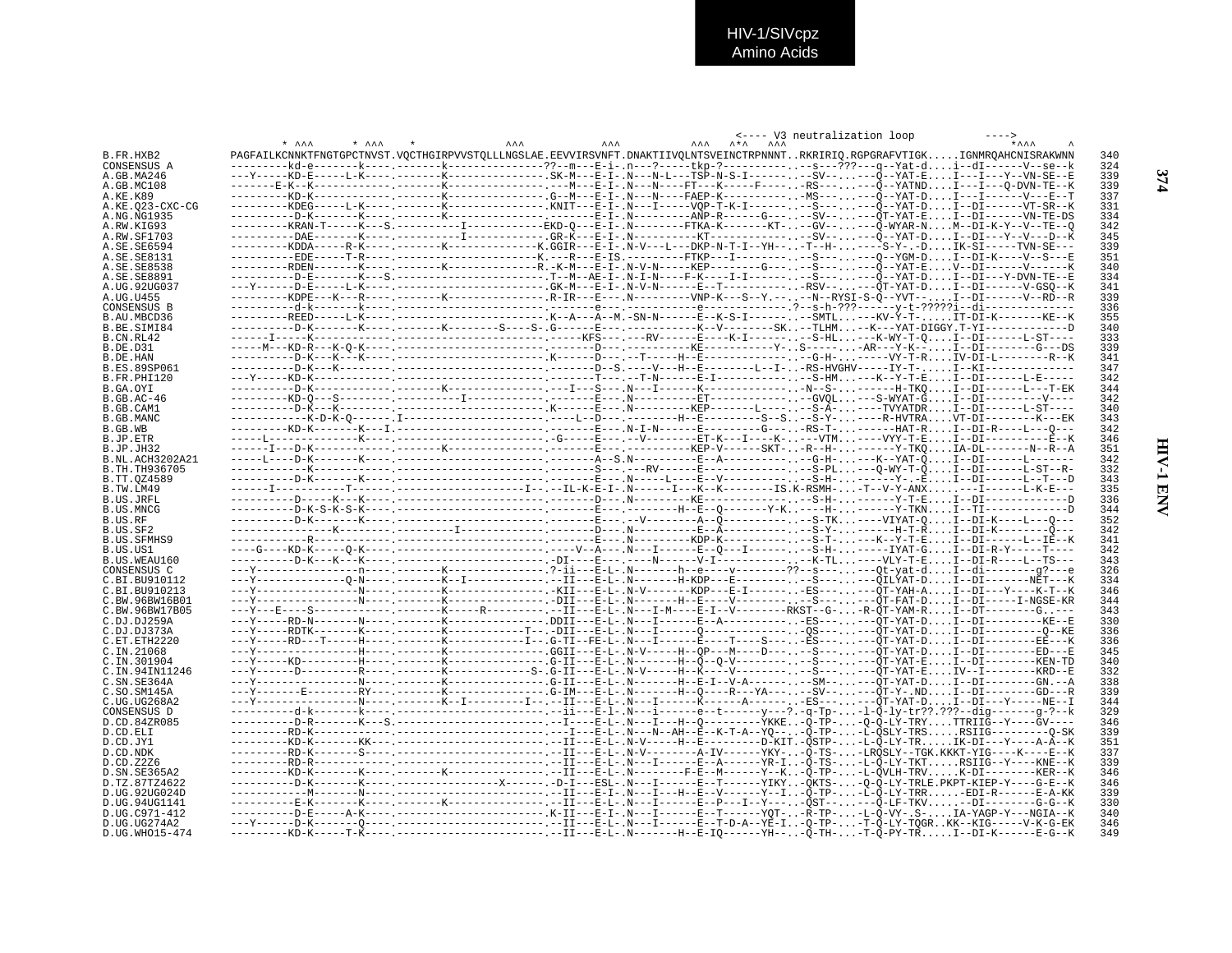|                    |                                                                                                                                        |            |            |  |            | <---- V3 neutralization loop |     |
|--------------------|----------------------------------------------------------------------------------------------------------------------------------------|------------|------------|--|------------|------------------------------|-----|
|                    | $*$ $\lambda \lambda \lambda$<br>$+$ $\lambda \lambda \lambda$                                                                         | <b>AAA</b> | <b>AAA</b> |  | <b>AAA</b> |                              |     |
| B.FR.HXB2          | PAGFAILKCNNKTFNGTGPCTNVST.VOCTHGIRPVVSTOLLLNGSLAE.EEVVIRSVNFT.DNAKTIIVOLNTSVEINCTRPNNNTRKRIRIO.RGPGRAFVTIGKIGNMROAHCNISRAKWNN          |            |            |  |            |                              | 340 |
| F.BR.BZ126A        |                                                                                                                                        |            |            |  |            |                              | 340 |
| F1.BE.VI850        |                                                                                                                                        |            |            |  |            |                              | 330 |
| F1.BR.93BR020.1    | ---Y------E-N-T---S-K---- .-------K----------------G-IS.---------H--E--Ö--------------SL.-----V-Y-T-E. I--DI-K----V-GTÖ-R-             |            |            |  |            |                              | 341 |
| F1.FI.FIN9363      |                                                                                                                                        |            |            |  |            |                              | 340 |
|                    |                                                                                                                                        |            |            |  |            |                              |     |
| F1.FR.MP411        |                                                                                                                                        |            |            |  |            |                              | 340 |
| F2.CM.MP255        | ---Y------D-R-------EK--- .-------------------------0.-DII---K-I- .--T-N----F-R--I-D-R-------G---.---OT-FAT-E. I--DI-K-Y---N-TL--E     |            |            |  |            |                              | 339 |
| F2.CM.MP257        |                                                                                                                                        |            |            |  |            |                              | 340 |
| CONSENSUS G        |                                                                                                                                        |            |            |  |            |                              | 328 |
| G.BE.DRCBL         |                                                                                                                                        |            |            |  |            |                              | 339 |
| G.FI.HH8793        |                                                                                                                                        |            |            |  |            |                              | 340 |
| G.GA.IBV217        |                                                                                                                                        |            |            |  |            |                              | 349 |
| G.NG.92NG083       |                                                                                                                                        |            |            |  |            |                              | 337 |
| G.NG.NG1928        |                                                                                                                                        |            |            |  |            |                              | 339 |
| G.NG.NG1929        |                                                                                                                                        |            |            |  |            |                              | 331 |
| G.NG.NG1937        | --------RE-N-T-K-0-K---S.I------K--------------------TE-I-.--T-V------ETI-------S-----S-T----Õ--YAT-AI--DI------V-KT--SE               |            |            |  |            |                              | 348 |
| G.NG.NG1939        | ---------E-N-T---T-RD---.------K------------------E-I-.N---V-----ETI--T----D-K--S------O--YAT-DI--DI------VNGT---E                     |            |            |  |            |                              | 343 |
|                    |                                                                                                                                        |            |            |  |            |                              |     |
| G.SE.SE6165        |                                                                                                                                        |            |            |  |            |                              | 346 |
| H.BE.VI991         |                                                                                                                                        |            |            |  |            |                              | 346 |
| H.BE.VI997         |                                                                                                                                        |            |            |  |            |                              | 344 |
| H.CF.90CF056       |                                                                                                                                        |            |            |  |            |                              | 335 |
| J.SE.SE9173        |                                                                                                                                        |            |            |  |            |                              | 338 |
| J.SE.SE9280        | ----------D-N-----S-K---- .-------K-------------I-- .GDII---E-IS .----N------KT---V-Y------- .--G-HM. ---QVLYAT-E. I---I-ET-----ERD-S- |            |            |  |            |                              | 336 |
| K.CD.EOTB11C       |                                                                                                                                        |            |            |  |            |                              | 347 |
| K.CM.MP535         |                                                                                                                                        |            |            |  |            |                              | 341 |
| N.CM.YBF30         | -P----M---EGN-S-N-S------.------K--I----I-----NT.DGI---NDSHSNLL--W-ET-P-----G---GGOVO---AMT-YN-E-IV-DI---Y--V-KEL-EP                   |            |            |  |            |                              | 338 |
| CONSENSUS O        | ---y--f----te-----t-?-itv?-t-----?-t-----i---t-sk.gkir-mgk-is?-sg-n---t--stlnmt-?--gi?dvgem----mawysmglg????nnn-s-a-y-eyn?td-ee        |            |            |  |            |                              | 320 |
| O.CM.ANT70C        | ---Y--F---STE-----T-R-ITV.-T-------T----I---T-SK.GKIRMMAKDIL.EGG-N---T--STLNMT-E--QI.DIQEM----MAWYSMGIGGTAGNSS-A-Y-KYNATD-GK           |            |            |  |            |                              | 332 |
| O.CM.CM4974        | -----F---DTN-------H-ITVX-T-------T-----I-S-TISK.G-IR-MGK-IIXGTGNN---T--ATINMT---NGTRDVQQ-GV--MAWYSIAPNDLN-S-V-N-TYNETG-IE             |            |            |  |            |                              | 334 |
| O.CM.HIV1CA9EN     | ---Y--F----TN-----K-H-ITV.-T-----K-T---H-I---T-S-.GKIR-MGK-I-.NS--N---T--YT-D-T-E--G-H-VOE-----LAWYSMGIEKNSKNSS-L-Y--YNTTD-KR          |            |            |  |            |                              | 341 |
| O.CM.MVP5180       | -T-Y--F---DTD-----L-H-I-V.-T-----K-T-----I---T-SR.-KIR-MGK-I-.ES--N---T---PINMT-I-EGIAEVQD-YT--M-WRSMTL-RSNNTSPRS-V-Y-TYNKTV-E-        |            |            |  |            |                              | 339 |
|                    |                                                                                                                                        |            |            |  |            |                              |     |
| O.GA.VI686         | ---Y--F----TE-----T-K-ITV.-T-----K-T-----I---T-SK.-KIR-MGK-IS.-SG-N---T--S-ISMT-E--G-H-VOEMK---MAWYSMGLEENKT-S-R-Y-RYNATD-EK           |            |            |  |            |                              | 341 |
| 0.GO.193HA         | ---Y--F----SE-----T-N-ITV.-T-----K-T---H-I---T-SK.GKIR-MGK-IS.--TON---T---TLNMT-R--AI-VQQVGL--LAVYSYSLGVENITS-T-Y-EYNT-A-ER            |            |            |  |            |                              | 326 |
| 0.GO.276HA         | ---Y--F----TE-----T-K-ITV.-T------T----I---T-SK.GK-R-MGR-IS.-SGVN---T-SSTLNMT-R--AM.DVOEM----MAWYSMGLGKGNN-T-A-Y-EYNNTE-EE             |            |            |  |            |                              | 333 |
| 0.GO.341HA         | ---Y--F----TE----T-K-ITV.-T------T-----I---T-SK.GK-R-MGR-IS.-SGVN---T--STLNMT-R--AM.DVQEM----LAWYSMGLAGGNNN-T-A-Y-EYYNTE-KE            |            |            |  |            |                              | 335 |
| CRF01 AE.CF.90CF40 |                                                                                                                                        |            |            |  |            |                              | 348 |
| CRF01 AE.TH.93TH25 | ---Y--I---D-N-------K---S.--------K----------------KII---E-L-.N--------H-HE----------FY-K-T-TS--Q--VLYRT-DIT--IGKPY-E-NGT---K          |            |            |  |            |                              | 343 |
| CRF01 AE.TH.A01021 |                                                                                                                                        |            |            |  |            |                              | 342 |
| CRF01 AE.TH.CM240  |                                                                                                                                        |            |            |  |            |                              | 342 |
| CRF01 AE.TH.E11429 |                                                                                                                                        |            |            |  |            |                              | 342 |
| CRF01 AE.TH.KH08   |                                                                                                                                        |            |            |  |            |                              | 351 |
| CRF01 AE.TH.TH022  | ---Y------D-N-------K---S.--------K-------------K.--II---E-L-.N-------H--K--K------TI.YK-KTTM--A-VYHRT-DV--DI-K-Y-Q-NGT---K            |            |            |  |            |                              | 338 |
| CRF01 AE.TH.TH047  |                                                                                                                                        |            |            |  |            |                              | 346 |
| CRF01 AE.TH.TH9201 | ---Y------D-N--------K---S.--------K-------------.-KII---E-L-.N-------H--K--------S----TS-N----QV-YRT-DI--DI-K-Y-E-NGT---E             |            |            |  |            |                              | 336 |
| CRF01 AE.TH.TH9211 |                                                                                                                                        |            |            |  |            |                              | 345 |
| CRF01 AE.TH.AF0707 |                                                                                                                                        |            |            |  |            |                              | 342 |
|                    |                                                                                                                                        |            |            |  |            |                              |     |
| CRF02 AG.DJ.DJ258A |                                                                                                                                        |            |            |  |            |                              | 336 |
| CRF02 AG.FR.DJ263  |                                                                                                                                        |            |            |  |            |                              | 347 |
| CRF02 AG.FR.DJ264  |                                                                                                                                        |            |            |  |            |                              | 337 |
| CRF02 AG.NG.IBNG   |                                                                                                                                        |            |            |  |            |                              | 336 |
| CRF02 AG.NG.NG1921 |                                                                                                                                        |            |            |  |            |                              | 350 |
| CRF02 AG.NG.NG3675 |                                                                                                                                        |            |            |  |            |                              | 339 |
| CRF03 AB.RU.KAL15  |                                                                                                                                        |            |            |  |            |                              | 330 |
| CRF03 AB.RU.KAL68  |                                                                                                                                        |            |            |  |            |                              | 329 |
| CRF03 AB.UA.UKR97  | --------KDTN-T-----K---- --------K--------------- K--M---E-I-.--S-I-----TEP-N-T-I--G---TS------OT-YAT-DV--DI-K-Y--V---A--S             |            |            |  |            |                              | 341 |
| CRF04 cpx.CY.94CY0 | ---------E-N-T-L-------S.-R-------K--------------T.-------K-I-.--T-N-----AKA-K------G-----SVH----LTWYAT-EI--DI---------GND--D          |            |            |  |            |                              | 344 |
| CRF04 cpx.GR.97PVC | -GW-CD----D-NSP-L-S------P.--------K-------------T.GG-----K---.--P-N----DKA-K----GL----GGSE--G----HTWYAT-NIV-DI--------GSD--E          |            |            |  |            |                              | 357 |
| CRF04 cpx.GR.97PVM | ------0-E-R---S---K---S.-------K----------ST.-G--L--K---.--T-N-----AEA-K-----------GVH----KTWFAT-EV--DI-K------EKD--T                  |            |            |  |            |                              | 345 |
| CPZ.CD.CPZANT      | ---Y---R-EDED-T-V-M-K---V.-H-----S-M-A-W-----TYQT.NTS-VMNGRKN.ESVLVRFGKEFENLT-T-I--G-R-VRNLQ---MT-YNVEIAT-DT-K-F-TVNKTL-EQ             |            |            |  |            |                              | 339 |
| CPZ.GA.CPZGAB      | ---------D-D-S-K-K------.-H-----K---T----I------.GNITV-VE-KS.K-TDVW----VEA-SL--H--G----GEVQ----MT-YN-ENVV-DT-S-Y-K-NGTT--R             |            |            |  |            |                              | 337 |
| CPZ.US.CPZUS       | -P-------E-D-K-K-E-K----.--------K---T---II------T.KN-TV--K---DI-L--FSEG-NMT-I--G---VGNVQL---MT-YN-P-IV-DV-E------KLT-EK               |            |            |  |            |                              | 321 |
|                    |                                                                                                                                        |            |            |  |            |                              |     |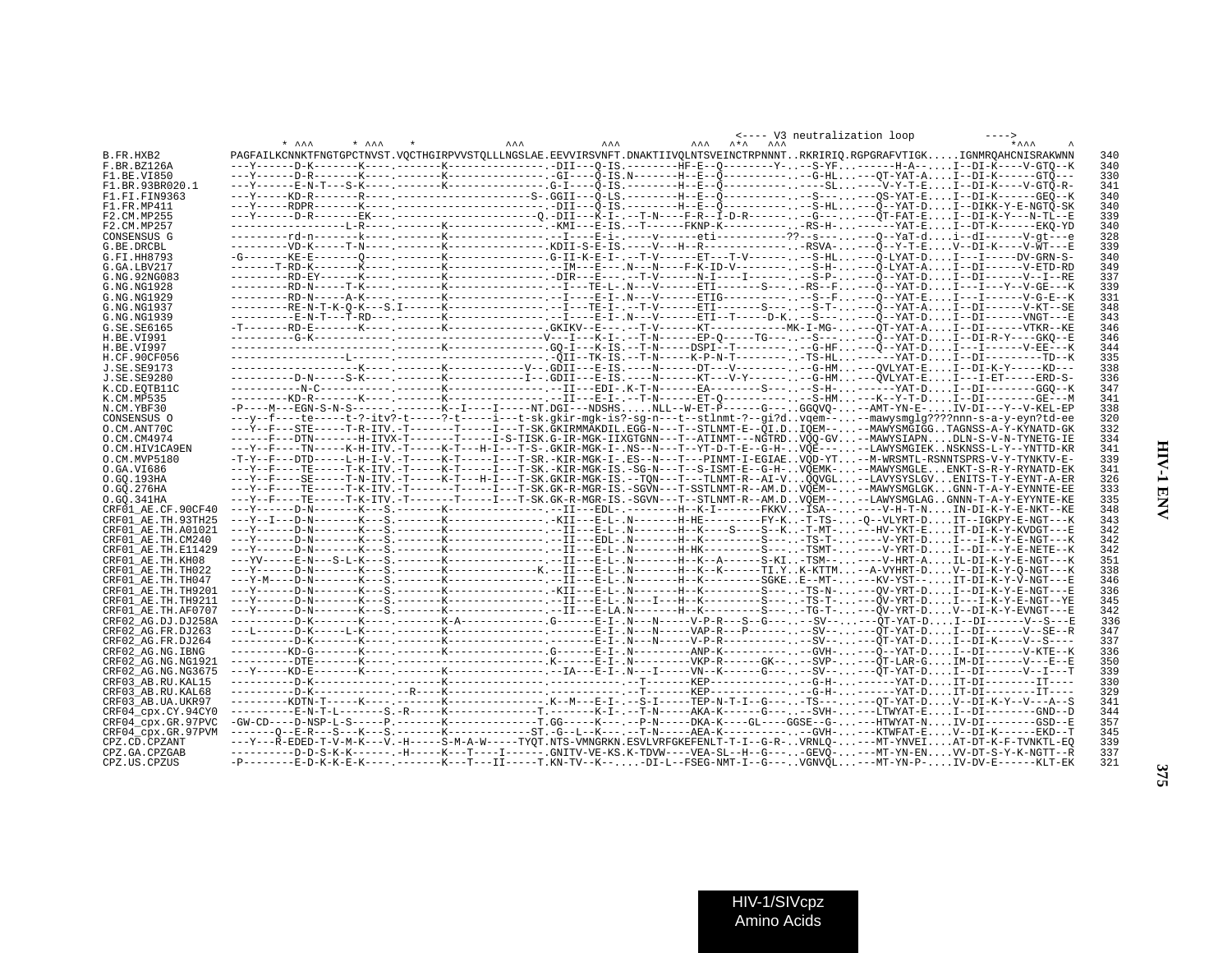HIV-1/SIVcpz<br>Amino Acids

|                                 |         |       |                                                                                                                                                                                                                                  | CD4            |                               |
|---------------------------------|---------|-------|----------------------------------------------------------------------------------------------------------------------------------------------------------------------------------------------------------------------------------|----------------|-------------------------------|
|                                 | CD4 CD4 | $*AA$ | V4 loop                                                                                                                                                                                                                          | CD4<br>binding | $+$ $\lambda \lambda \lambda$ |
| B.FR.HXB2                       |         |       | TLKOIASKLREOFGNNKTIIFKOS.S.GGDPEIVTHSFNCGGEFFYCNSTOLFNSTWFNST.WSTEGSNNTEGSDTITLPCRIKOIINM.WOK.VGKAMYAPPISG.OIRCSSNITGLLLT                                                                                                        |                | 455                           |
| CONSENSUS A                     |         |       |                                                                                                                                                                                                                                  |                | 431                           |
| A.GB.MA246                      |         |       |                                                                                                                                                                                                                                  |                | 449                           |
| A.GB.MC108                      |         |       | A-QGVVKQ-QKY--------TN-.-.---L--T------------TSG------DSSA-MQE--S-AN------R----L.--R.T-Q-I-----Q-.V---V-D----I--                                                                                                                 |                | 449                           |
| A.KE.K89                        |         |       |                                                                                                                                                                                                                                  |                | 447                           |
| A.KE.023-CXC-CG                 |         |       |                                                                                                                                                                                                                                  |                | 445<br>447                    |
| A.NG.NG1935<br>A.RW.KIG93       |         |       |                                                                                                                                                                                                                                  |                | 455                           |
| A.RW.SF1703                     |         |       |                                                                                                                                                                                                                                  |                | 460                           |
| A.SE.SE6594                     |         |       |                                                                                                                                                                                                                                  |                | 452                           |
| A. SE. SE8131                   |         |       | ---KV-IÕ--KYW-T----TN-.-.---L--T--------------TSG----S-.NE-D-KVNY---SN-----O---------.--R.T-O-T-----P-.V-O-R---------                                                                                                            |                | 462                           |
| A.SE.SE8538                     |         |       |                                                                                                                                                                                                                                  |                | 453                           |
| A.SE.SE8891                     |         |       |                                                                                                                                                                                                                                  |                | 444<br>449                    |
| A.UG.92UG037<br>A.UG.U455       |         |       |                                                                                                                                                                                                                                  |                | 448                           |
| CONSENSUS B                     |         |       |                                                                                                                                                                                                                                  |                | 444                           |
| B.AU.MBCD36                     |         |       | --ER--I--G---K----V--P-.A.------KM------------T-P---R--V-G-.-DNTWD-T-DINGN-I-------------------------R-.I-N-T------I--                                                                                                           |                | 469                           |
| B.BE.SIMI84                     |         |       |                                                                                                                                                                                                                                  |                | 453                           |
| B.CN.RL42                       |         |       |                                                                                                                                                                                                                                  |                | 443                           |
| B.DE.D31                        |         |       |                                                                                                                                                                                                                                  |                | 447                           |
| B.DE.HAN<br><b>B.ES.89SP061</b> |         |       |                                                                                                                                                                                                                                  |                | 452<br>459                    |
| B.FR.PHI120                     |         |       |                                                                                                                                                                                                                                  |                | 454                           |
| B.GA.OYI                        |         |       |                                                                                                                                                                                                                                  |                | 452                           |
| B.GB.AC-46                      |         |       |                                                                                                                                                                                                                                  |                | 453                           |
| B.GB.CAM1                       |         |       |                                                                                                                                                                                                                                  |                | 454                           |
| B.GB.MANC                       |         |       |                                                                                                                                                                                                                                  |                | 456<br>455                    |
| B.GB.WB<br>B.JP.ETR             |         |       |                                                                                                                                                                                                                                  |                | 456                           |
| B.JP.JH32                       |         |       |                                                                                                                                                                                                                                  |                | 467                           |
| B.NL.ACH3202A21                 |         |       |                                                                                                                                                                                                                                  |                | 453                           |
| B.TH.TH936705                   |         |       |                                                                                                                                                                                                                                  |                | 436                           |
| B.TT.0Z4589                     |         |       |                                                                                                                                                                                                                                  |                | 457                           |
| B.TW.LM49<br>B.US.JRFL          |         |       |                                                                                                                                                                                                                                  |                | 446<br>446                    |
| <b>B.US.MNCG</b>                |         |       |                                                                                                                                                                                                                                  |                | 455                           |
| B.US.RF                         |         |       |                                                                                                                                                                                                                                  |                | 462                           |
| B.US.SF2                        |         |       |                                                                                                                                                                                                                                  |                | 452                           |
| <b>B.US.SFMHS9</b>              |         |       |                                                                                                                                                                                                                                  |                | 449                           |
| B.US.US1                        |         |       |                                                                                                                                                                                                                                  |                | 453                           |
| B.US.WEAU160<br>CONSENSUS C     |         |       | --q?Vse--akh-p----k-ap-.-.---1--t------r------TSg-----y.??-?-????ss--???sn--i--------------------------?-.n-t-k-----------                                                                                                       |                | 456<br>428                    |
| C.BI.BU910112                   |         |       | --ODVSE--AKY-P----N-A-P.-.---L----------R-------TSK-----DRS-STE-AN--I--------------G.--R-------------K-.K-T-K---------                                                                                                           |                | 439                           |
| C. BT. BU910213                 |         |       | --ÖEVGKE-AKH-P----N-T-P.-.---L--T------R------TSG-----Y.NS---DNANSTD-S-------------------R---R--N-T-K-----I---                                                                                                                   |                | 457                           |
| C.BW.96BW16B01                  |         |       |                                                                                                                                                                                                                                  |                | 455                           |
| C.BW.96BW17B05                  |         |       |                                                                                                                                                                                                                                  |                | 454                           |
| C.DJ.DJ259A<br>C.DJ.DJ373A      |         |       | --RKVRE--KTL-RTAN-T-OP-.-.---L--T-------------TSD---NQSITNEN---Q----------.-E.--R--------K-.I-T-K--V------<br>--0-VKG--K-H-----K-ÃP-.-.---T--T------------TSA---DŠITNAPINNSSTDAN---Õ---------.--E.--R---------0-.I-A-K---------  |                | 431<br>444                    |
| C.ET.ETH2220                    |         |       | --ÕKVKE--0KH-P----E--P-.-.---L--T-------------TSN-----KLELFNSST-LN---Õ---------.--G.--R---------Ē-.I-M-R----------                                                                                                               |                | 443                           |
| C.IN.21068                      |         |       | --ÕNVSK--Ä-H-P------NS-.-.---L--T------R-------TSG---R-Y.MP-D-KSNSSSNPNAN--I-------------------E-.K-T-R---------V                                                                                                                |                | 457                           |
| C.IN.301904                     |         |       | --ÕRVSK--A-H-P----K-DSP.-.---L--T------R------TSG---G-YNTS-DGN-SS---I--------------E.--R--------E-.N-T-K---------V                                                                                                               |                | 447                           |
| C.IN.94IN11246                  |         |       |                                                                                                                                                                                                                                  |                | 444                           |
| C.SN.SE364A<br>C.SO.SM145A      |         |       | --EKVKG--0-H-PG-N-S-EP-.-.---L--T------R-----DTSK---G-THTA-SN--IO---------.-G.--R-I-----A-.N-T-K---------                                                                                                                        |                | 440<br>447                    |
| C.UG.UG268A2                    |         |       |                                                                                                                                                                                                                                  |                | 446                           |
| CONSENSUS D                     |         |       |                                                                                                                                                                                                                                  |                | 431                           |
| D.CD.84ZR085                    |         |       |                                                                                                                                                                                                                                  |                | 455                           |
| D.CD.ELI                        |         |       | --0-V-R--GTLLNKTI-K--P---------T-------------TSG------.NI-AWNNITE---STNTN---0-------K-X--A-X-I------ER.N-L-----------                                                                                                            |                | 453                           |
| D.CD.JY1                        |         |       | д — со состояние — со состояние — со состояние — со состояние — со состояние — со состояние — со состояние — со<br>- до состояния — со состояния — со состояния — со состояния — со состояния — со состояния — со состояния — со |                | 462                           |
| D.CD.NDK<br>D.CD.Z2Z6           |         |       |                                                                                                                                                                                                                                  |                | 445<br>452                    |
| D.SN.SE365A2                    |         |       | --Õ-VVR--KDL-------EP-.-.------A------R-------TSG------KTK-G-N-----------L.--R.-----------E-.V-S----------L                                                                                                                      |                | 448                           |
| D.TZ.87TZ4622                   |         |       |                                                                                                                                                                                                                                  |                | 451                           |
| D.UG.92UG024D                   |         |       |                                                                                                                                                                                                                                  |                | 450                           |
| D.UG.94UG1141                   |         |       |                                                                                                                                                                                                                                  |                | 442                           |
| D.UG.C971-412<br>D.UG.UG274A2   |         |       | --Õ-V-K--GDLLNRT--L-OPP.-.------T--T------S---TSK-------.R-NNTSNST-V-S-GENEI-K--------V--.-G.-------------E-.L-N-----------                                                                                                      |                | 455<br>457                    |
| D.UG.WHO15-474                  |         |       | --Õ-V-K--GHLLNKT-----P-.-.------T--------------TSK------VDGTANGTRPDNN--I------------E-.---------E-.L-K-T---------I                                                                                                               |                | 458                           |
|                                 |         |       |                                                                                                                                                                                                                                  |                |                               |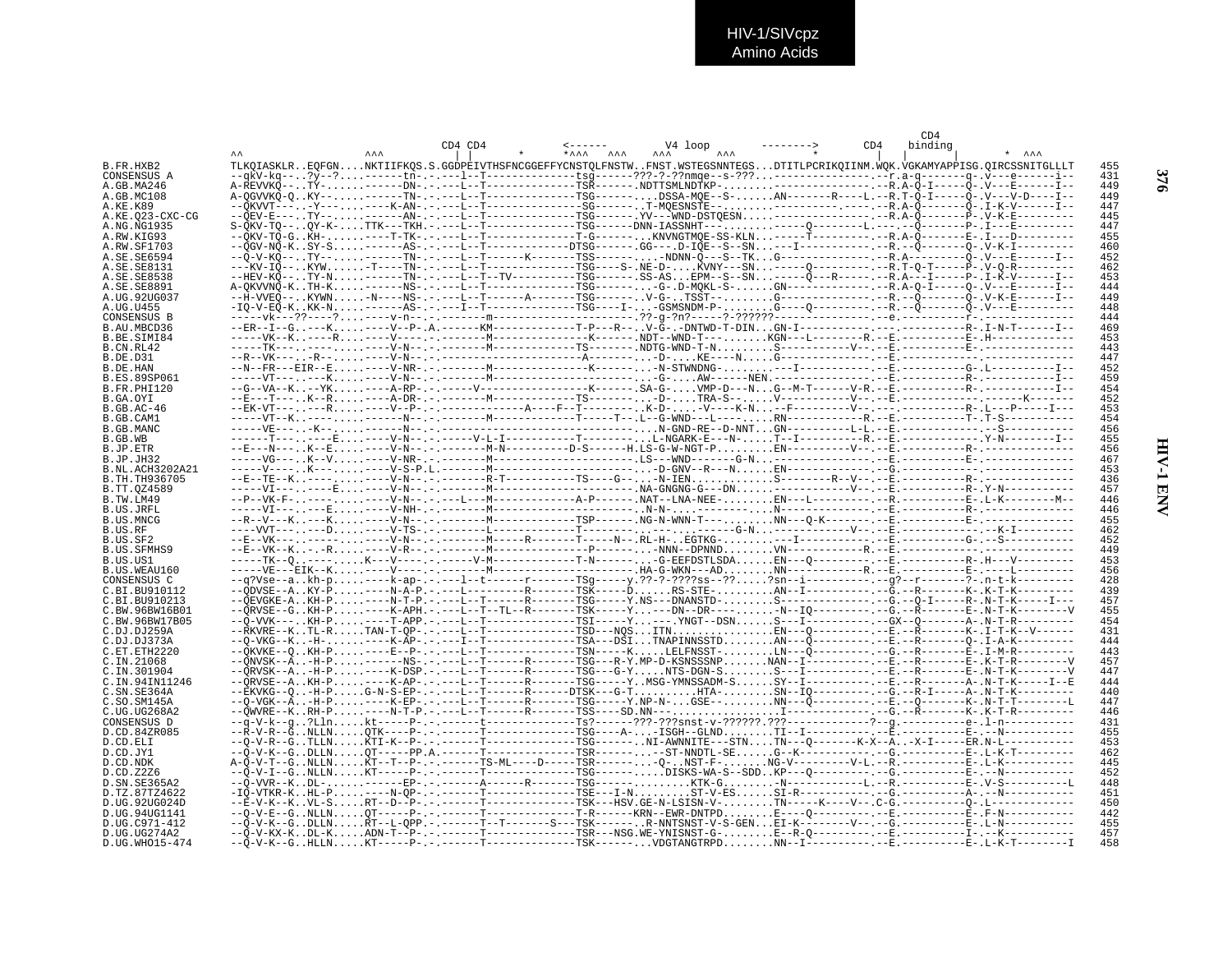|                                          |            |             |                             |                                                                                                                                                                                                                                                                                                                                                                                                                                       | CD4            |            |
|------------------------------------------|------------|-------------|-----------------------------|---------------------------------------------------------------------------------------------------------------------------------------------------------------------------------------------------------------------------------------------------------------------------------------------------------------------------------------------------------------------------------------------------------------------------------------|----------------|------------|
|                                          | <b>AAA</b> | $CD4$ $CD4$ | $* \lambda \lambda \lambda$ | V4 loop                                                                                                                                                                                                                                                                                                                                                                                                                               | CD4<br>binding |            |
| B.FR.HXB2                                |            |             |                             | TLKOIASKLREOFGNNKTIIFKOS.S.GGDPEIVTHSFNCGGEFFYCNSTOLFNSTWFNST.WSTEGSNNTEGSDTITLPCRIKOIINM.WOK.VGKAMYAPPISG.OIRCSSNITGLLLT                                                                                                                                                                                                                                                                                                             |                | 455        |
| F.BR.BZ126A                              |            |             |                             | --ERVRA--KSH-P-T--K-NS-.-.---L--TM-----R------TSG---D-G--G----L---R--V--.--E.--R----A--E-.N-T-N---------                                                                                                                                                                                                                                                                                                                              |                | 440        |
| F1.BE.VI850                              |            |             |                             | --EYVKAE-KSH-P--TA-K-N--.-.---L--TM-----R-----DTSG---D-GSNNG---------------V--.--G.--R---TS--A-.N-T-N----------                                                                                                                                                                                                                                                                                                                       |                | 432        |
| F1.BR.93BR020.1                          |            |             |                             | --AKVKA--GSY-P-A--K-NS-.-.---L--TR-N---M-------TDE---D-K--D-F-G-------------V--.-E.--R----N--A-.N-T-N----------                                                                                                                                                                                                                                                                                                                       |                | 446        |
| F1.FI.FIN9363                            |            |             |                             | --DRVKAE-KLH-----Q-NS-.-.----L--TM------R-------TSL---N-VPNNG----------FV--.-E.--R----A--A--A--N-T-N---------                                                                                                                                                                                                                                                                                                                         |                | 440        |
| F1.FR.MP411                              |            |             |                             |                                                                                                                                                                                                                                                                                                                                                                                                                                       |                | 440        |
| F2.CM.MP255<br>F2.CM.MP257               |            |             |                             | ---NVŠGEFKKH--FSVA-NS-.-.---V--T------R-----Y-TSG---E-E.VA-N-EN------R-FV--.--R.I-R--------E-.E-0-T---------                                                                                                                                                                                                                                                                                                                          |                | 442        |
| CONSENSUS G                              |            |             |                             | m-gkVkag-????i-n??--n-t-ns-.t.---L--t------r------TSG---nsi.??????????--??-------k---VR-.--r.--O-------a-.n-t-r----------                                                                                                                                                                                                                                                                                                             |                | 450<br>426 |
| G.BE.DRCBL                               |            |             |                             | --RDVQA--Q-Y-I--S-E-NS-.-.---L--T--------------TSG---NSILKSNISEN-------N-K----VR-.--R.--Q-------A-.N-T-R------I--                                                                                                                                                                                                                                                                                                                     |                | 446        |
| G.FI.HH8793                              |            |             |                             |                                                                                                                                                                                                                                                                                                                                                                                                                                       |                | 44 C       |
| G.GA.LBV217                              |            |             |                             | M-OKVKAO-OGIY-S-T-NS-.-.---L--TA-----R------TSG----SILSNNNAP--SSKN----------VR-.--R.--O-------A-.N-T-K------I--                                                                                                                                                                                                                                                                                                                       |                | 457        |
| G.NG.92NG083                             |            |             |                             | M--NVTAO--KIYN--N-T-NS-.A.---L--T------R------TSG---NNISNIN-E-----K----VR-.---.--Q----L--A-.NLV-K------I--                                                                                                                                                                                                                                                                                                                            |                | 440        |
| G.NG.NG1928                              |            |             |                             | $MVOKVKAO-NKL-L-K, \ldots---V-NS-. T.---L--T----R-----TSG---DSA, \ldots, \ldots, \ldots, \ldots, \ldots, \ldots---K---VR---R. --O------A-. N-T-R--------$                                                                                                                                                                                                                                                                             |                | 441        |
| G.NG.NG1929                              |            |             |                             | MVOKVKAO-KEI-I-RS-N-S-NS-.T.---L--T------R------TSG---DSNT--A---I--K----VR-.---.--Q-------A-.D-T-R----------                                                                                                                                                                                                                                                                                                                          |                | 434        |
| G.NG.NG1937                              |            |             |                             | M-QKVRKQ-EKV-NISEGN-T-NS-.T.---L--T------R-----STSG---TSL.LNT-GSDNSSTT-DSTP-----K----VR-.--R.--Q--------A-.E-T-R---------<br>MVEKVKAO-GKL-L-K-KST--K-GT-.T.---L--A--------------SG---NSA-----E---K----VR-.--R.--O-------E-.N-T-R---------                                                                                                                                                                                             |                | 463        |
| G.NG.NG1939<br>G.SE.SE6165               |            |             |                             | A-ONV-AË-GKI-NKSSEN-T-NS-.A.---L--T----I-R-------TSG----SLLR-NSSE-G------K----VR-.--R.--Ö-------A-.N-E-N-S----I--                                                                                                                                                                                                                                                                                                                     |                | 447<br>454 |
| H.BE.VI991                               |            |             |                             | --#KVIT--GSY-D-----LOPP.A.---I--I------------T-K------.TNS-YTND-YN--S--DITGN---O-K----V--.--R.--Õ-------R.GN-T-I------I--                                                                                                                                                                                                                                                                                                             |                | 463        |
| H.BE.VI997                               |            |             |                             |                                                                                                                                                                                                                                                                                                                                                                                                                                       |                | 454        |
| H.CF.90CF056                             |            |             |                             | --H-VVTÕ-GIHLN-R--S--PN.-.----M-VR------R-------TSG----S-EMHTNYT--D-K-NEN--------V--.--R.--R-------Q.GN-M-V------I--                                                                                                                                                                                                                                                                                                                  |                | 447        |
| J.SE.SE9173                              |            |             |                             | $-RRV-K^{--}\cdots +H^{--}\cdots\cdots -P^{--}S\cdot P^{--}\cdots -I^{--}T^{--}\cdots -I^{--}T^{--}\cdots -S^{--}\cdots -S\cdot DENNIKD-NST-DN\ldots\ldots \\ T^{--}-I^{--}K^{--}\cdots -VR^{--}\cdots -R^{--}Q^{-}I^{--}\cdots -A^{--}S\cdot N^{--}K^{--}\cdots -P^{--}S\cdot D\cdot N^{--}K^{--}\cdots -I^{--}K^{--}\cdots -S^{--}\cdots -I^{--}K^{--}\cdots -S^{--}\cdots -S^{--}\cdots -S^{--}\cdots -S^{--}\cdots -S^{--}\cdots$ |                | 449        |
| J.SE.SE9280                              |            |             |                             |                                                                                                                                                                                                                                                                                                                                                                                                                                       |                | 446        |
| K.CD.EQTB11C                             |            |             |                             |                                                                                                                                                                                                                                                                                                                                                                                                                                       |                | 448        |
| K.CM.MP535                               |            |             |                             |                                                                                                                                                                                                                                                                                                                                                                                                                                       |                | 442        |
| N.CM.YBF30<br>CONSENSUS O                |            |             |                             | MWNRTREEIKKIL-KN-I-FRARER.N.E--L-VTHLM---R-------TSK---EEL.LNETGEP------R--V-L.-TR.---GI-----R.GVLN-T------V-E<br>a---t-eryle.lvnnt.??q-vsm--n--?-?-----vthlh---h-------tskm--y?f?sc-q-tc???n??-??????sn?-i--?l--vvrs.-ir.q-sql-----k.qnlt-t-----mi-q                                                                                                                                                                                 |                | 443<br>427 |
| O.CM.ANT70C                              |            |             |                             | I---T-ERYLE.LVNNTGSINMT-NH-.-.---L-VTHLH---H------TAKM--Y-F.SC-G-TC-VSNVSQGNNG----KLR-VVRS.-IR.GQSGL-----K.GNLT-M-----MI-Q                                                                                                                                                                                                                                                                                                            |                | 448        |
| O.CM.CM4974                              |            |             |                             | A-N-T-O-YLK.LVNHTG-MS---T-G.T.---I--N-LH---N------DTSSM--YNF.SCVNSIC-LNSTH-AIYNETNKNA-I--K---VVRS.-IR.GESGL-----K.GN-T-O-----MI-E                                                                                                                                                                                                                                                                                                     |                | 456        |
| O.CM.HIV1CA9EN                           |            |             |                             | A---T-ERYLE.LINYTNSVNMT-NH-IA.---D-TTYMH---H------TSKM--Y-F.EC-N-TCO-N-I-NDNG-DWI---L--VVRS.-MR.G-SGL-----R.GNLT-R-----MIMO                                                                                                                                                                                                                                                                                                           |                | 459        |
| O.CM.MVP5180                             |            |             |                             | A-O-T-IRYLN.LVNOTE-V----SRT.-.---A-VSHLH---H------TSGM--Y-FINCTKSGC.Q-IKGSN-TNKNG-I--KLR-LVRS.-M-.GESRI-----P.GNLT-H-----MI-Q                                                                                                                                                                                                                                                                                                         |                | 458        |
| 0.GA.VI686                               |            |             |                             | A---MTERYLE.LVNNT.SNKTV-M--N--.N.D----VTHLH---H-------TSRM--YSF.SCSG-SCNSSON--ATHNDTOI---L--VVRS.-MR.G-SGL-----R.GNLT-I-H---MI-O                                                                                                                                                                                                                                                                                                      |                | 461        |
| O.GQ.193HA                               |            |             |                             | --0-T-ERWLE.LVNNTKI-VS---N--.-G---A-TTHLH---H-------TS-M-AYNF.TC-K-TC-VNN-SRNSSHTOI--KL--MVRS.-IO.G-SGI-----P.GNLT-T-D---MI-0                                                                                                                                                                                                                                                                                                         |                | 445        |
| O.GO.276HA                               |            |             |                             | ----T-ERYLE.LVNNTG-ISM--NGT.-.-----VTHLH---H-------TSKM--YSL.ACDG-TCTIVNQS-SSQTNS.S-NFI---L--VVRS.-IQ.G-SGL-----Q.GNLT-T-----MI-Q                                                                                                                                                                                                                                                                                                     |                | 454        |
| 0.GO.341HA<br>CRF01_AE.CF.90CF40         |            |             |                             | ---HT-ERYLE.LINNTG-ISM--NNT.-.-----VTHLH---H-------TSK---YSF.ACDG-TCTIVN--OINSSNNFI---L--VVRS.-IO.G-SGL-----K.GNLT-T-----MI-O<br>----VTR----HLNGTM--S-RP-.-.------TM-H---R-------T-A------I-G-MOEVN-T-ŠGN---------V--.--E.--R---------E.V-N-V-----I---                                                                                                                                                                                |                | 453<br>460 |
| CRF01 AE.TH.93TH25                       |            |             |                             | V-N-VTE--K-H-N-RN-S-OPP.-.---L--TM-H-I-R-------T-R---N-C.IG-K-MKEC----I---K------.--G.--O---N------. N-N-V-----I---                                                                                                                                                                                                                                                                                                                   |                | 451        |
| CRF01 AE.TH.A01021                       |            |             |                             | $\verb V-T-VTG-KVH-K--I-S-QPP---L-TM-H---R-----T-R---N-C.\verb VE-G-R--CGN---K-------G.A-0-K-----T-N-V-----I---I$                                                                                                                                                                                                                                                                                                                     |                | 450        |
| CRF01 AE.TH.CM240                        |            |             |                             | V---VTE--K-H-------ÕPP -----L--TM-H---R-------T-K---N-C.LG-E-MA-C-------K------- .--G.A-Õ------------- .R-N-V-----I--                                                                                                                                                                                                                                                                                                                 |                | 449        |
| CRF01 AE.TH.E11429                       |            |             |                             | ----VVG--K-H-----T--PP.-.---L--TM-H---R-------T-K------.IE-E-M--C-G--------------------G.A-O-K---------.K-N-V-----I---                                                                                                                                                                                                                                                                                                                |                | 449        |
| CRF01 AE.TH.KH08                         |            |             |                             | V---VTK--KH-K------OPP.-.---L--TM-H---R-------T-K---N-C.IG-E-MK-C--A-I---K------.-G.--O-------E-.R-N-V-----I--A                                                                                                                                                                                                                                                                                                                       |                | 459        |
| CRF01 AE.TH.TH022                        |            |             |                             | $\verb V---VTE--K\ldots-H- \ldots \ldots ---\bar{Q}PP\ldots ----L--TM-H---R-G----T-K---- \ldots \nonumber \\ \verb RG-E-IE-R--Y- \ldots \ldots \ldots \ldots K--I---K-------G.A-\bar{Q}----- \ldots ---N--T-N-I---- \bar{I---}-\bar{I---}-\bar{I---}-\bar{I---}-\bar{I---}-\bar{I---}-\bar{I---}-\bar{I---}-\bar{I---}-\bar{I---}-\bar{I---}-\bar{I---}-\bar{I---}-\bar{I---}-\bar{I---}-\bar{I---}-\bar{I---}-\bar{I---}-\bar{I---$  |                | 448        |
| CRF01 AE.TH.TH047                        |            |             |                             | ----V-G----H-N-------ÕPP -----L--TM-H---R-------T-K------. IG-E-I--SGN-I------------------------T-.K-N-V-----I---                                                                                                                                                                                                                                                                                                                     |                | 453        |
| CRF01 AE.TH.TH9201<br>CRF01 AE.TH.TH9211 |            |             |                             | V-R-VTE--K-H-I-R----OPP.-.---L--TM-H---R-------T-----N-C.IG-K-I--C-G--I---K-------.--G.A-O------------- R-N-V-----I--<br>V---VTK--K-H-T-------ÕPP -----L--T--H---R-------T----N-C.IG-E-MK-C----I---K------- .--G.--Õ-------------- .R-N-V-----I---                                                                                                                                                                                    |                | 444<br>453 |
| CRF01 AE.TH.AF0707                       |            |             |                             | ----VTE--K-H-----V-ÕPP -----L--TM-H---R-------TSR------ .IG-E-M-RC-G-GCNG--I---K---------R-.S-S-V-----I---                                                                                                                                                                                                                                                                                                                            |                | 454        |
| CRF02 AG.DJ.DJ258A                       |            |             |                             | --QKV-TQ--KH--T----AN-.-.----I--T-------R-------TSS------.NS-SIHTNYS--D--N--Q------V--.-----I--------E---B-----I--                                                                                                                                                                                                                                                                                                                    |                | 447        |
| CRF02 AG.FR.DJ263                        |            |             |                             |                                                                                                                                                                                                                                                                                                                                                                                                                                       |                | 461        |
| CRF02 AG.FR.DJ264                        |            |             |                             | --Õ-V-IÕ-- KH- -T----ANP .- .---I--T-------------TSE------ DNSLNHTE--H-- -N---Õ------V-- .--- . --R--------P- . E---E---------                                                                                                                                                                                                                                                                                                        |                | 447        |
| CRF02 AG.NG.IBNG                         |            |             |                             |                                                                                                                                                                                                                                                                                                                                                                                                                                       |                | 447        |
| CRF02 AG.NG.NG1921                       |            |             |                             | ----VSRÕ-NRY-V--TD---AKP.T.---L--T------------TSG-------NNN-N-TSN-SSKSNEI-K-Õ---R--V--.--R.--Õ------TĹ-.V---B---------                                                                                                                                                                                                                                                                                                                |                | 465        |
| CRF02 AG.NG.NG3675                       |            |             |                             | A-OKV-KÕ--KY-R----T-AN-.-.---L--T----------STSK------ -NSNISS----DSN----IÕ--------.--R.--Õ--------RE---E---------                                                                                                                                                                                                                                                                                                                     |                | 451        |
| CRF03 AB.RU.KAL15<br>CRF03 AB.RU.KAL68   |            |             |                             |                                                                                                                                                                                                                                                                                                                                                                                                                                       |                | 439<br>438 |
| CRF03 AB.UA.UKR97                        |            |             |                             |                                                                                                                                                                                                                                                                                                                                                                                                                                       |                | 452        |
| CRF04 cpx.CY.94CY0                       |            |             |                             | ---V-SEE-KRL-P----K-APP.V.---L--T------K-------T-P-----H.MO-G-NITSTDS-NS----O--L--FVR-.--E.--O---S--A-.S-N---D---II--                                                                                                                                                                                                                                                                                                                 |                | 456        |
| CRF04_cpx.GR.97PVC                       |            |             |                             |                                                                                                                                                                                                                                                                                                                                                                                                                                       |                | 470        |
| CRF04 cpx.GR.97PVM                       |            |             |                             | --ÕK-VDE--KH-P--N-T-AP-.A.---V--T----RL-------TSD---R-Y.MV-KNETNSTNTTDEKI-R--------V-R.--E.--Õ-I----LO-.SLTATOV---II--                                                                                                                                                                                                                                                                                                                |                | 458        |
| CPZ.CD.CPZANT                            |            |             |                             | ARNKTEHV-A-HWKKVDNKTNAKTIWTF.O.D----VKV-W---Q-----DI-PW--A-Y.TG-LIT-GALIAH------V-H.-GI.-S-GI-LA-RR.GNVS-T-S---IM-.                                                                                                                                                                                                                                                                                                                   |                | 448        |
| CPZ.GA.CPZGAB                            |            |             |                             | $\verb -VEEVKKAA-A\mathbf{.} \texttt{TSSNR}\mathbf{.} \texttt{.} \texttt{.} \texttt{TANA} \texttt{.} \texttt{.} \texttt{.} \texttt{---} \texttt{-VTH-M---TS-1-TDNI} \texttt{.} \texttt{.} \texttt{.} \texttt{.} \texttt{.} \texttt{.} \texttt{.} \texttt{.} \texttt{.} \texttt{.} \texttt{.} \texttt{.} \texttt{.} \texttt{.} \texttt{.} \texttt{.} \texttt{.} \texttt{.} \texttt{.} \texttt{.} \texttt{.} \texttt{.$                 |                | 439        |
| CPZ.US.CPZUS                             |            |             |                             | OR-YTLEIIKKEANLTKVELIPN.A.-----V-NMML---------TIP---M-Y-N-D-T----K---V-Q.-MR.---GIF----K.GVLS-N-----MI-D                                                                                                                                                                                                                                                                                                                              |                | 424        |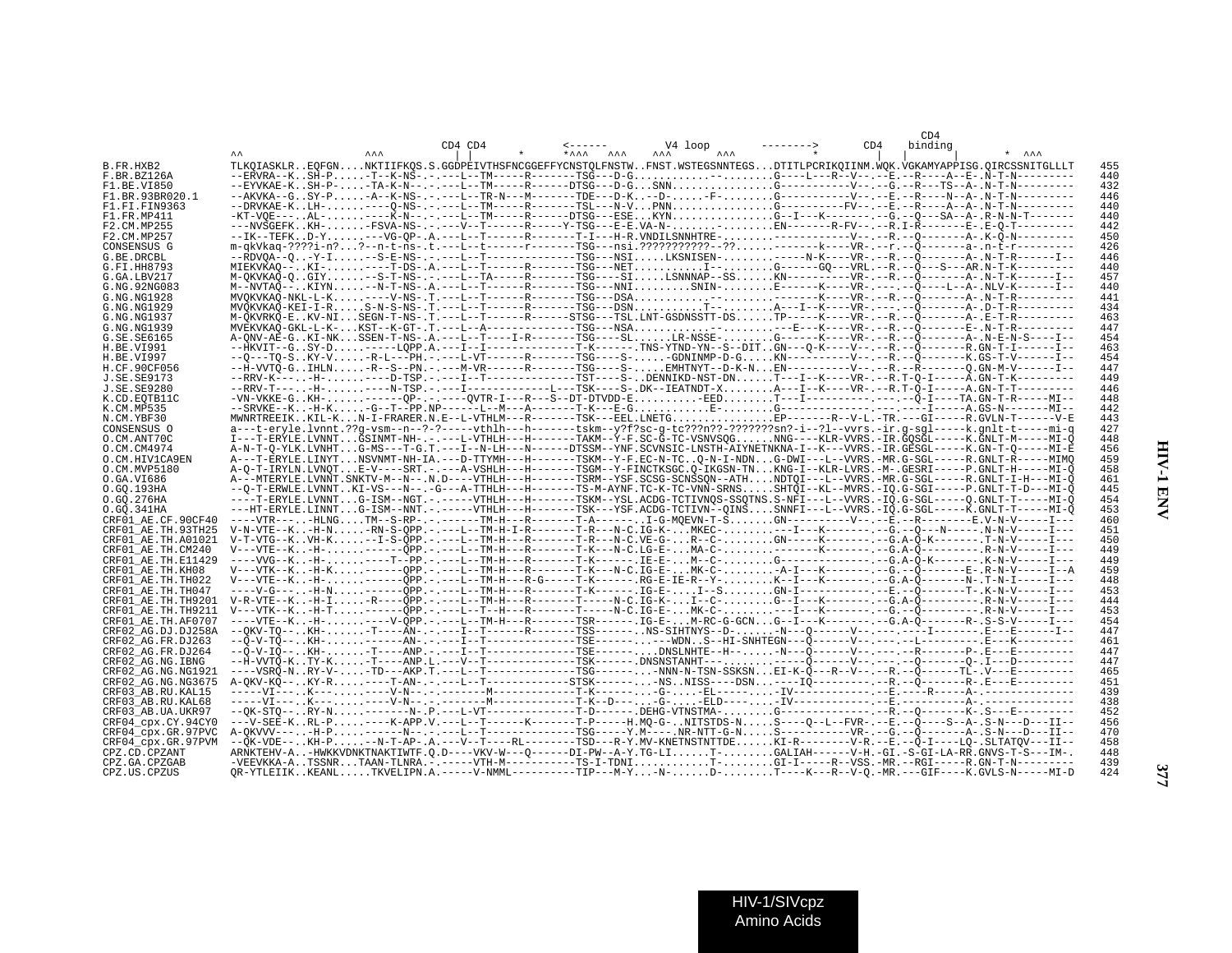

|                                  | $\leftarrow \leftarrow \leftarrow \text{V5} \qquad \leftarrow \leftarrow \leftarrow$<br>CD4 |                                                                                                                           | $ -$ fusion peptide $- $ |            |
|----------------------------------|---------------------------------------------------------------------------------------------|---------------------------------------------------------------------------------------------------------------------------|--------------------------|------------|
|                                  |                                                                                             | RDGGNSNNESEIFRPGGGDMRDNWRSELYKYKVVKIEPLGVAPTKAKRRVVOREKRAV.G.IGALFLG.FLGAAGSTMGAASMTLTVOAROLLSGIVOOONNLLRAIEAOOHLLOLTVWGI | gp120 \/ gp41            |            |
| B.FR.HXB2<br>CONSENSUS A         |                                                                                             |                                                                                                                           |                          | 573<br>546 |
| A.GB.MA246                       |                                                                                             |                                                                                                                           |                          | 568        |
| A.GB.MC108                       |                                                                                             |                                                                                                                           |                          | 569        |
| A.KE.K89                         |                                                                                             |                                                                                                                           |                          | 565        |
| A.KE.023-CXC-CG                  |                                                                                             |                                                                                                                           |                          | 563        |
| A.NG.NG1935                      |                                                                                             |                                                                                                                           |                          | 565        |
| A.RW.KIG93                       |                                                                                             |                                                                                                                           |                          | 576        |
| A.RW.SF1703                      |                                                                                             |                                                                                                                           |                          | 578        |
| A.SE.SE6594                      |                                                                                             |                                                                                                                           |                          | 569        |
| A.SE.SE8131<br>A.SE.SE8538       |                                                                                             |                                                                                                                           |                          | 581<br>571 |
| A.SE.SE8891                      |                                                                                             |                                                                                                                           |                          | 562        |
| A.UG.92UG037                     |                                                                                             |                                                                                                                           |                          | 567        |
| A.UG.U455                        |                                                                                             |                                                                                                                           |                          | 566        |
| CONSENSUS B                      |                                                                                             |                                                                                                                           |                          | 560        |
| B.AU.MBCD36                      |                                                                                             |                                                                                                                           |                          | 586        |
| B.BE.SIMI84                      |                                                                                             |                                                                                                                           |                          | 573        |
| B.CN.RL42                        |                                                                                             |                                                                                                                           |                          | 563        |
| B.DE.D31                         |                                                                                             |                                                                                                                           |                          | 567        |
| B.DE.HAN                         |                                                                                             |                                                                                                                           |                          | 572        |
| <b>B.ES.89SP061</b>              |                                                                                             |                                                                                                                           |                          | 579        |
| B.FR.PHI120<br>B.GA.OYI          |                                                                                             |                                                                                                                           |                          | 573<br>572 |
| $B.GB.AC-46$                     |                                                                                             |                                                                                                                           |                          | 575        |
| B.GB.CAM1                        |                                                                                             |                                                                                                                           |                          | 573        |
| B.GB.MANC                        |                                                                                             |                                                                                                                           |                          | 578        |
| B.GB.WB                          |                                                                                             |                                                                                                                           |                          | 576        |
| B.JP.ETR                         |                                                                                             |                                                                                                                           |                          | 579        |
| B.JP.JH32                        |                                                                                             |                                                                                                                           |                          | 584        |
| B.NL.ACH3202A21                  |                                                                                             |                                                                                                                           |                          | 573        |
| B.TH.TH936705                    |                                                                                             |                                                                                                                           |                          | 556        |
| B.TT.0Z4589                      |                                                                                             |                                                                                                                           |                          | 576        |
| B.TW.LM49<br><b>B.US.JRFL</b>    |                                                                                             |                                                                                                                           |                          | 564<br>564 |
| B.US.MNCG                        |                                                                                             |                                                                                                                           |                          | 574        |
| B.US.RF                          |                                                                                             |                                                                                                                           |                          | 582        |
| B.US.SF2                         |                                                                                             |                                                                                                                           |                          | 572        |
| <b>B.US.SFMHS9</b>               |                                                                                             |                                                                                                                           |                          | 566        |
| B.US.US1                         |                                                                                             |                                                                                                                           |                          | 575        |
| B.US.WEAU160                     |                                                                                             |                                                                                                                           |                          | 576        |
| CONSENSUS C                      |                                                                                             |                                                                                                                           |                          | 544        |
| C.BI.BU910112                    |                                                                                             |                                                                                                                           |                          | 557        |
| C.BI.BU910213                    |                                                                                             |                                                                                                                           |                          | 575        |
| C.BW.96BW16B01<br>C.BW.96BW17B05 |                                                                                             |                                                                                                                           |                          | 575<br>573 |
| C.DJ.DJ259A                      |                                                                                             |                                                                                                                           |                          | 549        |
| C.DJ.DJ373A                      |                                                                                             |                                                                                                                           |                          | 560        |
| C.ET.ETH2220                     |                                                                                             |                                                                                                                           |                          | 561        |
| C.IN.21068                       |                                                                                             |                                                                                                                           |                          | 580        |
| C.IN.301904                      |                                                                                             |                                                                                                                           |                          | 567        |
| C. IN. 94 IN 1246                |                                                                                             |                                                                                                                           |                          | 562        |
| C.SN.SE364A                      |                                                                                             |                                                                                                                           |                          | 558        |
| C.SO.SM145A                      |                                                                                             |                                                                                                                           |                          | 571        |
| C.UG.UG268A2                     |                                                                                             |                                                                                                                           |                          | 566        |
| CONSENSUS D                      |                                                                                             |                                                                                                                           |                          | 549        |
| D.CD.84ZR085<br>D.CD.ELI         |                                                                                             |                                                                                                                           |                          | 573<br>571 |
| D.CD.JY1                         |                                                                                             |                                                                                                                           |                          | 580        |
| D.CD.NDK                         |                                                                                             |                                                                                                                           |                          | 563        |
| D.CD.Z2Z6                        |                                                                                             |                                                                                                                           |                          | 570        |
| D. SN. SE365A2                   |                                                                                             |                                                                                                                           |                          | 568        |
| D.TZ.87TZ4622                    |                                                                                             |                                                                                                                           |                          | 568        |
| D.UG.92UG024D                    |                                                                                             |                                                                                                                           |                          | 567        |
| D.UG.94UG1141                    |                                                                                             |                                                                                                                           |                          | 561        |
| D.UG.C971-412                    |                                                                                             |                                                                                                                           |                          | 573        |
| D.UG.UG274A2                     |                                                                                             |                                                                                                                           |                          | 581<br>577 |
| D.UG.WHO15-474                   |                                                                                             |                                                                                                                           |                          |            |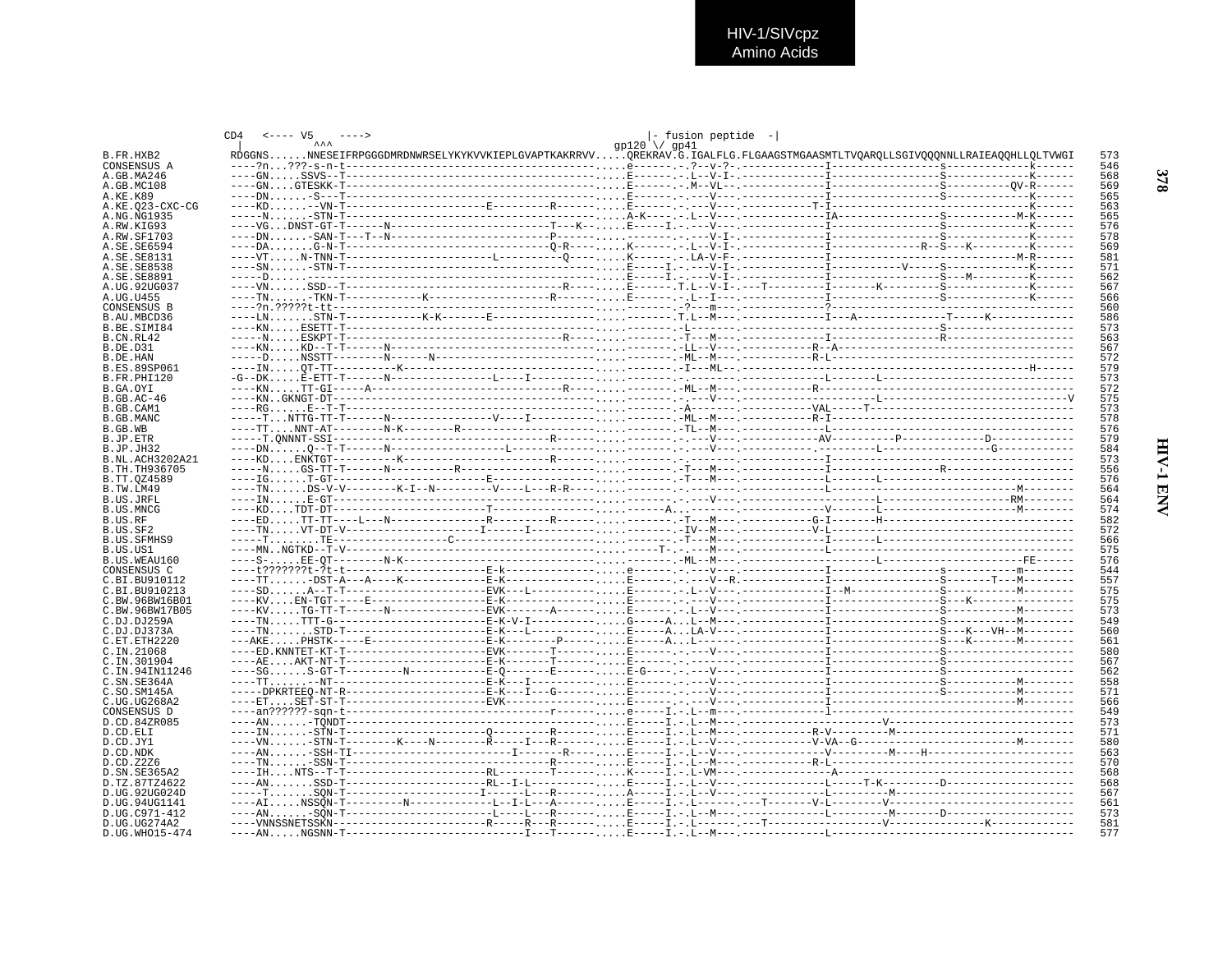|                    | $\leftarrow - - - 0.05$ |  |  |  |                     |  | - fusion peptide -                                                                                                               |  |  |     |
|--------------------|-------------------------|--|--|--|---------------------|--|----------------------------------------------------------------------------------------------------------------------------------|--|--|-----|
|                    |                         |  |  |  | $qp120 \sqrt{q}q41$ |  |                                                                                                                                  |  |  |     |
| B.FR.HXB2          |                         |  |  |  |                     |  | RDGGNSNNESEIFRPGGGDMRDNWRSELYKYKVVKIEPLGVAPTKAKRRVVOREKRAV.G.IGALFLG.FLGAAGSTMGAASMTLTVOAROLLSGIVOOONNLLRAIEAOOHLLOLTVWGI        |  |  | 573 |
| F.BR.BZ126A        |                         |  |  |  |                     |  |                                                                                                                                  |  |  | 559 |
| F1 BE VI850        |                         |  |  |  |                     |  |                                                                                                                                  |  |  | 549 |
| F1.BR.93BR020.1    |                         |  |  |  |                     |  |                                                                                                                                  |  |  | 563 |
| F1.FI.FIN9363      |                         |  |  |  |                     |  |                                                                                                                                  |  |  | 559 |
| F1.FR.MP411        |                         |  |  |  |                     |  |                                                                                                                                  |  |  | 560 |
| F2.CM.MP255        |                         |  |  |  |                     |  |                                                                                                                                  |  |  | 560 |
| F2.CM.MP257        |                         |  |  |  |                     |  |                                                                                                                                  |  |  | 567 |
| CONSENSUS G        |                         |  |  |  |                     |  |                                                                                                                                  |  |  | 543 |
| G.BE.DRCBL         |                         |  |  |  |                     |  |                                                                                                                                  |  |  | 564 |
| G.FI.HH8793        |                         |  |  |  |                     |  |                                                                                                                                  |  |  | 560 |
| G.GA.LBV217        |                         |  |  |  |                     |  |                                                                                                                                  |  |  | 574 |
| G.NG.92NG083       |                         |  |  |  |                     |  |                                                                                                                                  |  |  | 559 |
| G.NG.NG1928        |                         |  |  |  |                     |  |                                                                                                                                  |  |  | 563 |
| G.NG.NG1929        |                         |  |  |  |                     |  |                                                                                                                                  |  |  | 555 |
| G.NG.NG1937        |                         |  |  |  |                     |  |                                                                                                                                  |  |  | 580 |
| G.NG.NG1939        |                         |  |  |  |                     |  |                                                                                                                                  |  |  | 563 |
| G.SE.SE6165        |                         |  |  |  |                     |  |                                                                                                                                  |  |  | 576 |
| H.BE.VI991         |                         |  |  |  |                     |  |                                                                                                                                  |  |  | 579 |
| H.BE.VI997         |                         |  |  |  |                     |  |                                                                                                                                  |  |  | 572 |
| H.CF.90CF056       |                         |  |  |  |                     |  |                                                                                                                                  |  |  | 565 |
| J.SE.SE9173        |                         |  |  |  |                     |  |                                                                                                                                  |  |  | 570 |
| J.SE.SE9280        |                         |  |  |  |                     |  |                                                                                                                                  |  |  | 568 |
| K.CD.EOTB11C       |                         |  |  |  |                     |  |                                                                                                                                  |  |  | 568 |
| K.CM.MP535         |                         |  |  |  |                     |  |                                                                                                                                  |  |  | 559 |
| N.CM.YBF30         |                         |  |  |  |                     |  |                                                                                                                                  |  |  | 561 |
| CONSENSUS O        |                         |  |  |  |                     |  | ?-npwn????s-rnat?--v----k-i--t--fn----rvk-fs-----ia-p-i?gt?th------.-1-m----.v-s--------ata----tht-mk------d------q---r-s----    |  |  | 546 |
| O.CM.ANT70C        |                         |  |  |  |                     |  | M-NTWNSS-NNVT---I----K-I--T--FN----RVK-FS----RIA-P-I.STRTH-------L-M---- V-S--------AT--A--THT--K------D------O---O--R-SX---     |  |  | 571 |
| O.CM.CM4974        |                         |  |  |  |                     |  | LHNPYNKS-PNTT-G-T-----I--A--CN----OVK-FS-----VS-PIISLNNPH------. J.L-M---- V-S---------AT--A-RTHS-IK------DS-----OT----R-S----   |  |  | 580 |
| O.CM.HIV1CA9EN     |                         |  |  |  |                     |  | L-RPWNSSRDNTL--A------I--T--F------VK-FS-----IA-PTIGTGTPH------. -.L-M---- .V-S--------AT--A--THT-MK------D------O---E--R-S----  |  |  | 582 |
| O.CM.MVP5180       |                         |  |  |  |                     |  | L-OPWNSTGENTL--V----K-I--TK--N----O-K-FS-----MS-PIINIHTPH------L-M----.V-S--------ATA---RTHSV-K------D------Õ------R-S----       |  |  | 581 |
| O.GA.VI686         |                         |  |  |  |                     |  | M-MPWNKSNTT---V----K-I--T--F-----RVK-FS-----IA-P-I.GTGTH------L-M----.V-S---------ATA-----HT-IK------D------O---R-S----          |  |  | 582 |
| 0.GO.193HA         |                         |  |  |  |                     |  |                                                                                                                                  |  |  | 568 |
| 0.GO.276HA         |                         |  |  |  |                     |  | M-KPWNNSSTG-RNATL--V--E-K-I--T--LN----R-K-FS----PIA-P-I.GTSTH------. -.L-M---- V-S--------ATA----THT-MK------D-------O---R-S---- |  |  | 580 |
| 0.GO.341HA         |                         |  |  |  |                     |  | M-TPWNNSSAG-RTATL--A--E-K-I--T--LN----R-K-FS----PIA-P-I.GTSTH------. .L-M----.V-S--------ATA----THT-MK------D-----Õ---Õ--R-S---- |  |  | 579 |
| CRF01 AE.CF.90CF40 |                         |  |  |  |                     |  |                                                                                                                                  |  |  | 581 |
| CRF01 AE.TH.93TH25 |                         |  |  |  |                     |  |                                                                                                                                  |  |  | 571 |
| CRF01 AE.TH.A01021 |                         |  |  |  |                     |  |                                                                                                                                  |  |  | 572 |
| CRF01 AE.TH.CM240  |                         |  |  |  |                     |  |                                                                                                                                  |  |  | 567 |
| CRF01 AE.TH.E11429 |                         |  |  |  |                     |  |                                                                                                                                  |  |  | 568 |
| CRF01_AE.TH.KH08   |                         |  |  |  |                     |  |                                                                                                                                  |  |  | 577 |
| CRF01 AE.TH.TH022  |                         |  |  |  |                     |  |                                                                                                                                  |  |  | 567 |
| CRF01 AE.TH.TH047  |                         |  |  |  |                     |  |                                                                                                                                  |  |  | 571 |
| CRF01 AE.TH.TH9201 |                         |  |  |  |                     |  |                                                                                                                                  |  |  | 561 |
| CRF01 AE.TH.TH9211 |                         |  |  |  |                     |  |                                                                                                                                  |  |  | 571 |
| CRF01 AE.TH.AF0707 |                         |  |  |  |                     |  |                                                                                                                                  |  |  | 572 |
| CRF02 AG.DJ.DJ258A |                         |  |  |  |                     |  |                                                                                                                                  |  |  | 565 |
| CRF02 AG.FR.DJ263  |                         |  |  |  |                     |  |                                                                                                                                  |  |  | 579 |
| CRF02 AG.FR.DJ264  |                         |  |  |  |                     |  |                                                                                                                                  |  |  | 565 |
| CRF02 AG.NG.IBNG   |                         |  |  |  |                     |  |                                                                                                                                  |  |  | 564 |
| CRF02 AG.NG.NG1921 |                         |  |  |  |                     |  |                                                                                                                                  |  |  | 583 |
| CRF02 AG.NG.NG3675 |                         |  |  |  |                     |  |                                                                                                                                  |  |  | 571 |
| CRF03 AB.RU.KAL15  |                         |  |  |  |                     |  |                                                                                                                                  |  |  | 557 |
| CRF03 AB.RU.KAL68  |                         |  |  |  |                     |  |                                                                                                                                  |  |  | 556 |
| CRF03 AB.UA.UKR97  |                         |  |  |  |                     |  |                                                                                                                                  |  |  | 571 |
| CRF04 cpx.CY.94CY0 |                         |  |  |  |                     |  |                                                                                                                                  |  |  | 571 |
| CRF04 cpx.GR.97PVC |                         |  |  |  |                     |  |                                                                                                                                  |  |  | 592 |
| CRF04 cpx.GR.97PVM |                         |  |  |  |                     |  |                                                                                                                                  |  |  | 578 |
| CPZ.CD.CPZANT      |                         |  |  |  |                     |  |                                                                                                                                  |  |  | 566 |
| CPZ.GA.CPZGAB      |                         |  |  |  |                     |  |                                                                                                                                  |  |  | 563 |
| CPZ.US.CPZUS       |                         |  |  |  |                     |  |                                                                                                                                  |  |  | 545 |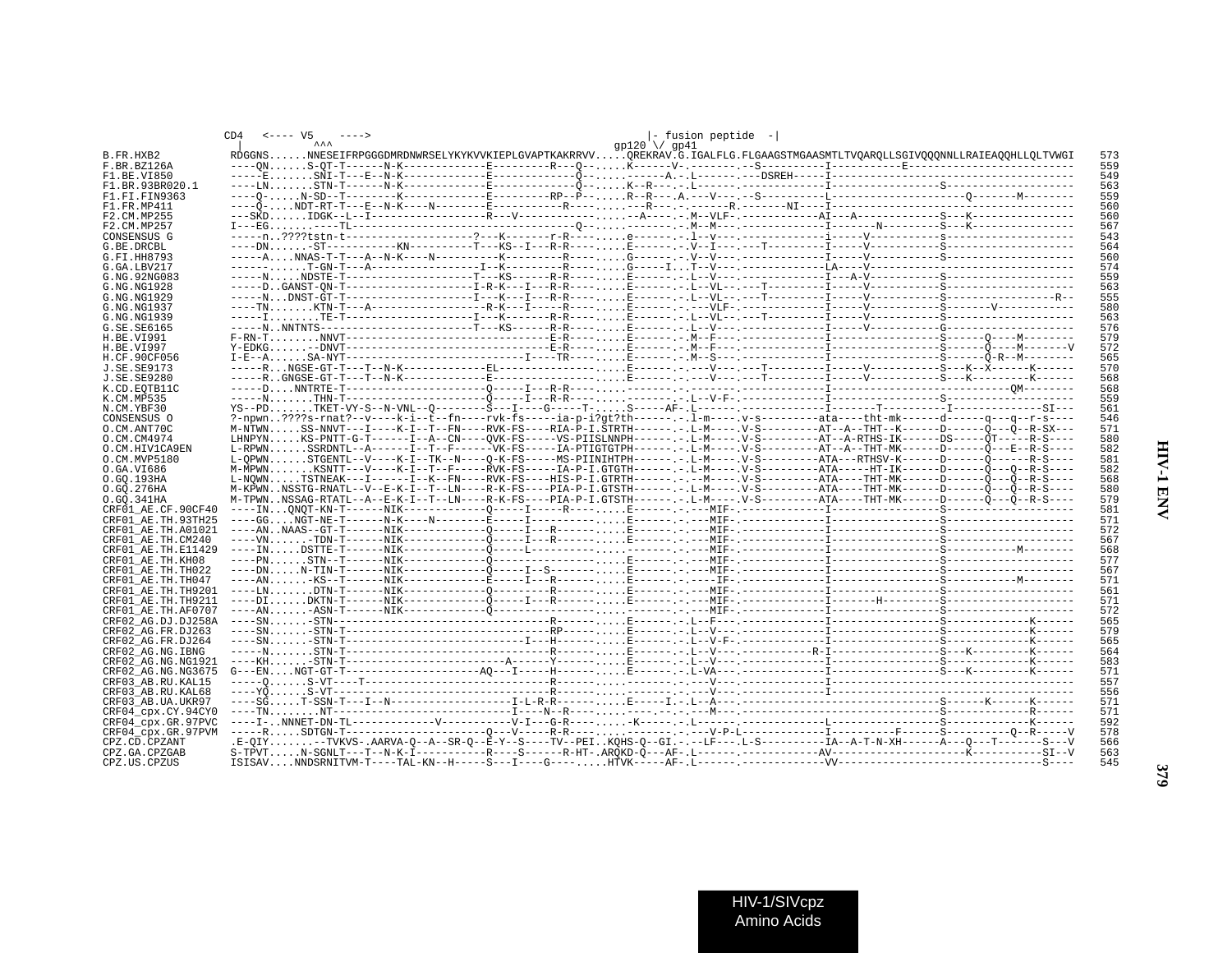|                                   | immunodominant<br>region                                                                                                        |                                                                |  |            |  |            |            |
|-----------------------------------|---------------------------------------------------------------------------------------------------------------------------------|----------------------------------------------------------------|--|------------|--|------------|------------|
|                                   |                                                                                                                                 | $\begin{array}{ccc}\n\lambda & \lambda & \lambda\n\end{array}$ |  | <b>AAA</b> |  | <b>AAA</b> |            |
| B.FR.HXB2                         | KQLQARILAVERYLKD.QQLLGIWGCSGKLICTTAVPWNASWSNKSLEQIWNHTTWMEWDREINNYTSLIHSLIEESQNQQEKNEQELLELDKWASLWNWFNITNWLWYIKLFIMIVGGLVGL     |                                                                |  |            |  |            | 695        |
| CONSENSUS A<br>A.GB.MA246         | ------V--L----R-.--I-----------------N----S------QSE--ENM--LQ--K--S---HI-YT-L----I------D--A-----P------D----------I--------I-- |                                                                |  |            |  |            | 667<br>690 |
| A.GB.MC108                        |                                                                                                                                 |                                                                |  |            |  |            | 691        |
| A.KE.K89                          | ------V--------R- .------------I-----N----S---- - --ÖSE--ENM--LÕ--K--S---DĪ-YN-L---------D--A-----N-----D-S-------I--------I--  |                                                                |  |            |  |            | 687        |
| A.KE.023-CXC-CG                   |                                                                                                                                 |                                                                |  |            |  |            | 685<br>687 |
| A.NG.NG1935<br>A.RW.KIG93         | ------V--------- ----------------P-T----S---- T-SE--DNM--L0--K--S---D--Y0---D--------D--A---------D-S------RI--------I--        |                                                                |  |            |  |            | 698        |
| A.RW.SF1703                       |                                                                                                                                 |                                                                |  |            |  |            | 700        |
| A.SE.SE6594                       |                                                                                                                                 |                                                                |  |            |  |            | 691        |
| A.SE.SE8131<br>A.SE.SE8538        |                                                                                                                                 |                                                                |  |            |  |            | 703<br>693 |
| A.SE.SE8891                       |                                                                                                                                 |                                                                |  |            |  |            | 684        |
| A.UG.92UG037                      |                                                                                                                                 |                                                                |  |            |  |            | 689        |
| A.UG.U455                         | ------V-------0-.----------------T----S------0-D---NM--LÕ-EK--SS--GI-Y0-------------LD--A-----N-.----S------R--VI-----I--       |                                                                |  |            |  |            | 687        |
| CONSENSUS B<br>B. AU. MBCD36      | -----KV-------M-.----------------N-----------SSKIH---E--GNM---O-EK--R-H-KY-Y--L-------D----------H-------------I---V----I--     |                                                                |  |            |  |            | 682<br>712 |
| B.BE.SIMI84                       |                                                                                                                                 |                                                                |  |            |  |            | 695        |
| B.CN.RL42                         |                                                                                                                                 |                                                                |  |            |  |            | 685        |
| B.DE.D31                          |                                                                                                                                 |                                                                |  |            |  |            | 689        |
| B.DE.HAN                          |                                                                                                                                 |                                                                |  |            |  |            | 694        |
| B.ES.89SP061<br>B.FR.PHI120       |                                                                                                                                 |                                                                |  |            |  |            | 701<br>695 |
| B.GA.OYI                          |                                                                                                                                 |                                                                |  |            |  |            | 694        |
| B.GB.AC-46                        |                                                                                                                                 |                                                                |  |            |  |            | 697        |
| B.GB.CAM1                         |                                                                                                                                 |                                                                |  |            |  |            | 695        |
| B.GB.MANC<br>B.GB.WB              |                                                                                                                                 |                                                                |  |            |  |            | 700<br>698 |
| B.JP.ETR                          |                                                                                                                                 |                                                                |  |            |  |            | 701        |
| B.JP.JH32                         |                                                                                                                                 |                                                                |  |            |  |            | 706        |
| B.NL.ACH3202A21                   |                                                                                                                                 |                                                                |  |            |  |            | 695        |
| B. TH. TH936705                   |                                                                                                                                 |                                                                |  |            |  |            | 677        |
| B.TT.0Z4589<br>B.TW.LM49          |                                                                                                                                 |                                                                |  |            |  |            | 698<br>686 |
| B.US.JRFL                         |                                                                                                                                 |                                                                |  |            |  |            | 686        |
| B.US.MNCG                         |                                                                                                                                 |                                                                |  |            |  |            | 696        |
| B.US.RF                           |                                                                                                                                 |                                                                |  |            |  |            | 704        |
| B.US.SF2                          |                                                                                                                                 |                                                                |  |            |  |            | 694<br>688 |
| B.US.SFMHS9<br>B.US.US1           |                                                                                                                                 |                                                                |  |            |  |            | 698        |
| B.US.WEAU160                      |                                                                                                                                 |                                                                |  |            |  |            | 698        |
| CONSENSUS C                       |                                                                                                                                 |                                                                |  |            |  |            | 665        |
| C.BI.BU910112                     |                                                                                                                                 |                                                                |  |            |  |            | 680        |
| C. BT. BU910213<br>C.BW.96BW16B01 |                                                                                                                                 |                                                                |  |            |  |            | 697<br>697 |
| C.BW.96BW17B05                    |                                                                                                                                 |                                                                |  |            |  |            | 695        |
| C.DJ.DJ259A                       |                                                                                                                                 |                                                                |  |            |  |            | 671        |
| C.DJ.DJ373A                       |                                                                                                                                 |                                                                |  |            |  |            | 682        |
| C.ET.ETH2220<br>C.IN.21068        | ----T-V--I---------------------------S---- RTQKE--DNM---Q---------NT-YR-L-------E--KD--A--S-KN-----D--K------I--I-----I--       |                                                                |  |            |  |            | 683<br>702 |
| C.IN.301904                       |                                                                                                                                 |                                                                |  |            |  |            | 689        |
| C.IN.94IN11246                    |                                                                                                                                 |                                                                |  |            |  |            | 684        |
| C.SN.SE364A                       |                                                                                                                                 |                                                                |  |            |  |            | 680        |
| C.SO.SM145A                       |                                                                                                                                 |                                                                |  |            |  |            | 693<br>688 |
| C.UG.UG268A2<br>CONSENSUS D       |                                                                                                                                 |                                                                |  |            |  |            | 669        |
| D.CD.84ZR085                      |                                                                                                                                 |                                                                |  |            |  |            | 695        |
| D.CD.ELI                          | ---------------,-----------H----N----S----,R--NE--ONM----E---D---G--Y-------T------K--------------S--Õ------I---I---I-          |                                                                |  |            |  |            | 693        |
| D.CD.JY1                          |                                                                                                                                 |                                                                |  |            |  |            | 702        |
| D.CD.NDK<br>D.CD.Z2Z6             |                                                                                                                                 |                                                                |  |            |  |            | 685<br>692 |
| D. SN. SE365A2                    |                                                                                                                                 |                                                                |  |            |  |            | 690        |
| D.TZ.87TZ4622                     |                                                                                                                                 |                                                                |  |            |  |            | 690        |
| D.UG.92UG024D                     |                                                                                                                                 |                                                                |  |            |  |            | 689        |
| D.UG.94UG1141                     | ----------S---- ------------H----T----S---- ---DD---NM--I--EK--DK--GV-YN------T--------------N-------S--K------I--------I--     |                                                                |  |            |  |            | 683        |
| D.UG.C971-412<br>D.UG.UG274A2     |                                                                                                                                 |                                                                |  |            |  |            | 695<br>703 |
| D.UG.WHO15-474                    |                                                                                                                                 |                                                                |  |            |  |            | 699        |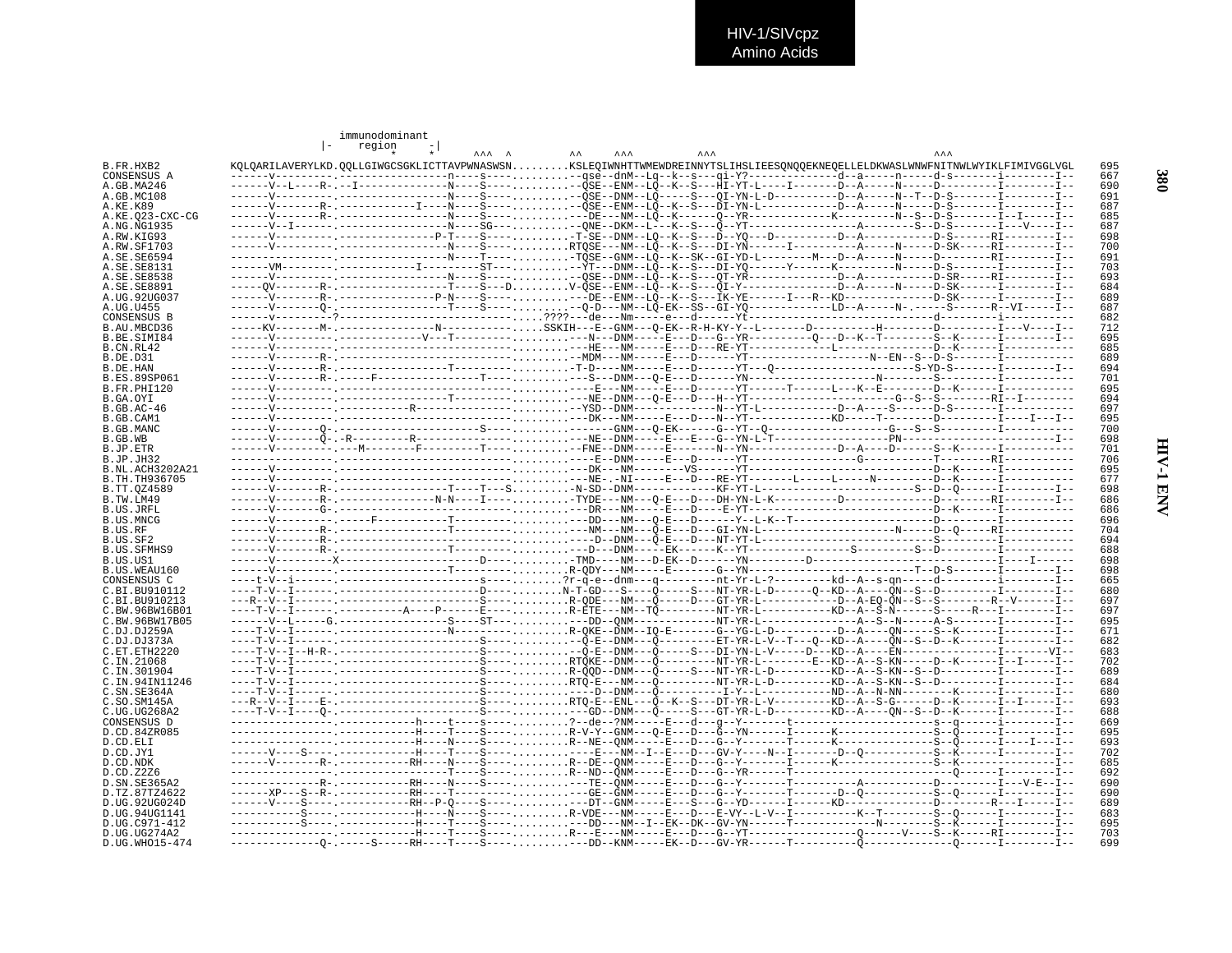| ż, |  |
|----|--|
|    |  |
|    |  |

| B.FR.HXB2                                                                                                                                                                                                                                                                                                             |  | region                                                                                                                     |  |                                                                                                                                        |  |  |  |  |  |
|-----------------------------------------------------------------------------------------------------------------------------------------------------------------------------------------------------------------------------------------------------------------------------------------------------------------------|--|----------------------------------------------------------------------------------------------------------------------------|--|----------------------------------------------------------------------------------------------------------------------------------------|--|--|--|--|--|
|                                                                                                                                                                                                                                                                                                                       |  |                                                                                                                            |  | KOLOARILAVERYLKD.OOLLGIWGCSGKLICTTAVPWNASWSNKSLEOIWNHTTWMEWDREINNYTSLIHSLIEESONOOEKNEOELLELDKWASLWNWFNITNWLWYIKLFIMIVGGLVGL            |  |  |  |  |  |
|                                                                                                                                                                                                                                                                                                                       |  |                                                                                                                            |  |                                                                                                                                        |  |  |  |  |  |
| F.BR.BZ126A<br>F1.BE.VI850                                                                                                                                                                                                                                                                                            |  |                                                                                                                            |  |                                                                                                                                        |  |  |  |  |  |
| F1.BR.93BR020.1                                                                                                                                                                                                                                                                                                       |  |                                                                                                                            |  |                                                                                                                                        |  |  |  |  |  |
|                                                                                                                                                                                                                                                                                                                       |  |                                                                                                                            |  | -----V---------,-----L-----------N----S----,--ODE---NM---O-EK--S--SKT-YM---K--S---R--------D---S--D---------I--------I--               |  |  |  |  |  |
| F1.FI.FIN9363                                                                                                                                                                                                                                                                                                         |  |                                                                                                                            |  |                                                                                                                                        |  |  |  |  |  |
| F1.FR.MP411                                                                                                                                                                                                                                                                                                           |  |                                                                                                                            |  |                                                                                                                                        |  |  |  |  |  |
| F2.CM.MP255                                                                                                                                                                                                                                                                                                           |  |                                                                                                                            |  |                                                                                                                                        |  |  |  |  |  |
| F2.CM.MP257                                                                                                                                                                                                                                                                                                           |  |                                                                                                                            |  |                                                                                                                                        |  |  |  |  |  |
| CONSENSUS G                                                                                                                                                                                                                                                                                                           |  |                                                                                                                            |  |                                                                                                                                        |  |  |  |  |  |
| G.BE.DRCBL                                                                                                                                                                                                                                                                                                            |  |                                                                                                                            |  |                                                                                                                                        |  |  |  |  |  |
| G.FI.HH8793                                                                                                                                                                                                                                                                                                           |  |                                                                                                                            |  |                                                                                                                                        |  |  |  |  |  |
| G.GA.LBV217                                                                                                                                                                                                                                                                                                           |  |                                                                                                                            |  |                                                                                                                                        |  |  |  |  |  |
| G.NG.92NG083                                                                                                                                                                                                                                                                                                          |  |                                                                                                                            |  |                                                                                                                                        |  |  |  |  |  |
| G.NG.NG1928                                                                                                                                                                                                                                                                                                           |  |                                                                                                                            |  |                                                                                                                                        |  |  |  |  |  |
| G.NG.NG1929                                                                                                                                                                                                                                                                                                           |  |                                                                                                                            |  |                                                                                                                                        |  |  |  |  |  |
| G.NG.NG1937                                                                                                                                                                                                                                                                                                           |  |                                                                                                                            |  | ------V----F--- ------------------N----T---- R-YDE--DNM--I--E--VS---QE-YK------------D--A----G-----S--K------I---V----I--              |  |  |  |  |  |
| G.NG.NG1939                                                                                                                                                                                                                                                                                                           |  |                                                                                                                            |  | -----V--------- ----------------N----I---- , , , , , , , , -Y-D--DKM--I-----VS---OO-Y-----------D--A-------S--D-----------I--------I-- |  |  |  |  |  |
| G.SE.SE6165                                                                                                                                                                                                                                                                                                           |  |                                                                                                                            |  | ------L---------- -----------------N----V---- --YNE--DNM--I--E-------YO-Y--L---------D--A--O-------G--R-------I---------I--            |  |  |  |  |  |
| H.BE.VI991                                                                                                                                                                                                                                                                                                            |  |                                                                                                                            |  |                                                                                                                                        |  |  |  |  |  |
| H.BE.VI997                                                                                                                                                                                                                                                                                                            |  |                                                                                                                            |  |                                                                                                                                        |  |  |  |  |  |
|                                                                                                                                                                                                                                                                                                                       |  |                                                                                                                            |  |                                                                                                                                        |  |  |  |  |  |
| H.CF.90CF056                                                                                                                                                                                                                                                                                                          |  |                                                                                                                            |  |                                                                                                                                        |  |  |  |  |  |
| J.SE.SE9173                                                                                                                                                                                                                                                                                                           |  |                                                                                                                            |  |                                                                                                                                        |  |  |  |  |  |
| J.SE.SE9280                                                                                                                                                                                                                                                                                                           |  |                                                                                                                            |  |                                                                                                                                        |  |  |  |  |  |
| K.CD.EOTB11C                                                                                                                                                                                                                                                                                                          |  |                                                                                                                            |  | ---R--V-------R-.-------------------N----S------QSE--ENM---Q-EK--S-H--T-YR------I-------D--A----------D-S-------I--------I--           |  |  |  |  |  |
| K.CM.MP535                                                                                                                                                                                                                                                                                                            |  |                                                                                                                            |  |                                                                                                                                        |  |  |  |  |  |
| N.CM.YBF30                                                                                                                                                                                                                                                                                                            |  |                                                                                                                            |  | -----KV--I----R-.--I-SL------T--Y-T----ET---NT-YDT---NL--00--EKVR--SGV-FG---0A-E--NT--KS-----0-D---S--G--K-------IA----A-I--I          |  |  |  |  |  |
| CONSENSUS O                                                                                                                                                                                                                                                                                                           |  |                                                                                                                            |  | r--r--l--l-tlign.----nl---k-r-?-y-s-k--tt-tg?????ds--dnl--q---qq-?-is-i-yde-qka-v---q--kk-----e---i---ld--k------ia-i---a-i-v          |  |  |  |  |  |
| O.CM.ANT70C                                                                                                                                                                                                                                                                                                           |  |                                                                                                                            |  | R--R--L--L-TL-ON.----SL---K---V-Y-S-K--RT-IGN-S--DTL--O----O-S-IS-T-YEE-OKA-V---O--KK-----E---I---LD--K------IA-I---A---V              |  |  |  |  |  |
| O.CM.CM4974                                                                                                                                                                                                                                                                                                           |  |                                                                                                                            |  | R--R--LQ-L-TLIQN.--R-NL---K-R---Y-S-K--TT-G-YNDS--DNY--QQ--QQV--VS-I-YDE-QKA-D---R-VKAV----E-------LD--K------IA-I---A-I-I             |  |  |  |  |  |
| O.CM.HIV1CA9EN                                                                                                                                                                                                                                                                                                        |  |                                                                                                                            |  | R--R--L--L-TLION.----NL--YK-R---Y-S-K--DT-YKNTTDD--DKL--O---OO---VS-I-YEE-OKA-V---E--KK-----E---IG--PD--K------MA-I---A-I-V            |  |  |  |  |  |
| O.CM.MVP5180                                                                                                                                                                                                                                                                                                          |  |                                                                                                                            |  |                                                                                                                                        |  |  |  |  |  |
| O.GA.VI686                                                                                                                                                                                                                                                                                                            |  |                                                                                                                            |  | R--R--L--L-TLIQN.----NL---K-R---Y-S-Q--KT-T-KSNVD--N--GNL--Q---QQ-D-IS-T-YDE-QKA-V---Q---K----E---I---LD--K------MA-I---A---I          |  |  |  |  |  |
| O.GO.193HA                                                                                                                                                                                                                                                                                                            |  |                                                                                                                            |  | R--R--L--L-TLIQN.----NL---K--IV-Y-S-E--KT-IGNDS---DL--Q---QQ-S-ISTT-FEE-QKA-V---Q--KK-----E---I---LD--K------IA-I---A-I-V              |  |  |  |  |  |
| 0.GQ.276HA                                                                                                                                                                                                                                                                                                            |  |                                                                                                                            |  |                                                                                                                                        |  |  |  |  |  |
| 0.GO.341HA                                                                                                                                                                                                                                                                                                            |  |                                                                                                                            |  | R--R--L--L-TLIQN.----NL---K-R-V-Y-S-K--T--TGDDK--GNL--Q---QQ-D-IS-I-YDE-QQA-V---D--KK-----E---I---LX--K------IA-I---A-I-V              |  |  |  |  |  |
| CRF01 AE.CF.90CF40                                                                                                                                                                                                                                                                                                    |  |                                                                                                                            |  |                                                                                                                                        |  |  |  |  |  |
| CRF01 AE.TH.93TH25                                                                                                                                                                                                                                                                                                    |  |                                                                                                                            |  | ------V----------.-KF--L------I--------.-ST---R-Y-E--DNM--I--E--S---NO-YEILT-------R--KD-----------G--K------I--------I--              |  |  |  |  |  |
|                                                                                                                                                                                                                                                                                                                       |  |                                                                                                                            |  |                                                                                                                                        |  |  |  |  |  |
| CRF01 AE.TH.A01021                                                                                                                                                                                                                                                                                                    |  |                                                                                                                            |  |                                                                                                                                        |  |  |  |  |  |
| CRF01 AE.TH.CM240                                                                                                                                                                                                                                                                                                     |  |                                                                                                                            |  | -----V---------,-KF--L------I--------ST---R-F-E---NM--I--E---S---NÖ-YEILT------DR--KD----------D---------I--------I--                  |  |  |  |  |  |
| CRF01_AE.TH.E11429                                                                                                                                                                                                                                                                                                    |  |                                                                                                                            |  | ------V---------, -KF--L-------L--------ST---, R-F-E---NM--T--E---S---NQ-YEILTA-----DR--KD---------S--D-------------I----A---I-        |  |  |  |  |  |
| CRF01 AE.TH.KH08                                                                                                                                                                                                                                                                                                      |  |                                                                                                                            |  |                                                                                                                                        |  |  |  |  |  |
| CRF01 AE.TH.TH022                                                                                                                                                                                                                                                                                                     |  |                                                                                                                            |  | ------V----------.KF--L-------IV--------ST-----Y-E--DKM--TO-E---S----T-YEILT------DR--KD--K--------D-SR-----RI---------I--             |  |  |  |  |  |
| CRF01 AE.TH.TH047                                                                                                                                                                                                                                                                                                     |  |                                                                                                                            |  | ------V----------.-KF--L-------I--------ST-----FDE---NM--I--E--S---NK-YDILT------D---KD-----------D--S------I---------I--              |  |  |  |  |  |
| CRF01 AE.TH.TH9201                                                                                                                                                                                                                                                                                                    |  |                                                                                                                            |  | ------V----------,-KF--L------I---------NT---R-F-E---NM--I--E--S---NO-YEILT---D--DR--KD-----------D----------I--------I--              |  |  |  |  |  |
| CRF01 AE.TH.TH9211                                                                                                                                                                                                                                                                                                    |  |                                                                                                                            |  |                                                                                                                                        |  |  |  |  |  |
|                                                                                                                                                                                                                                                                                                                       |  | ------V---------N.-KF--L-------I---------ST---R-F-E---NM--I--E---S----Q-YEILT------DR--KD----------D----------I--------I-- |  |                                                                                                                                        |  |  |  |  |  |
|                                                                                                                                                                                                                                                                                                                       |  |                                                                                                                            |  |                                                                                                                                        |  |  |  |  |  |
|                                                                                                                                                                                                                                                                                                                       |  |                                                                                                                            |  |                                                                                                                                        |  |  |  |  |  |
|                                                                                                                                                                                                                                                                                                                       |  |                                                                                                                            |  | -----V--L-S--R-.--------------T----S-----TFND--DNM--L0--K--S---DI-YT--------------D--A-----G--S--G--------RI--I-----I-                 |  |  |  |  |  |
|                                                                                                                                                                                                                                                                                                                       |  |                                                                                                                            |  | ------V--L-S--R-.-----------------N----S----,,,,,,,,-TYND--DNM--LO--K-VS---DI-YN----------D--A--O--N-----G--K------I--------I--        |  |  |  |  |  |
|                                                                                                                                                                                                                                                                                                                       |  |                                                                                                                            |  |                                                                                                                                        |  |  |  |  |  |
|                                                                                                                                                                                                                                                                                                                       |  |                                                                                                                            |  | ------V--L----R-.----------------T----S---- TFND--DNM--IQ-EK--S---DI-YN------R------D--A---------D---------RI--------I--               |  |  |  |  |  |
|                                                                                                                                                                                                                                                                                                                       |  |                                                                                                                            |  |                                                                                                                                        |  |  |  |  |  |
|                                                                                                                                                                                                                                                                                                                       |  |                                                                                                                            |  |                                                                                                                                        |  |  |  |  |  |
|                                                                                                                                                                                                                                                                                                                       |  |                                                                                                                            |  |                                                                                                                                        |  |  |  |  |  |
|                                                                                                                                                                                                                                                                                                                       |  |                                                                                                                            |  |                                                                                                                                        |  |  |  |  |  |
|                                                                                                                                                                                                                                                                                                                       |  |                                                                                                                            |  |                                                                                                                                        |  |  |  |  |  |
|                                                                                                                                                                                                                                                                                                                       |  |                                                                                                                            |  |                                                                                                                                        |  |  |  |  |  |
|                                                                                                                                                                                                                                                                                                                       |  |                                                                                                                            |  | ------V--L-S----.---------F-------N----S--N---YND--GNM--LÖ--K------OI-YE-L----I------D--AF----N-------S-------I--------I--             |  |  |  |  |  |
|                                                                                                                                                                                                                                                                                                                       |  |                                                                                                                            |  |                                                                                                                                        |  |  |  |  |  |
|                                                                                                                                                                                                                                                                                                                       |  |                                                                                                                            |  |                                                                                                                                        |  |  |  |  |  |
| CRF01_AE.TH.AF0707<br>CRF02 AG.DJ.DJ258A<br>CRF02 AG.FR.DJ263<br>CRF02 AG.FR.DJ264<br>CRF02 AG.NG.IBNG<br>CRF02 AG.NG.NG1921<br>CRF02 AG.NG.NG3675<br>CRF03 AB.RU.KAL15<br>CRF03 AB.RU.KAL68<br>CRF03 AB.UA.UKR97<br>CRF04 cpx.CY.94CY0<br>CRF04 cpx.GR.97PVC<br>CRF04 cpx.GR.97PVM<br>CPZ.CD.CPZANT<br>CPZ.GA.CPZGAB |  |                                                                                                                            |  | ------L-------Q-.--I--L------AV-Y-T----N--PGSN-TDD--GNL--QQ--KLVŠ---GK-FG-L--A-S------RD-----Q--------D--K------I-L-A---II--           |  |  |  |  |  |

 immunodominant $\vert - \qquad \text{region} \qquad \frac{\ }{\ast} \qquad \frac{\ }{\ast} \vert$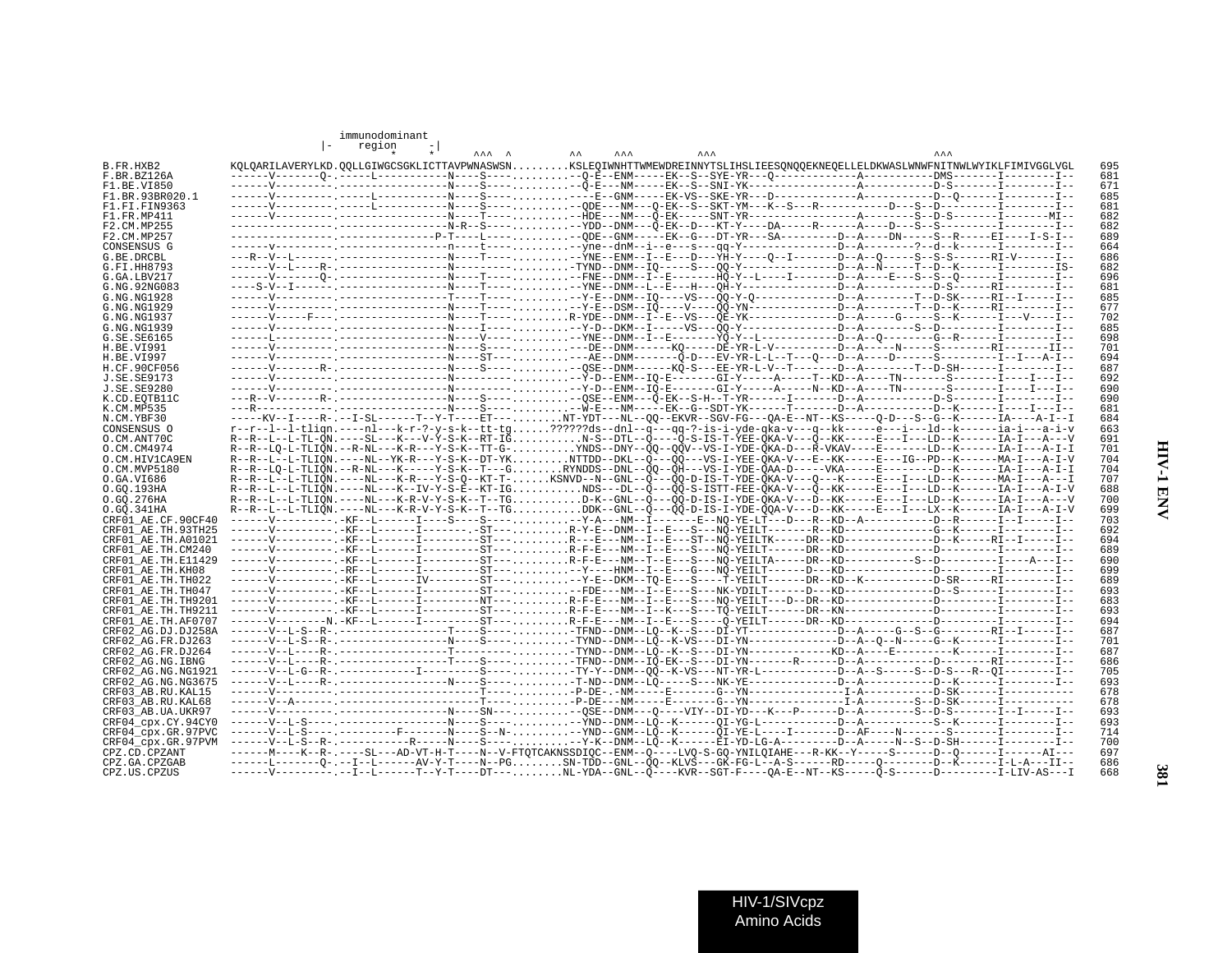|  | tat cds end |  |
|--|-------------|--|
|  |             |  |

|                                |  | <- tat cds end |  |                                                                                                                                                                                                                                                                |  | <- rev cds end |            |
|--------------------------------|--|----------------|--|----------------------------------------------------------------------------------------------------------------------------------------------------------------------------------------------------------------------------------------------------------------|--|----------------|------------|
|                                |  |                |  |                                                                                                                                                                                                                                                                |  |                |            |
| B.FR.HXB2                      |  |                |  | RIVFAVLSIVNRVROGYSPLSFOTHLP.TPRG.PDRPEGIEEEGGERDRDRSIRLVNGSLALIWDDLRSLCLFSYHRLRDLLLIVTR.IVELLGRGWEALKYWWNLLOYWSOELKNSAVSLLNA<br>--------i------------t-.n-?-.l---qr-------0--------s-F---a----------------fi--aa-.t-----hsslkgl-l---G---L?---l--qr---i--in--Dt |  |                | 817<br>794 |
| CONSENSUS A<br>A.GB.MA246      |  |                |  |                                                                                                                                                                                                                                                                |  |                | 819        |
| A.GB.MC108                     |  |                |  |                                                                                                                                                                                                                                                                |  |                | 820        |
| A.KE.K89                       |  |                |  |                                                                                                                                                                                                                                                                |  |                | 816        |
| A.KE.023-CXC-CG                |  |                |  | --------VI----------------T-,N---,L----R----D--OG-G------S-F---A-----------------FI--AA-,T-----HSSLKGL-L---GI--L----S--GR---I--IN-VDT                                                                                                                          |  |                | 814        |
| A.NG.NG1935                    |  |                |  | --------V-R----------LI-.S---.--------R---Q-K-------S-F---A----------------FI--AA-.---T--HR--QG---LG--V-------------I---DT                                                                                                                                     |  |                | 809        |
| A.RW.KIG93                     |  |                |  | --I------I-------------I-T-.N-G-.----GR--------OG--------S-F---A-E---N-----------FI--AA-.T----HSSLKGL-L---G---L----L--GR---I--IN-FDI                                                                                                                           |  |                | 827        |
| A.RW.SF1703                    |  |                |  |                                                                                                                                                                                                                                                                |  |                | 829        |
| A.SE.SE6594                    |  |                |  |                                                                                                                                                                                                                                                                |  |                | 820<br>821 |
| A.SE.SE8131<br>A.SE.SE8538     |  |                |  | --------VI-------------I-T-.N-GD.L---GR-------Õ--G-------S-F---A---------------FI--AA-.T-----ÔR---G---L----V--IR---I---I---DT                                                                                                                                  |  |                | 815        |
| A.SE.SE8891                    |  |                |  |                                                                                                                                                                                                                                                                |  |                | 813        |
| A.UG.92UG037                   |  |                |  | --------VI----------------T-.N---.L---GR--------Q--G-------S-F---A-----N-----------FI--AA-.T---P-HSSLKGL-L---G---LG---L--GR---I--IN--DT                                                                                                                        |  |                | 818        |
| A.UG.U455                      |  |                |  | ----T----I--------------LA-.I-E-.LG--GR--------OGK-------S-F--IA-----N------------FA---A-.A----RSSLKGL-L---G---L---GR---I---IT--D                                                                                                                              |  |                | 816        |
| <b>CONSENSUS B</b>             |  |                |  |                                                                                                                                                                                                                                                                |  |                | 804        |
| B.AU.MBCD36                    |  |                |  |                                                                                                                                                                                                                                                                |  |                | 834        |
| B.BE.SIMI84                    |  |                |  |                                                                                                                                                                                                                                                                |  |                | 817        |
| B.CN.RL42                      |  |                |  |                                                                                                                                                                                                                                                                |  |                | 807        |
| <b>B.DE.D31</b><br>B.DE.HAN    |  |                |  |                                                                                                                                                                                                                                                                |  |                | 811<br>816 |
| <b>B.ES.89SP061</b>            |  |                |  |                                                                                                                                                                                                                                                                |  |                | 823        |
| B.FR.PHI120                    |  |                |  |                                                                                                                                                                                                                                                                |  |                | 817        |
| B.GA.OYI                       |  |                |  |                                                                                                                                                                                                                                                                |  |                | 816        |
| $B.GB.AC-46$                   |  |                |  |                                                                                                                                                                                                                                                                |  |                | 819        |
| B.GB.CAM1                      |  |                |  |                                                                                                                                                                                                                                                                |  |                | 817        |
| B.GB.MANC                      |  |                |  |                                                                                                                                                                                                                                                                |  |                | 822        |
| B.GB.WB<br>B.JP.ETR            |  |                |  |                                                                                                                                                                                                                                                                |  |                | 820<br>822 |
| B.JP.JH32                      |  |                |  |                                                                                                                                                                                                                                                                |  |                | 828        |
| B.NL.ACH3202A21                |  |                |  |                                                                                                                                                                                                                                                                |  |                | 817        |
| B. TH. TH936705                |  |                |  |                                                                                                                                                                                                                                                                |  |                | 798        |
| B.TT.0Z4589                    |  |                |  |                                                                                                                                                                                                                                                                |  |                | 820        |
| B.TW.LM49                      |  |                |  |                                                                                                                                                                                                                                                                |  |                | 808        |
| B.US.JRFL                      |  |                |  |                                                                                                                                                                                                                                                                |  |                | 808        |
| B.US.MNCG                      |  |                |  |                                                                                                                                                                                                                                                                |  |                | 817        |
| B.US.RF<br>B.US.SF2            |  |                |  |                                                                                                                                                                                                                                                                |  |                | 826<br>816 |
| <b>B.US.SFMHS9</b>             |  |                |  |                                                                                                                                                                                                                                                                |  |                | 810        |
| B.US.US1                       |  |                |  |                                                                                                                                                                                                                                                                |  |                | 820        |
| B.US.WEAU160                   |  |                |  |                                                                                                                                                                                                                                                                |  |                | 820        |
| CONSENSUS C                    |  |                |  |                                                                                                                                                                                                                                                                |  |                | 794        |
| C.BI.BU910112                  |  |                |  |                                                                                                                                                                                                                                                                |  |                | 809        |
| C.BI.BU910213                  |  |                |  |                                                                                                                                                                                                                                                                |  |                | 826        |
| C.BW.96BW16B01                 |  |                |  | --I------------------LT-, N---,---LGR-------O-----V---H-F---A------------------FI-VAV-,V-----RR,,,,,,,,-------LGS-V---GL---K--IN--DT                                                                                                                           |  |                | 819        |
| C.BW.96BW17B05<br>C.DJ.DJ259A  |  |                |  | --I--------------------LT-.N--- ----G---------Õ--G-------S-F---A-------------R-----I--AA-.A-----ÔR--T---LGS-V---GL---K--I----T                                                                                                                                 |  |                | 824<br>793 |
| C.DJ.DJ373A                    |  |                |  | --I-------------------LI-.N---.----R---------Õ-KG--T---S-F---A-------F---------I---A-.V-----QR---T---LGS-V---GL---K------DT                                                                                                                                    |  |                | 804        |
| C.ET.ETH2220                   |  |                |  |                                                                                                                                                                                                                                                                |  |                | 812        |
| C.IN.21068                     |  |                |  | --I---I----------------LT-_N-G-_---LGR--------O-K-------S-F---F-----N----------FI-VAA-_VL----RRSLRGLÕ---------LGS-V---GL---K--IN--DR                                                                                                                           |  |                | 831        |
| C.IN.301904                    |  |                |  | --I------------------PT-.N-G-.---LGR--------QGK--------F---A------N--------FI-VAA-.V----RNSLRGLQ--------LGS-V---GL---K--I---DI                                                                                                                                 |  |                | 818        |
| C. IN. 94 IN11246              |  |                |  | --I-------------------PT-.N-G-.---LGR------GO-NV--------F---A---------------FI-VAA-.V-----HNSLRGLO--------LGS-V---GL---K--IR--DI                                                                                                                               |  |                | 813        |
| C.SN.SE364A                    |  |                |  | --I-------------------LI-.N--- ---LGR-------Q---------S-F-SIA---------------FI---A-.A----IQR---I---LGS-A---GL-I-K--I---DT                                                                                                                                      |  |                | 802        |
| C.SO.SM145A                    |  |                |  |                                                                                                                                                                                                                                                                |  |                | 822<br>817 |
| C.UG.UG268A2<br>CONSENSUS D    |  |                |  |                                                                                                                                                                                                                                                                |  |                | 789        |
| D.CD.84ZR085                   |  |                |  |                                                                                                                                                                                                                                                                |  |                | 817        |
| D.CD.ELI                       |  |                |  |                                                                                                                                                                                                                                                                |  |                | 815        |
| D.CD.JY1                       |  |                |  |                                                                                                                                                                                                                                                                |  |                | 824        |
| D.CD.NDK                       |  |                |  |                                                                                                                                                                                                                                                                |  |                | 807        |
| D.CD.Z2Z6                      |  |                |  |                                                                                                                                                                                                                                                                |  |                | 814        |
| D.SN.SE365A2                   |  |                |  |                                                                                                                                                                                                                                                                |  |                | 812        |
| D.TZ.87TZ4622<br>D.UG.92UG024D |  |                |  |                                                                                                                                                                                                                                                                |  |                | 812<br>811 |
| D.UG.94UG1141                  |  |                |  |                                                                                                                                                                                                                                                                |  |                | 805        |
| D.UG.C971-412                  |  |                |  |                                                                                                                                                                                                                                                                |  |                | 817        |
| D.UG.UG274A2                   |  |                |  |                                                                                                                                                                                                                                                                |  |                | 825        |
| D.UG.WHO15-474                 |  |                |  | --------V-----------P---LF-.A---.-----E---G--OG-G--------FS--------N---H----H----I--AA-.V-----HR----IR-L-S--K--I---------I--F-                                                                                                                                 |  |                | 821        |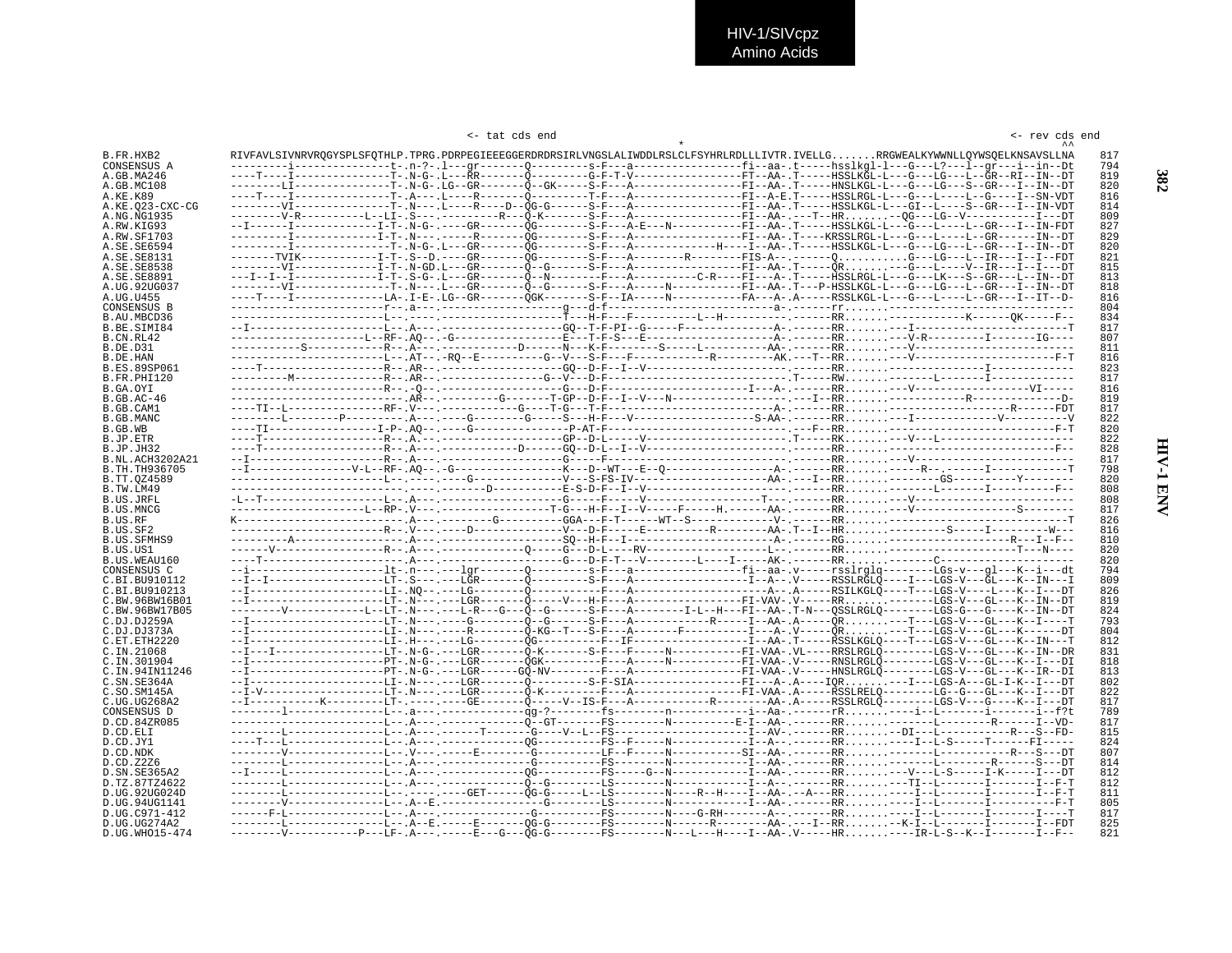<- rev cds end

<- tat cds end <- rev cds end

| B.FR.HXB2                                |  |  | RIVFAVLSIVNRVROGYSPLSFOTHLP.TPRG.PDRPEGIEEEGGERDRDRSIRLVNGSLALIWDDLRSLCLFSYHRLRDLLLIVTR.IVELLGRRGWEALKYWWNLLOYWSOELKNSAVSLLNA          |  | 817 |
|------------------------------------------|--|--|----------------------------------------------------------------------------------------------------------------------------------------|--|-----|
| F.BR.BZ126A                              |  |  | ------------K-----L---I-.S--E.--------G---OGNE--V-----F---V-----RH----I--AA-.--NRGL--------LLG--TL--G-------I----T                     |  | 803 |
| F1.BE.VI850                              |  |  | -------------K-----LI--LI-.S---.--------G---OGK---V---T-F---A------RH---FH--AA-.--DRGL---------LG--TR-----------I--F-T                 |  | 793 |
| F1.BR.93BR020.1                          |  |  | ----T----------K----------I-.S--E.--------G---QGK---V---T-F---A-----RH----RH---FI--AA-.--DRGLK--------LG--T---G--------I-----          |  | 807 |
| F1.FI.FIN9363                            |  |  | --------------K-----L--LI-.A-TE.--------G---QGK---V-----F---V-------RH---FI--AA-.--DRGL---------LG-II------------I--F-T                |  | 803 |
| F1.FR.MP411                              |  |  | --------------K-----L--LI-.S---.-------G---O--N--V-----F-S-V-----N------RH---FI--AA-.T-DRGLT----T---L---A-----------------T            |  | 804 |
| F2.CM.MP255                              |  |  | --------V------------LI--LI- N--- ----G--------P-----M---S-F-P-T--------S---RH-------AA-.T-DRGVKG-------L--T-H-GR-------I--FDT         |  | 804 |
| F2.CM.MP257                              |  |  | ----T----I-----------L--LI-.NS--.-E--G---------O-K-------S-F---A---F----V----C--NFI--AA-.T-DKGLK----V---L---A---G-------I---DR         |  | 811 |
| CONSENSUS G                              |  |  | ----------------------LtH.HO-E.--------q---O-k-------s-F---a----------------fi--aa-.T-----rsSLkGL-l---q---L-----L--q--------In--DT     |  | 793 |
| G.BE.DRCBL                               |  |  |                                                                                                                                        |  | 815 |
| G.FI.HH8793                              |  |  | K-I----------K-------LTH.HO-E.-----R-------O-K-------S-F---A---------------FI--AA-.T-----HNSLKGL-L---G---L----L--GR------IN--DT        |  | 811 |
| G.GA.LBV217                              |  |  |                                                                                                                                        |  | 825 |
| G.NG.92NG083                             |  |  | ---------------------LTH.HÕ-E.---LGKT--G---Õ-----T---S-F---A----------------V--AA-.T-----RSSLKGL-L---G---L----L--GR------IN--DT        |  | 810 |
| G.NG.NG1928                              |  |  | ---------------------LTH.HO-E.-------G-----OGK-------S-F-S-A---V---WI--------FI--AA-.TL----RSSLOGL-L---G---L----V--G-------IN-IDT      |  | 814 |
| G. NG. NG1929                            |  |  |                                                                                                                                        |  | 806 |
| G.NG.NG1937                              |  |  | ---------------------ILPH.HO-E.-----R---G---O-K-------S-F---A---------------FIS-AA-.T-T---RSSLOGL-L----G---L----L--G-------IN-FDT      |  | 831 |
| G.NG.NG1939                              |  |  | ----------------------LTH.HO-E.--------G--QGK------S-F-S-A---V------------FI--A--.TLQ---RSSLQGL-L---G---L----V----------IN-FDT         |  | 814 |
| G.SE.SE6165                              |  |  | ---------------------LTH.HO-E.--------G--OG-G--V---S-F-P------------------SI---A-.T----RSSLKGL-L---G---L-----L--GR------IT---DT        |  | 827 |
| H.BE.VI991                               |  |  | --------------------Li-NO--.---RE------O----------F-P-V-E---N------R------S--A-.T----RR------LLG---L--G-------I----T                   |  | 823 |
| H.BE.VI997                               |  |  |                                                                                                                                        |  | 816 |
| H.CF.90CF056                             |  |  | --I-------------------LV-_N--- ------T--G---O-----V-----F-PVV------S----RL---------V-_T-----RR-R-----L---------------ID---T            |  | 809 |
| J.SE.SE9173                              |  |  | --I----A--------------LI-.N-TE.A---G----G---ÔG-T---------P---A---------------FV--AA-.T-GT--LR---I---LV--VW--G-------I----T             |  | 814 |
| <b>J.SE.SE9280</b>                       |  |  |                                                                                                                                        |  | 812 |
| K.CD.EOTB11C                             |  |  | ----T---V--------------LT-.S---.-------G---0-K---V---S-F---A----------RH----V--A--.-LDRGLKGS------L---IL--G--I----IN---T               |  | 812 |
| K.CM.MP535                               |  |  | --A------V---------------LI-.-S--.A---------------O-KN--V---S-F---A------N------RQ--N-I------.L-RGLRG-------L---V--------------I----T  |  | 803 |
| N.CM.YBF30                               |  |  | --ISI-IT-IA---------L--LI-.-A--.-----ET-GGV--O--G--V---S-FS--V-E---N-LI-L----T-S---LR-.TL----OSLSRGLOLLN-LRTHL-GI-A--GK--RD--I----T    |  | 813 |
| CONSENSUS O                              |  |  | -vimi--nl-rni----q---l-ipih.hq?e.aet-qrtq-q---eq-p-l-pspq-f-p-lyt---tii-w?--l-sn-asqiqk.visy--lqlwilqqkiin-cricaavt---l---q---t---dt   |  | 790 |
| O.CM.ANT70C                              |  |  | -VIMI--N--KNI----O---L-IPNH.HOEE.AGT-GRTGGG---EG-P-W-PSPO-F-P-LYT---TII-WT--L-SN-ASGIOK.VISY-RLGLWILGOKIINVCRICAAVT---L---O---T---DT   |  | 820 |
| O.CM.CM4974                              |  |  | -V-MILINL-KNI----0---L-IPI-.HHOE.AET-GRTG----DGG-OXWTPWPP-F-0-LYT---TII-WI--L-SN-ASGI0-.VISY-SLGLWILGOKTI--CRLCGAVT---L----T--IT-FDS   |  | 830 |
| O.CM.HIV1CA9EN                           |  |  | -V-MI-IN--RNI----0-----IPIH.HOSE.AGT-GSTG-G---EG-P-L-PSPO-F-P-LYT---TII-WT--L--N-ASVIOT.VISH--LGLSILGO-IIN-CRVCIAVI---L---0---T---DT   |  | 833 |
| O.CM.MVP5180                             |  |  | -VIMII-NL-KNI----0---L-IPV-.HROE.AET-GRTG-----G--PKWTA-PP-F-OOLYT---TII-WT--L-SN-ISGIR-.LIDY--LGLWILGOKTI--CRLCGAVM---L-------TN--DT   |  | 833 |
| 0.GA.VI686                               |  |  | -V-MII-NL-RNI----Q---L--PIR.HOSE.AET-GRTG-G---E--P-L-PSPQ-F-P-LVT---TII-WI--L-SN-ASGIOK.AISH--LGLWILGOKIIS-CRICAAVT-F-L---Q---T--IDT   |  | 836 |
| O.GQ.193HA                               |  |  | -VIMI--NL-RNI----O---L-IPIO.HOAE.AGT-GRTG-G---EG-P-L-P-OO-F-T-LYT---TITVW---L-SN-ASGIOT.VTRH--LGLWILGOKIIS-CRVCAAVT---I---O---T---DT   |  | 817 |
| 0.GO.276HA                               |  |  | -VIMI--NL-RSI----0---L-IPIH.HOVE.AEA-G-TG-G---EG-PKLRTSLO-F-P-LST---T-F-W---L-SN-ASGIOK.VISY-RLGLWILGOKIIDVCRICAAVT---L--0---T--VDT    |  | 829 |
| 0.GO.341HA                               |  |  | -VIMI--NL-RNI----0---L-IPIH.HOVE.AET-G-TG-G---EG-PKLRTSLO-F-P-LYT---TII-W---L-SN-ASGIOK.VISY-RLGLWILGOKIINVCRICAAVT---L---0---T---DT   |  | 828 |
| CRF01 AE.CF.90CF40                       |  |  | ----------------------LTH.00-E.-----R----S-0G--------S-F---A----------------FI--AA-.T----HSSLOGL--R--G---LG---S--V---RI--IT--D-        |  | 832 |
| CRF01 AE.TH.93TH25                       |  |  | --I------------------PTH.HO--E----R---G---OG----V---S-F---A----------------FI--AA-.T-----HSSLKGL----G---LG---L--G----I--FD-            |  | 822 |
| CRF01 AE.TH.A01021                       |  |  | --I-----------P-------PTH.HO-E.-----R---G---OG----V---S-F---A-----------------FT--AA-.T-----HSSLKGL-----G---LG---L--G----I--IL----     |  | 823 |
| CRF01 AE.TH.CM240                        |  |  | --I------------------PSH.HOKE.--------G---QG----V---S-F---A-----------------T--AA-.T-----HSSLKGL-----G---LG---L--G----I--I---D-        |  | 818 |
| CRF01 AE.TH.E11429                       |  |  | --I-----------P--------PH.OREE.-----R---G---OG----V---S-F---A---------L------FT--A--.T----RSSLKGL-----G---LG---L--G----I--FD-          |  | 819 |
| CRF01 AE.TH.KH08                         |  |  | --I--------------------IPPH.HO-E.-----E---G---OG----V---S-F---A----------------FI--AA-.TL----HSSLKGL-L---G---LG---A-------I--I---D-    |  | 828 |
| CRF01 AE.TH.TH022                        |  |  |                                                                                                                                        |  | 818 |
| CRF01 AE.TH.TH047                        |  |  | --I-------------------P-H.HO-E.-----R-------OG----V---S-F---A-----------FI---AA-.T----HSSLKGL-----G---LG---L-G---I-I---D-              |  | 822 |
| CRF01 AE.TH.TH9201                       |  |  | --I-------------------PIH.HÕ-E.-----R---G---Q-----V---S-F--FV----------------FI--AA-.T-----HSSLKGL-----G---LG---L-G----I--I---D-       |  | 812 |
| CRF01 AE.TH.TH9211                       |  |  | --I------------------PTH.HO-E.-----R---G---OG-G--V---S-F---A---------------L---FIS-AA-.T-----HSSLKGL-----G---LG---L-G----I---D--       |  | 822 |
| CRF01 AE.TH.AF0707                       |  |  | --I-----------------L--PTH.HO-E.-----R---G---OG----V---S-F-S-A---I------L------FI--A--.T----HSSLKGL-----G---LK---I--G----I---D-        |  | 823 |
| CRF02 AG.DJ.DJ258A                       |  |  | -------T-I-------------LTH.HW-EP----R---G---O-K-------S-F--A------------O---FV--AV-.A----HSSLKGL-L-----O-LG---L--G--------N--DT        |  | 817 |
| CRF02 AG.FR.DJ263                        |  |  | -------T-I-------------LTH.H0--.----R--G---0----G---S-F--A--------------FV--AV-.A----HSSLKGL-L-----0-LG---L--G-------IN--DT            |  | 830 |
| CRF02 AG.FR.DJ264                        |  |  | ---L---TVIK------------LTH.HO-E.-----R---G---O-K---V---S-F---A-----------H---FV--AV-.A-----HSSLKGL-L-------LG---T--G-------IN--DT      |  | 816 |
|                                          |  |  | -------T-I-------------LTH.HÕ-E.-----R---G---Ö-K---V---S-F---A-----------------I--AA-.T-----HNCLKGL-L--G----L---IS--V-------IN---T     |  | 815 |
| CRF02 AG.NG.IBNG                         |  |  |                                                                                                                                        |  |     |
| CRF02 AG.NG.NG1921<br>CRF02 AG.NG.NG3675 |  |  | ----T--N-I---------------PTH.HÕ-E.----GR---G----Õ-----V---S-F---A-E---------------FV--AV-.G----HSSLKRL-L------VLG---S--G-------IN--DT  |  | 827 |
|                                          |  |  |                                                                                                                                        |  | 822 |
| CRF03 AB.RU.KAL15                        |  |  |                                                                                                                                        |  | 800 |
| CRF03 AB.RU.KAL68                        |  |  |                                                                                                                                        |  | 800 |
| CRF03 AB.UA.UKR97                        |  |  | ---------I--A-------LT-.H-E-.---GR-K-----OG--------S-F--A---------R----RIS-TA-.T----RSSLKGL-L---G---LG---G---S--IN-IDT                 |  | 822 |
| CRF04_cpx.CY.94CY0                       |  |  | --I-----------------LI-T-0--.L---G-T------Q--S--------F-P-------RH--N-----A-.T-----IR-------L--F-L--G-------IN-F-T                     |  | 816 |
| CRF04 cpx.GR.97PVC                       |  |  | --I-------------------LI-.-O-E.-G----T------O--S---------F-P--------H--N----AA-.T----RR--------L---C---R---IN--DT                      |  | 836 |
| CRF04_cpx.GR.97PVM                       |  |  |                                                                                                                                        |  | 823 |
| CPZ.CD.CPZANT                            |  |  |                                                                                                                                        |  | 756 |
| CPZ.GA.CPZGAB                            |  |  | --IMT-F-V-R---------LI-.VQ-E.QG-LGE-D-G---Q--S--V---E-C-P-------N-GIW--QS-TS-ACN-W-.QLKT--HLILHSL-LLR-R-CLLGGII---GK---I--I--D-        |  | 815 |
| CPZ.US.CPZUS                             |  |  | ---GVIF-L-AK---------L--LF- .-T-E .------T--GA-KT-NV--T---S-F---V-E---N-LI-L----E----LR- .T-QI--QNINKGLQLLN-LRARC-GVIA--AR---V--T---DT |  | 797 |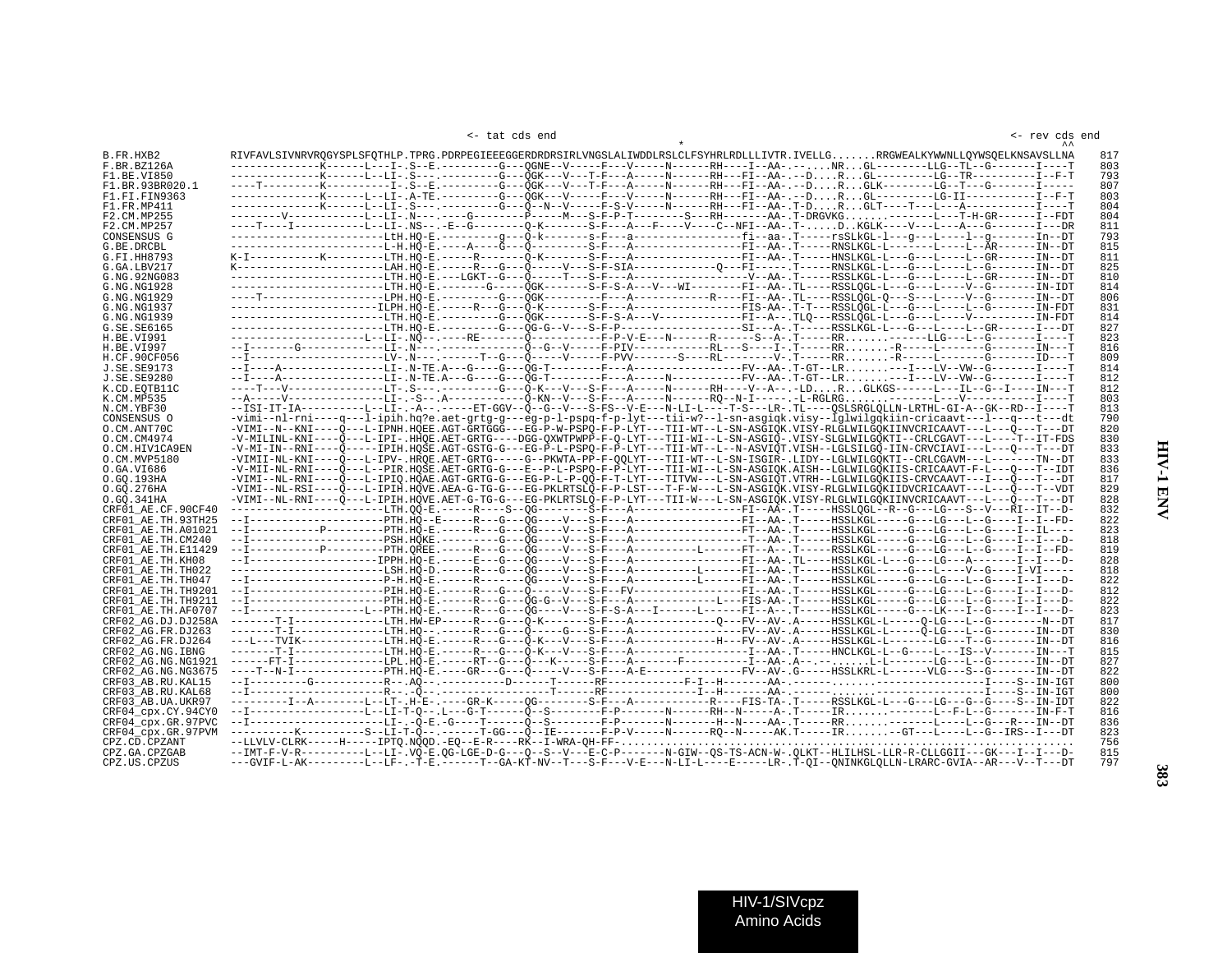| B.FR.HXB2           | TAIAVAEGTDRVIEVVOGACRAIRHIPRRIROGLERILL                                                                                                                                                                                                               | 856 |
|---------------------|-------------------------------------------------------------------------------------------------------------------------------------------------------------------------------------------------------------------------------------------------------|-----|
| CONSENSUS A         | i-----qW------ig-rig---ln--------f--a--I                                                                                                                                                                                                              | 834 |
| A.GB.MA246          | $I--II-GW----IG-RF---LN------F--A--$                                                                                                                                                                                                                  | 858 |
|                     |                                                                                                                                                                                                                                                       |     |
| A.GB.MC108          | $I---GW---LG-RLY---LM------F---A---$                                                                                                                                                                                                                  | 859 |
| A.KE.K89            | $I - -V - -GW - - - - - - IA - - IG - - -L - - - - - - - - - - F - - A - -$                                                                                                                                                                           | 855 |
| A.KE.Q23-CXC-CG     | $I---GW---IA-RIG---L---V------A---$                                                                                                                                                                                                                   | 853 |
| A.NG.NG1935         | $I---W---W---IG-RI---LN---------A---$                                                                                                                                                                                                                 | 848 |
| A.RW.KIG93          | $I - -V - -GW - - - - - - G - RIG - - FLN - - - - - - - A - L$ .                                                                                                                                                                                      | 866 |
| A.RW.SF1703         | $I---GW---IG-AL---LM------F---A---$                                                                                                                                                                                                                   | 868 |
| A.SE.SE6594         | $---GW---I---IG--FL--------F--A--$                                                                                                                                                                                                                    | 859 |
| A.SE.SE8131         | $I---GW---IC-RC-RLG---L------F--A--$                                                                                                                                                                                                                  | 860 |
| A.SE.SE8538         | $I---GW---LG-RL---L---L---V---P---R---A- -$                                                                                                                                                                                                           | 854 |
|                     |                                                                                                                                                                                                                                                       |     |
| A.SE.SE8891         | $I--VI-GW---IG--F---F-T.KK.OT--KKGFAI$                                                                                                                                                                                                                | 851 |
| A.UG.92UG037        | $I---GW---T---T--RLG---LN------F---F---A---$                                                                                                                                                                                                          | 857 |
| A.UG.U455           | $V-V---GW1----IG-TIG---LN---------A--$                                                                                                                                                                                                                | 855 |
| CONSENSUS B         | $-------------R-?---L----------------$                                                                                                                                                                                                                | 842 |
| B.AU.MBCD36         | $---------T_{1}-T_{1}-RVY---T_{2}-------MA--$                                                                                                                                                                                                         | 873 |
| B.BE.SIMI84         | $---V---------RIG--VL------F--F--A--.$                                                                                                                                                                                                                | 856 |
| B.CN.RL42           | $-------------R-Y---T---T------A---$                                                                                                                                                                                                                  | 846 |
| <b>B.DE.D31</b>     | ------------------R-W---L---V---------A--.                                                                                                                                                                                                            | 85C |
| B.DE.HAN            |                                                                                                                                                                                                                                                       | 855 |
| B.ES.89SP061        | ---------------L-R-----L-------------A-0                                                                                                                                                                                                              |     |
|                     | ---------------L-RI---FL-V----------L--.                                                                                                                                                                                                              | 862 |
| B.FR.PHI120         |                                                                                                                                                                                                                                                       | 856 |
| B.GA.OYI            | --------------I--R-Y--FLN------------A--.                                                                                                                                                                                                             | 855 |
| B.GB.AC-46          | ---------------L-RIF---L------------S--.                                                                                                                                                                                                              | 858 |
| B.GB.CAM1           |                                                                                                                                                                                                                                                       | 856 |
| B.GB.MANC           | $---------I---RVG---L---V------A---$                                                                                                                                                                                                                  | 861 |
| B.GB.WB             | $--V----------HRTW-G-I---------A--$                                                                                                                                                                                                                   | 859 |
| B.JP.ETR            | -------------IL-RTY---L---VK-------A--.                                                                                                                                                                                                               | 861 |
| B.JP.JH32           | $I$ -----------LKIL-R-F---L---T--------A--.                                                                                                                                                                                                           | 867 |
| B.NL.ACH3202A21     | ------------------R----VL---V---------A--.                                                                                                                                                                                                            | 856 |
|                     | ------------L----R-Y---L---T-----FK-A--.                                                                                                                                                                                                              |     |
| B.TH.TH936705       |                                                                                                                                                                                                                                                       | 837 |
| B.TT.QZ4589         | $I$ ----------I-KA--RI----L---------F--A--.                                                                                                                                                                                                           | 859 |
| B.TW.LM49           | $T$ ----------------RVF--- $T$ ---T--------A--                                                                                                                                                                                                        | 847 |
| B.US.JRFL           | $---------I--AL-RTY---L---T------A--$                                                                                                                                                                                                                 | 847 |
| B.US.MNCG           | ---------------L-R-G---L---T---------A--.                                                                                                                                                                                                             | 856 |
| B.US.RF             | -----------I---A-RIL--FL-------------A--.                                                                                                                                                                                                             | 865 |
| B.US.SF2            | $---T------A-R-Y---L--H------L--L--$                                                                                                                                                                                                                  | 855 |
| B.US.SFMHS9         | -----------------RT----LN-----------L--.                                                                                                                                                                                                              | 849 |
| B.US.US1            | ------------------R-Y--LL---T---------A--.                                                                                                                                                                                                            | 859 |
| B.US.WEAU160        |                                                                                                                                                                                                                                                       | 859 |
|                     | i----------i--li-ri-----n--------f-Aa-q.                                                                                                                                                                                                              |     |
| CONSENSUS C         |                                                                                                                                                                                                                                                       | 833 |
| C.BI.BU910112       | -----------I--II-RI----Y---------F-AA-0.                                                                                                                                                                                                              | 848 |
| C.BI.BU910213       | $I--T-----I--II-RI--G-YN-----F-AA-0$                                                                                                                                                                                                                  | 865 |
| C.BW.96BW16B01      | $I------I-DFILRI---N---L---F-AA-0.$                                                                                                                                                                                                                   | 858 |
| C.BW.96BW17B05      |                                                                                                                                                                                                                                                       | 863 |
| C.DJ.DJ259A         | ---T-------I-KFI--LW---CN--------F-AA-O.                                                                                                                                                                                                              | 832 |
| C.DJ.DJ373A         | -----------I--II-RIW--FCN--------F-AA-0.                                                                                                                                                                                                              | 843 |
| C.ET.ETH2220        | ---V-G-----F--LI-RIW--FCN----------AA-O                                                                                                                                                                                                               | 851 |
| C.IN.21068          | I----------IL-L--RI-----N--------F-AA-O                                                                                                                                                                                                               | 87C |
| C.IN.301904         | $I$ ----------I--LI-RT-----N--------F-AV-0.                                                                                                                                                                                                           | 857 |
| C.IN.94IN11246      | $I$ ----------I--II--T-----N-----------AA-O                                                                                                                                                                                                           | 852 |
|                     | $I--T------I--L--RI---SN------F-AA-0.$                                                                                                                                                                                                                |     |
| C.SN.SE364A         |                                                                                                                                                                                                                                                       | 841 |
| C.SO.SM145A         | $I--T-----I--LA-RI--GV-N--T---F-AA--.$                                                                                                                                                                                                                | 861 |
| C.UG.UG268A2        | $I---S---I---G---IG---I---------F-AA-0.$                                                                                                                                                                                                              | 856 |
| CONSENSUS D         | $------i-i-i-R---?ln--+---a--.$                                                                                                                                                                                                                       | 827 |
| D.CD.84ZR085        | -----------I-DI-RR--K-VL---T--------A--.                                                                                                                                                                                                              | 856 |
| D.CD.ELI            | $I$ -------------II-R----VLN-----------S--.                                                                                                                                                                                                           | 854 |
| D.CD.JY1            | -----------I--LIRR-F--VL-----V------A--.                                                                                                                                                                                                              | 863 |
| D.CD.NDK            | $I$ -------R----------R-----LNV-----------L--.                                                                                                                                                                                                        | 846 |
| D.CD.Z2Z6           | $T$ -------------T-RR----VI,---T--------T,--                                                                                                                                                                                                          | 853 |
|                     | $I$ -----------I-D---R-----L---T--------A--.                                                                                                                                                                                                          |     |
| D.SN.SE365A2        | $---------DI--RTV--VLN--T---S---A--$                                                                                                                                                                                                                  | 851 |
| D.TZ.87TZ4622       |                                                                                                                                                                                                                                                       | 851 |
| D.UG.92UG024D       | ---V-------I--L--RIG---LN--T--------L--.                                                                                                                                                                                                              | 850 |
| D.UG.94UG1141       |                                                                                                                                                                                                                                                       | 844 |
| D.UG.C971-412       | $V$ ----------I--I--RTL---LN---------GA--.                                                                                                                                                                                                            | 856 |
| D.UG.UG274A2        | $-\mbox{---} \mbox{---} \mbox{---} \mbox{---} \mbox{I} \mbox{---} \mbox{I} \mbox{---} \mbox{R} \mbox{---} \mbox{V} \mbox{---} \mbox{V} \mbox{L} \mbox{N} \mbox{---} \mbox{T} \mbox{---} \mbox{---} \mbox{---} \mbox{--} \mbox{A} \mbox{---} \mbox{.}$ | 864 |
| D. UG. WHO 15 – 474 |                                                                                                                                                                                                                                                       | 860 |